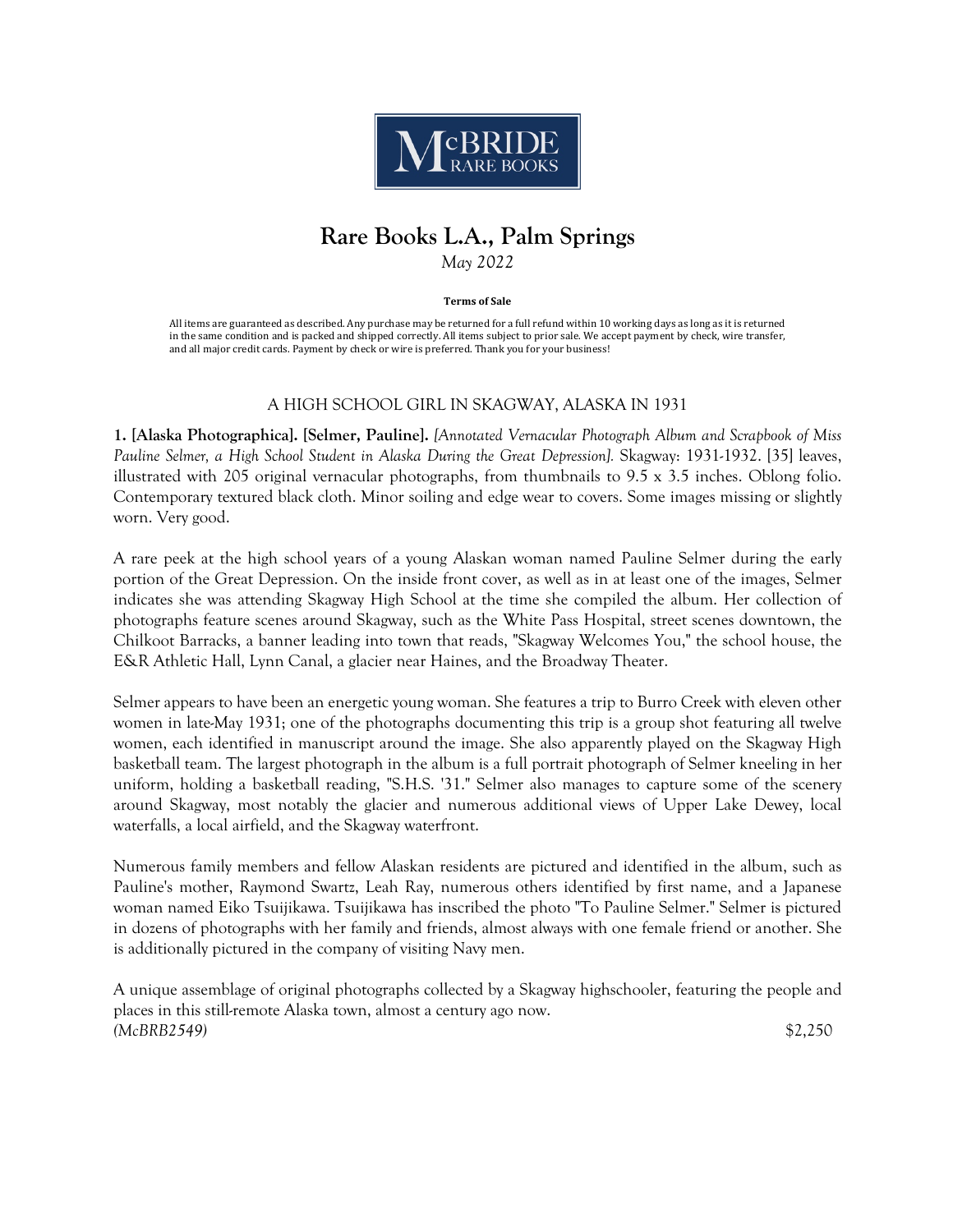# NEWS OF THE ALASKA GOLD RUSH TO A SWEETHEART IN ST. LOUIS

**2. [Alaska]. Sherzer, Edwin, B.** *[Autograph Letter, Signed, from an Early Alaska Gold Rush Entrepreneur to His Fiancée in St. Louis].* Nome, Ak.: November 1, 1900. 6pp., with original transmittal envelope. Loose octavo sheets. Previously folded; light, even tanning. In a slightly hurried, but quite legible script. Very good.

Missouri natives Edwin Sherzer and his brother were two of Nome's first postal workers, while they endeavored to develop a dog sledding business on the side. In this content-rich letter from the first year of the gold rush in Nome, Sherzer describes his life and pursuits in the Alaska boom town to his fiancée Clara at home in St. Louis.

"We have had lots of snow and everything is on runners and everybody riding. The dogs would simply fly over it and we were sitting back on the sled having great fun.... You see women all wrapped up in furs seated in a basket sled with a team of 5 or 6 dogs running along with them. I have found it fine sport, but my brother says just wait until you get out on the trail and it is work, then you won't enjoy it so much.

He continues, talking up their work prospects with their own sled team and his hopes for their fledgling business:

"We have both been working the post office, but that only lasted till Nov 1. However, we would not have stayed anyway as we have our assessment work to do before January and we can also make more money with our dog team. Four or five persons have tried to buy the dogs from us already and one fellow wanted to hire them but we won't let any of them go, as we have a very fine team and have not been keeping them all summer for nothing.

He also comments on the adjustments necessary to living in such a remote place:

"I suppose everything back home is all excitement over the coming election; up here we don't hear or know anything about it and it will be a long time till we find out who is elected.... I ate in one of the restaurants the other day and when they brought things in on china plates I hardly knew what they were and it seemed strange to eat off of them. In the cabin we never wear out coats and they are about the first thing we take off when we come in. Brother remarked the other day what would the folks think if they could see us eating in our shirtsleeves, however we have to adapt ourselves to things here and we get so hot over the stove getting supper and working around, it is simply impossible to do otherwise."

A spirited and descriptive letter concerning life in Nome from a St. Louis native and relative early arrival to the Alaska Gold Rush. *(McBRB2888)* \$1,500

# VERNACULAR PHOTOS FROM THE MIDDLE OF NOWHERE

**3. [Alaska]. [Western Photographica].** *[Charming Vernacular Photograph Album Depicting Life in Alaska at the Turn of the Century].* [Georgetown and other locations in Alaska: 1908-1910]. 112 silver gelatin photographs on [28] leaves, including a handful loosely laid in. Small black cloth album. Moderate wear to covers, binding detaching from text block. Black paper leaves, several loose or with wear at edges. Some images with ink notation on photograph; light wear to contents, one photo torn in half, some loose. Good plus.

A charming vernacular photograph album from turn-of-the-century Alaska, documenting the residents and their environs, including several images of the local Inuit. Identified locales include Georgetown, Fairbanks,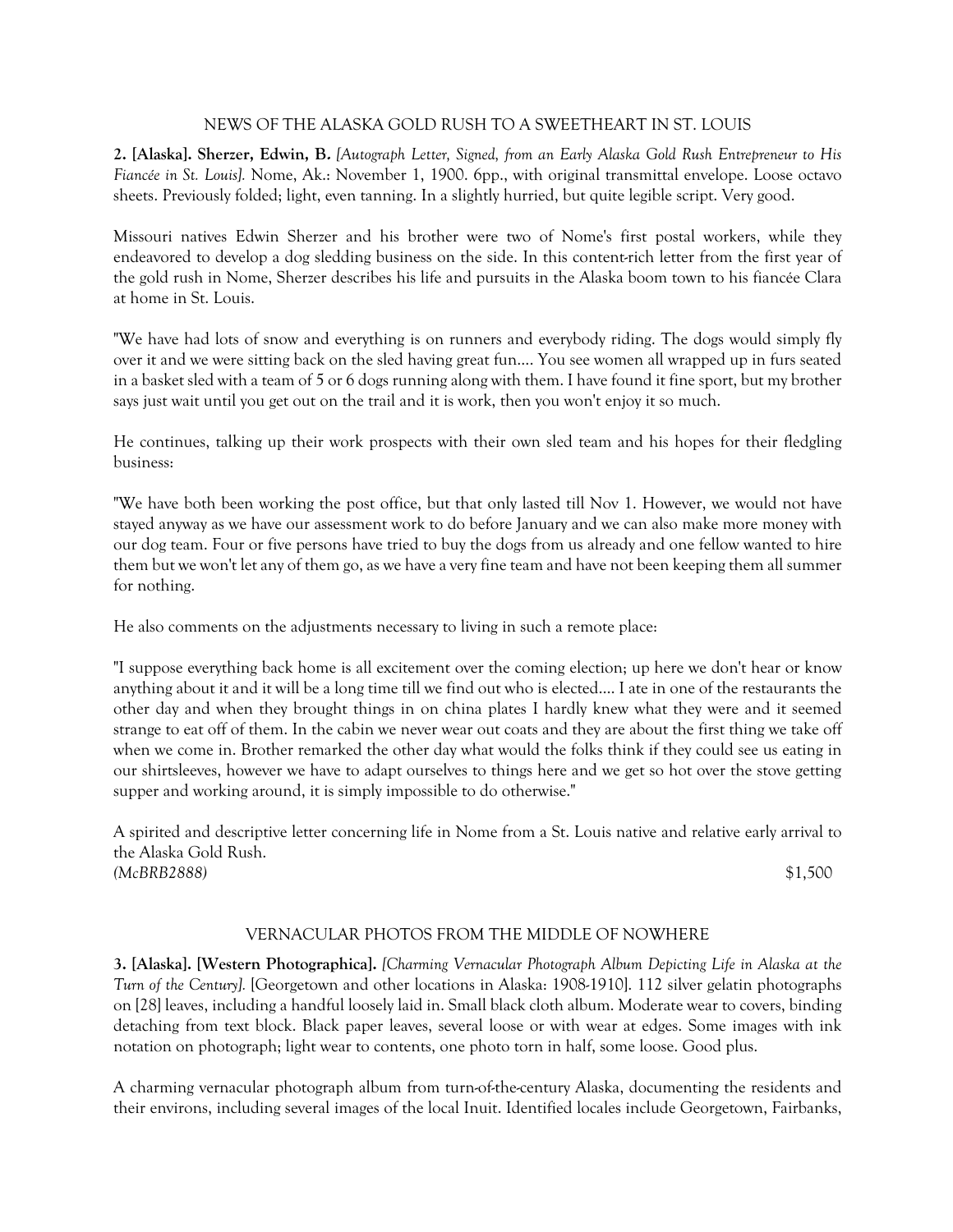Paimiut, and Tanana in Alaska. Though a handful of the images appear to be professional (one is stamped on the verso with the imprint of Duke E. Stubbs of Georgetown), most are clearly amateur and taken by a photographer wandering around town capturing the residents as they go about their days. Georgetown is located in the Alaskan interior on the Kuskokwim River, about 350 miles southeast of Fairbanks as the crow flies. Street scenes show the store front and "shipping fleet" of the N.C. Company; there are also other unidentified street scenes including an image of men perched in boats on an icy river with a view of the town in the background. Other photos show residences or cabins. One photo shows a group of schoolboys, identified on the verso as "St. Matthews boys & Rev. Bettinger" posed on the steps of a wooden building for a pre-picnic photograph with their schoolmaster.

Many of the images feature women and girls, including a wonderful series of eight images showing two young women. In one photo the two pose with guns and pipes clenched in their teeth looking quite saucy for the camera. Other images show them seated side by side on a fence, smiling and laughing; yet another photo shows them standing next to each other smiling with their arms around each other, attired in proper clothing, a camera hanging around one young woman's neck. These are by far some of the best and most striking images in the album. Altogether, this is a wonderful vernacular album from what is undeniably the outer frontier, and at a very early period for photography in the area. *(McBRB2507)* \$2,750

### BORDER WAR IN ARIZONA

**4. [Arizona]. [Border War].** *Private Louis O. de Rongé Fifth Militia Cavalry Troop B of Hartford Conn. 1916. On the Mexican Border. Arizona [manuscript caption title].* [Nogales, Az.]: 1916. 71 original photographs, most 3.5 x 5.5 inches or slightly smaller. Quarto album, limp leatherette covers. Cloth worn, hinges cracked, spine chipped. Photos in corner mounts, with extensive manuscript captions on album leaves and blank image versos. Adhesive of corner mounts beginning to fail, some photos loose, but generally crisp, clean images. Good plus.

A vernacular album containing over seventy well composed and printed images that document the experience of Louis O. de Rongé, who was with his militia unit at Nogales, Arizona, in 1916 during the Border War. De Rongé was a private in the Fifth Militia Cavalry Troop B from Hartford, Connecticut, a unit that had originated as the state governor's Volunteer Horse Guards. The troop was mustered into federal service on June 20, 1916 and was sent to Nogales directly in order to strengthen border security while Pershing's Punitive Expedition was ongoing. They remained stationed on the border until October, and were eventually sent to the Western Front as part of a machine gun battalion following American entry into World War I.

The present album provides an excellent of the experience for this group of Connecticut national guardsmen. In addition to portraits of fellow enlisted men, officers, and staff, the photographs contain numerous images of camp life and training, and several examples of the troop on maneuvers and on patrol in the surrounding area, going as far afield as the tiny town of Arivaca, thirty-five miles northwest of their camp. The album also includes several interesting shots of the two towns of Nogales as well as of the local Mexican and American populations. Each image is well captioned both on the album leaves and on the blank versos of the prints. The final ten uncaptioned images are apparently family portraits unrelated to the subject. De Rongé clearly knew his way around a camera, as the images here are quite well produced and constitute a very good record of service life in Nogales, where tensions between Mexico and the United States were often at their highest during this period. *(McBRB2569)* \$1,500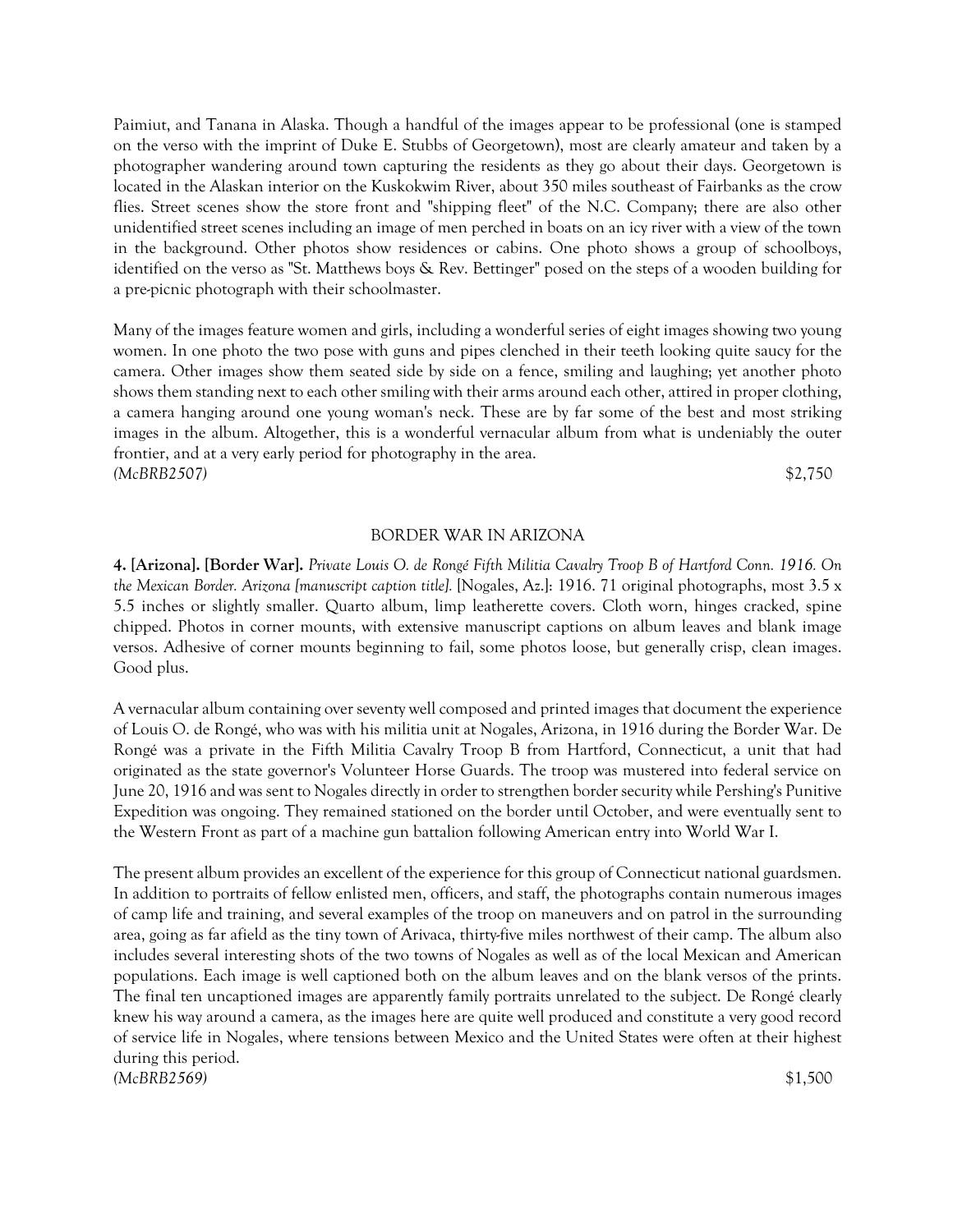#### DOS NOGALES

**5. [Arizona]. [Photography].** *[Panoramic Photograph of Nogales, Arizona and Mexico, Captioned in the Negative:] Nogales, Mexico. La Plaza Inter. N. Bndry. Nogales, Ariz., U.S.A.* Los Angeles: Jameson, [ca. 1916]. Panoramic photograph, 8 x 48.5 inches. Rolled. Light creasing and cracking at vertical edges; moderate soiling in upper right corner. A crisp image with good contrast, captioned in the negative. Very good.

An excellent panoramic view of the two towns of Nogales, on the U.S-Mexico international boundary in Arizona and Sonora, taken by a Los Angeles photographer during the Mexican Revolution and Border War. The image was taken with a circuit-view camera and presents a wide-angle view of the Mexican and American settlements centered on the border, then just a road called International Street / Calle International, and the Plaza and City Hall of the Mexican Nogales. To the right of center are the two train stations directly adjacent to one another, straddling the border, with most of American Nogales further to the right and spreading into the background. The photograph was taken from a hill just on the Mexican side of the border, looking slightly northwest; captions in the negative identify the respective sides and the international boundary, as well as the plaza at the center of the image. None of the military buildup around Nogales, which resulted from a skirmish in 1915 and precipitated the Battle of Los Ambos Nogales in 1918, is visible, but another panorama taken by this photographer on the same excursion from a farther vantage point shows American soldiers and army tents that surrounded Nogales during the Border War. OCLC locates no individually catalogued examples of this photograph, though we locate a possible copy in the Southwestern photography archives of the University of Arizona. *(McBRB3187)* \$1,750

#### WOMEN IN FRONTIER ARIZONA

**6. [Arizona]. [Women].** *[Group of Six Letters Written to "Aunt May" and Her Daughter Franc by Her Niece, Margarette, Describing Life in Arizona and Other Family Matters].* Phoenix & Yuma: 1898-1906. Six letters, totaling [22]pp., plus three additional letters dated 1914 from Franc's husband, [38]pp. Quarto on folded folio sheets. Old fold lines, minor wear. Very good.

A small group of letters written over the course of several years from a niece to her aunt and cousin, with both writer and recipients located in Arizona. The family seems to have been fairly well off, with talk of trips to the California coast and time spent at curative hot springs, as well as household staff. The younger woman, named Margarette, writes chatty, well-spoken letters full of interesting details. Her first, dated at Phoenix in 1898, counsels Aunt May on the benefits and downsides of renting out her house  $\sim$  possibly a second home, as it would require furnishing  $\sim$  for part of the year. She encourages Aunt May to simply stay with them when visiting and sell the other house. She writes, "We will be very likely to be home in March, or April at latest, and are going to have an Indian girl at once; so there isn't any reason why you can't stay with us."

In 1902, Aunt May's husband died, and two of the letters here are single-page condolence notes. Margarette writes, "Be very careful and [do] not get sick yourselves," indicating he died of something contagious. In 1904, Margarette was tasked with closing up Aunt May's house, apparently while she and Franc went on an extended trip. She writes from Phoenix:

"Do not trouble yourself about the things you left for me to do.... I think I sent you all the things you mention as well as some you did not. The shoes which were new; and the stockings also, I put in the express package; as I thought you would surely want them. I packed the broken and whole negatives carefully, and am sure they will go all right; also the Indian pictures. I saw Franc's postal card albums in the library at your house when I was up there; shall they be taken to the block."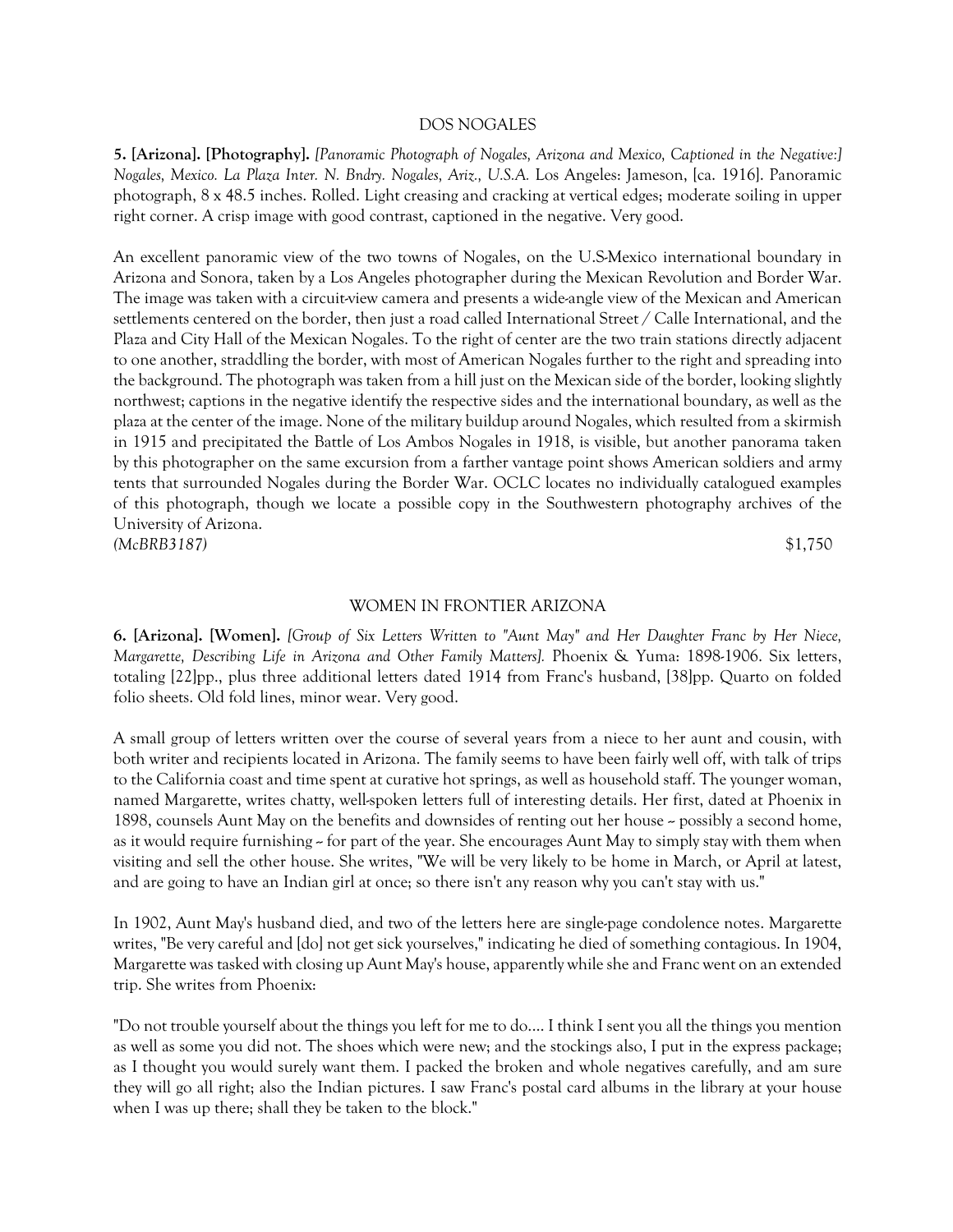She continues, discussing specific items which might need to be taken care of. At one point she says, "Do not try to do anything at all over there, until you are rested," and writes with concern about the state of their nerves and physical health. Indeed, the family seems prey to all manner of illness, with Margarette's mother's rheumatism and neuralgia, her aunt's frayed nerves, her cousin's poor heart and kidneys, and finally her husband, who suffers from a serious but unidentified illness. She writes of him in 1904, "I think Jed will go on a trip to Tonto Basin via Globe taking Kitt with him; and be gone three or four weeks, and while they are gone Mama and I will sew like smoke." In her next letter, dated at Yuma in 1906, however, she is writing about packing up her own house with the goods to be held in a warehouse awaiting a destination for delivery. She writes of her husband, "Jed is getting better slowly but is quite weak; has to have only liquid food, and care all the time. But he has a good nurse and every attention." In November, she writes of a tortured summer: "...we had all been almost without sleep, since Jed was taken sick. So while he was gone up the coast we tried to make up and couldn't sleep, especially me. Then when Jed came back, and we all went to Long Beach, we were up so many times in the night rubbing him and waiting on him; and he seemed so hopelessly sick and getting worse all the time; and was so sure himself that he was going to die.... Then I had retroversion and sciatica and headache; and had to go to the osteopath myself. I can't afford to get sick with Jed so miserable and Mama so lame."

She mentions small details of daily life throughout her letters, but the two written from Yuma in 1906 are the most interesting. In her letter from January she writes, "We have a fair cook, and I make the desserts. The kitchen would turn your hair white, but you mustn't go there. The burglar makes beds and sweeps etc. I have no housework to do. It isn't done as I want it but I let it go. You see it is this way: either I have the prison help or none; and I have graduated from housework in Arizona. Then they are all so nice to me, that I shut my eyes to their shortcomings in the housekeeping." Her letter from opens by asking Aunt May, "What are you'uns up to? 'Fess right up.' I hear that you have 'the making of an Indian training school at your house'; How are you getting on with your Pimas." She subsequently writes, "They say there will be a boom in real estate in Salt River pretty soon, but the only thing that I can hear booming yet, is the Colorado River and Vinia's cough. ... Jed was anxious to make a flying trip to Phoenix this week coming. But the Gila bridge is gone; and there has been no Phoenix mail for two days; so he must needs delay the journey. I am glad he can't go yet, though I'm sorry of course that they've lost the bridge."

Altogether, the group is an interesting look at one woman's frontier life in Arizona Territory at the turn of the 20th century, as told to a close relative who has also moved to the region. *(McBRB1950)* \$750

# UNIQUE CUBAN MANUSCRIPT OF A MEXICAN INDEPENDENCE MANIFESTO

**7. Barcena, Manuel de la.** *Manifiesto del Mundo. La Justicia y Necesidad de la Independencia de Nueva España [manuscript title].* [Havana?]: 1822. [49]pp. Small quarto. Partially sewed, with several loose gatherings. Occasional dust soiling; light tanning and scattered faint foxing. Accomplished in a highly legible script. Very good.

A contemporary manuscript copy of Manuel de la Barcena's scarce call for Mexican Independence, first printed in Puebla in 1821, with a second edition being published in Veracruz the same year. A note on the final page of the present manuscript indicates that this was copied from an extremely rare third edition, printed in Havana in 1822, or that perhaps this manuscript, which is set out like a book, constitutes a third edition.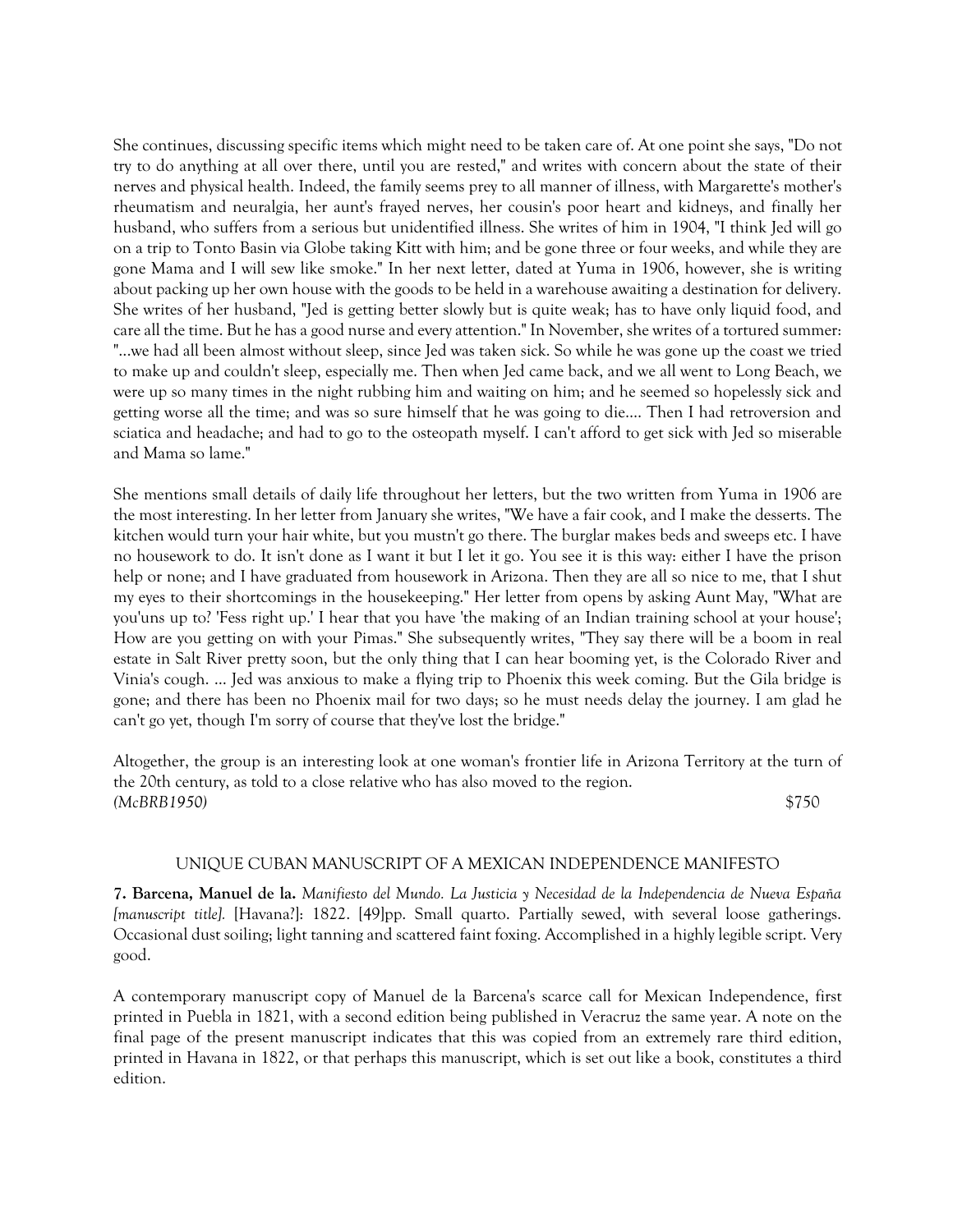In the early years of the 19th century, much of the conservative Mexican clergy opposed independence, observing the oath of loyalty to Spain sworn to under the terms of the Church's Patronato Real. Resistance to independence in the quarter dissipated following the Riego Revolt of 1820, and the abandonment by the clergy was one of the significant blows to colonial New Spain that led to the recognition of independence for Mexico in 1821. Manuel de la Barcena (1768-1830) was the Archdeacon of Michoacan through the years of Central and South American independence from Spain. Mirroring the sentiments of clergymen in New Spain, Barcena initially opposed the insurgent movement but came around to the notion of independence and became sympathetic to the cause of Iturbide and his allies. He was a signatory of the Act of Independence of the Mexican Empire and was appointed a member of the Regency of the Mexican Empire.

Barcena begins by flatly stating that, "The independence of New Spain is absolutely necessary," and notes that, "The flames of discontent have become greater between the years 1817 and 1820, flames fanned by the desires of freedom, liberty, and individuality...." His principal argument against colonial rule is one of logic and geography:

"New Spain cannot exist politically, and depend on the mother country more than 2,000 leagues away.... So much time is wasted in government offices. Sometimes a whole year passes by before we receive a reply to a petition.... Just suppose the Russians cared to land in California, and the Spanish artillery happened to be in the Pyrenees...."

Barcena continues with many moral, philosophical, and religious arguments for independence, and the whole is an impassioned but forceful argument for an independent Mexico that comprises a fascinating reflection of opinion of a powerful faction in Mexican society just before independence was fully realized. The Havana edition contains a foreword from the publishers, noting the importance of its content to politics across the Spanish American colonies and several added footnotes. OCLC notes a single copy of this Havana edition, at DIBAM (Chile), and any edition is extremely scarce on the market -- the Eberstadts offered the first Puebla edition in 1956 for \$300, and a contemporary Barcelona reprint of the Veracruz edition sold for approximately \$1400 at a Mexican auction in 2016. "Rare and valuable" (Eberstadt), and an important treatise favoring the imminent independence of Mexico, and fascinating evidence of its distribution across the Spanish colonial world.

 Eberstadt 138:40 (ref). Medina, Puebla 1883 (ref). Palau 128843 (later ed.). *(McBRB2856)* \$3,750

# FIGHTING INDIANS AND CHASING WOMEN ON THE NUECES RIVER

**8. Beggs, William.** *[Autograph Letter, Signed, by William Beggs to J.A. Richards Concerning the Soldiering Life, Including Chasing Mexican Women].* Camp G.W.F. Wood, Texas: Oct. 18, 1857. [3]pp. On a bifolium. Previously folded. Bottom half of second leaf and upper corners torn away, with no loss of text. Good plus.

In this lively letter, William Beggs writes from Camp Wood to an enlisted friend at Fort Duncan, J.A. Richards, about the military experience in "the wilderness of living." The letter, dated October 18, 1857, was written several months after the establishment of the camp on the Nueces River, in the Hill Country between San Antonio and Del Rio, on the site of an abandoned Spanish mission in order to defend against Indian raids farther from settled areas. He writes, in part:

"I hope that in the course of a few weeks, you will be able to 'duty' around as usual, and let Mexican ladies go to H-ll; for my part, I think I have got quite enough of such cattle; but still, you are aware that I always had a liking for the 'beauties' while I was in Eagle Pass, and I hope they learned me a lesson which I will not soon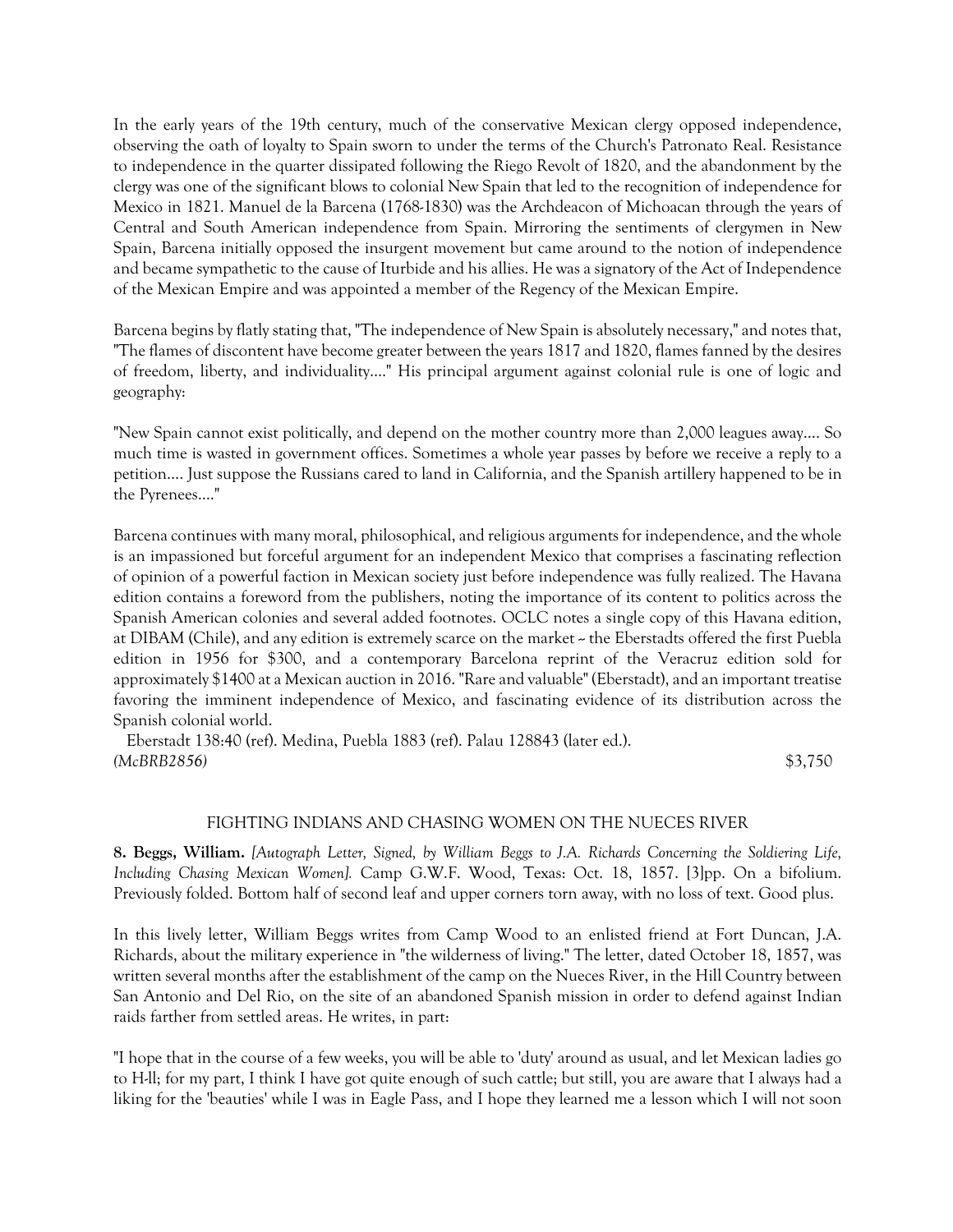forget.... I understand, from good authority, that we are also going to get twenty horses for the use of this post (or camp, as it is called) and I 'calculate' or 'reckon' we will have great times, charging through the bushes after the 'Injuns,' for they say the Indians are plenty about 50 or so miles up above us on Pecos & Nueces Rivers."

Beggs continues in this vein, describing the disposition of the camp and his daily routine with much enthusiasm. An entertaining letter from a remote Texas military outpost just prior to the Civil War. *(McBRB1167)* \$450

#### LIFE OF A VANCOUVER ISLAND TEACHER IN PHOTOS

**9. [British Columbia Photographica]. [Education]. [Waugh, Mary S.].** *[Charming Annotated Vernacular Photograph Album Assembled by Students of the North Galiano School and Given to Their Teacher in British Columbia].* [Mainly Galiano Island, B.C.: 1911-1919]. [25] leaves, illustrated with 100 vernacular photographs, the great majority annotated in white pencil on the album pages. Contemporary suede souvenir snapshot album with image of Native American on front cover, string-tied. Minor chipping and light soiling to covers. Two leaves detached, and two photos removed, but pictures in overall very nice shape. Very good.

A unique look into the life of Mary S. Waugh, a rural teacher from Vancouver during her time teaching in a one-room school on Galiano Island, part of the Southern Gulf Islands between Vancouver Island and the lower mainland of British Columbia. According to a handwritten gift bookplate on the inside front cover, the album was given "To M.S. Waugh from the pupils of the N. Galiano School as a small token of their esteem July 1918." Ms. Waugh then added more photographs through 1919. The photographs, most of which are annotated, document various locations on Galiano Island (population 1,044 as of 2016) and greater Vancouver, Trincomalie Channel (including a small two-part panorama), Cowichan Gap, Active Pass, Point Atkinson, various island residents, the school pupils (all eight of them), the Galiano School itself, mountain climbing, Ms. Waugh and her friends, and two pictures of the Glee Club at Britannia High School in Vancouver, two views of the Queen Mary School in Point Grey, and a sixth-grade school class picture at Provincial Normal School in Vancouver. Waugh also apparently spent some time in Virginia before her time in British Columbia, with a handful of the photographs recording her time teaching at Buena Vista, Virginia and a few other locations in Charlottesville and Lexington (including Robert E. Lee's chapel). *(McBRB2441)* \$950

# TYPESCRIPT DRAFT OF CALIFORNIA HISTORY

**10. Bynum, Lindley.** *[Typescript with Corrections of The Record Book of the Rancho Santa Ana del Chino].* [1948]. 3,45,[1] typescript leaves, plus [6]pp. typed contract and two single-page typed letters. Typescript leaves loose; contract stapled into printed blue wrappers. Light wear and soiling to script leaves, with a few minor chips and very short tears at edges. Copious contemporary manuscript annotations in pencil and ink throughout. About very good.

Interesting typescript draft of The Record Book of the Rancho Santa Ana del Chino, as transcribed by Lindley Bynum, a historian and author who held the position of librarian for California history at the Huntington beginning in 1933. The transcription was made by Bynum from the manuscript record book held by the Huntington, which contains extensive notes on the operations from 1849 to 1854 of the rancho, located in the southwestern corner of present-day San Bernadino County and run by one of the earliest American emigrants to California, Isaac Williams. The typescript contains numerous manuscript annotations and corrections to the text, which was published privately by Bynum in a small number of copies. Useful both for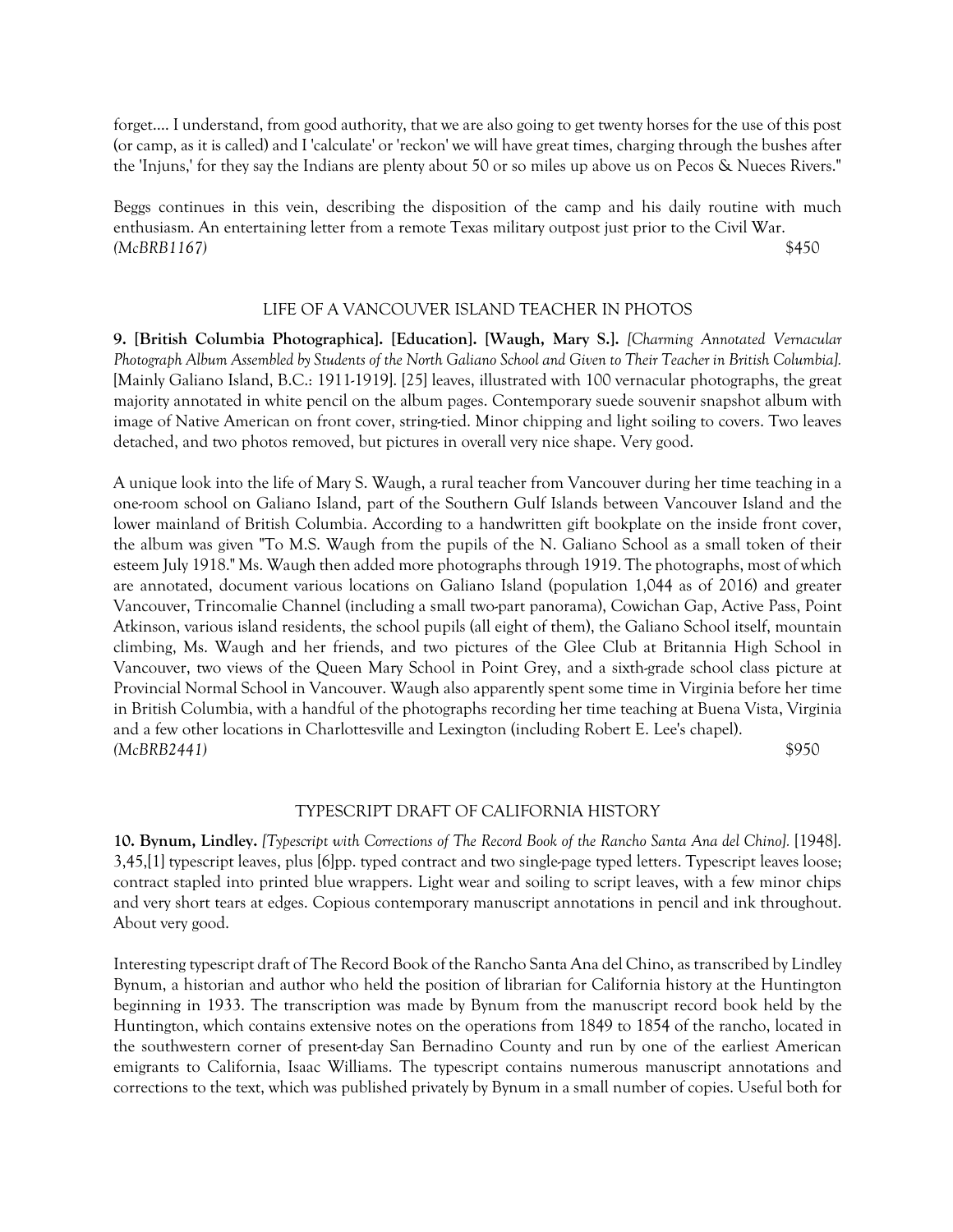information contained in the record book and as a document of the publication process for an important California historical manuscript. *(McBRB1957)* \$450

### GOLD RUSH LETTER

**11. [California Gold Rush]. Morse, W.H.** *[Manuscript Letter from a Forty-Niner in St. Louis, Priming to Embark on the Overland Trail].* St. Louis: April 4, 1849. [8]pp., on a bifolium and two separate sheets. Previously folded. Light wear and discoloration along old folds; one minor loss at fold point, slightly affecting text. Composed in a tight but highly legible script. Very good.

A detailed letter from Forty-niner W.H. Morse in St. Louis en route to California, sent to a friend back home in New England. The preponderance of the missive details his journey from an unnamed town in the northeast, in which he went south through Baltimore to Harper's Ferry, and then through to the Cumberland Gap to Morgantown, where he caught steamboats that took him to Pittsburgh and Cincinnati ("A fine looking city only they don't pay much attention to the Sabbath..."). He continued along the Ohio River, and remarks on several of the sights, including William Henry Harrison's Log Cabin and, more grimly, a plantation with a large number of slaves working in the fields near the defunct Kentucky village of Cairo ("The most miserable unhealthy place I ever saw"). Morse completed his journey up the Mississippi River to St. Louis ("a right smart place as the western folks term it"), with the whole of his journey to that point taking thirty-five days. In the final part of his letter he first describes the city, where he has been for three weeks:

"I had supposed that St Louis was almost out of the world, but you will see laying along the levee most every day from 80 to 100 steam boats, some for Missouri river, some for Illinois, some for the Ohio & some for the far famed city of New Orleans and I must say that there is more business done according to the size of the city than any other that I was ever in...."

Morse then moves on to discussing preparations for the onward journey to California:

"I have been here three weeks next Friday with Mr Frye another member of our company buying our provisions & tools & medicins [sic] and we are now waiting for our waggons from Pittsburg. They are shipped and will be here tomorrow or next day when we shall leave here for St Joseph where the rest of our company have gone.... Our road will be along by Fort Laramie and & through the South Pass of the Rocky Mountains. There are great many that will go through in company with us, perhaps from 5 to 8000 although some place it as high as 12000 - and the best looking set of men I ever saw. They all look hardy as though they could endure any hardship. Ministers, doctors, lawyers, and one judge that is [sic] stopping at the house that stop at. Our New Englanders are very highly complemented by the St Louis papers and I think they deserve it for they all seem to behave extremely well thus far...."

An interesting and expansive letter by an early Forty-niner, just as he is about to set off on the Overland Trail from Missouri to California in the Spring of 1849. *(McBRB3062)* \$1,500

# AROUND THE HORN TO GOLD COUNTRY

**12. [California Gold Rush]. Klages, Theodore H.** *[Manuscript Account of a Canadian's Voyage Around the Horn to California].* [Various places, mostly South America & California: 1858]. [26]pp. Narrow quarto journal.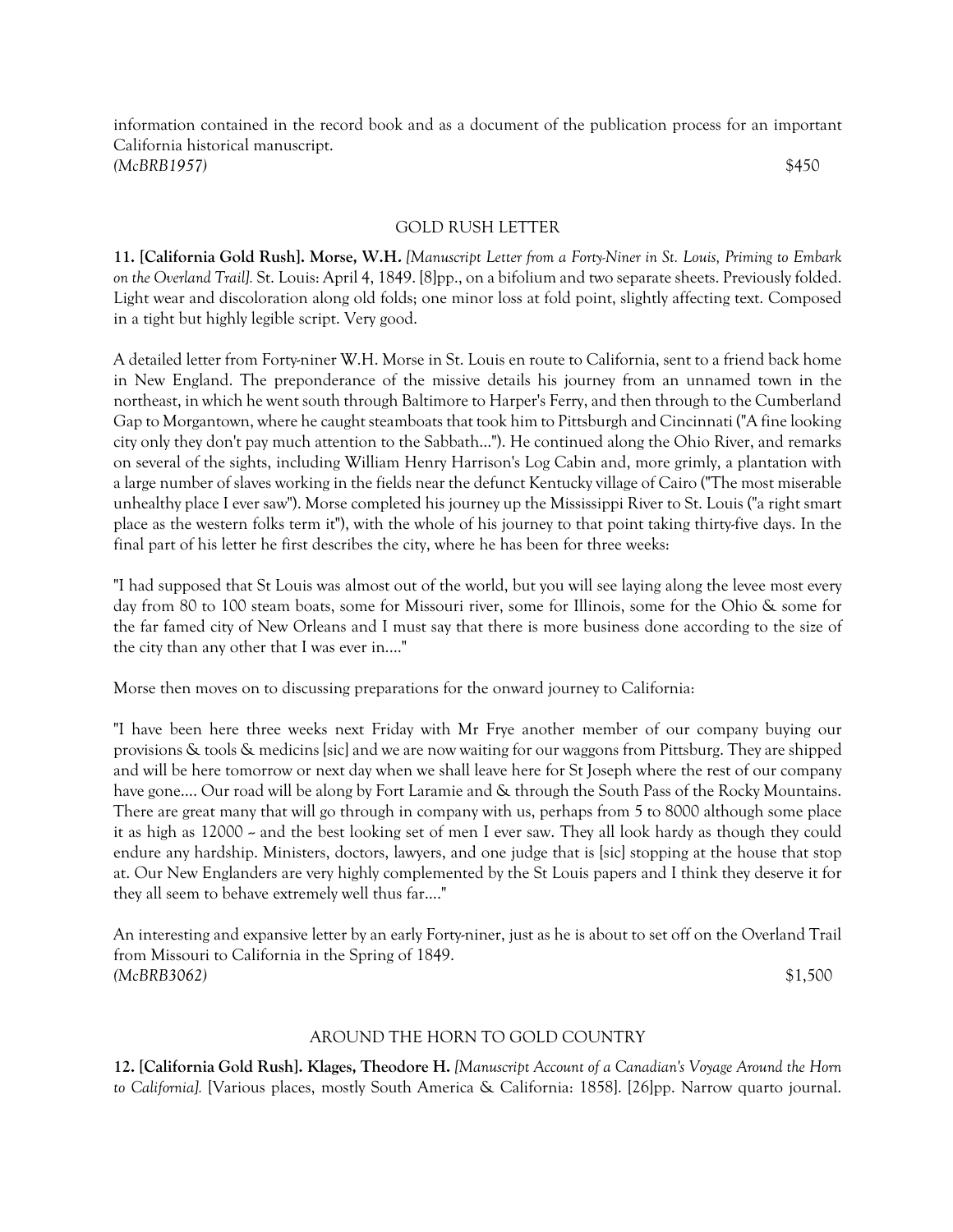Quarter cloth and marbled boards, front board lacking. Leaves loose; minor wear at edges. Moderate toning and dust soiling. Accomplished in a highly legible script. Good.

An engaging manuscript narrative of a California Gold Rush voyage, including a harrowing account of passage through the Strait of Megellan and lively descriptions various ports of call along the route. Theodore Klages left Hamilton, Ontario for California on August 17, 1858. The narrative offered here appears to be a polished version of his journal and was likely written within a year or two of his voyage.

Klages departs by train for New York, passing through Niagara Falls and stopping in Albany. He remarks early on that he is about to traverse some 15,000 miles of water and conveys the sense of danger of his coming voyage. He leaves New York on August 22 aboard the steamer Hermann with some 600 passengers. On August 30, they cross the Tropic of Cancer, and the Captain celebrates with a small display of fireworks; by September 10, they have crossed the Equator. Four days later, a quarrel breaks out and a man stabs another man three times, but the victim survives; the aggressor is "manacled & locked up to await his trial in the next Port." On September 18, they arrive in Rio de Janeiro, 26 days after leaving New York. Here Klages offers an extended description of the city, its harbor, mountainous, and tropical surroundings. He takes daily walks through the city; visits several coffee plantations; and during a visit to a cathedral, and sees the Emperor and his wife: "All the people as he passed bowed on their knees and said a short prayer." Klages comments at length on local society and mentions the 7-mile long city aqueduct. Along with several companions he hikes to the summit of a mountain west of the city: "It seemed to me as I stood on that mountain top as though I was looking at a new world…. It appeared like a Paradise, a vast garden of fruits and flowers." After nine days in Rio de Janeiro, the narrative cuts, perhaps because of a missing leaf, to the Strait of Magellan where the ship is beset by "a perfect hurricane":

"We arrived at the mouth. The night was dark as pitch. The sea running high and dashing furiously against the distant rocks resembling the roar of artillery. We had still one dangerous place to pass… a number of rocks known as the Judges & Apostles, many of which are just below the surface of the water while others extend from twenty to 200 feet out of the ocean. Many a poor marine has had to make this place his resting place…. At each lightning flash we could discern the rocks. Showing their fearful sides and expecting momentarily to be dashed against them. They being not more than a hundred yards to our side…. Some of the passengers were praying, some crying, singing and others cursing, the last of which most resorted to. In that moment how many thought of those dear ones whom they had left behind, never to be seen by them again…. At about this time part of our Wheelhouse was carried off by the sea, along with the last of our bulwarks. Our Pilot was thrown twice over the wheel, being unable to hold it. The steamer was beginning to become unmanageable…. Had anything happened to the engine during this gale we all should have been lost. No one would have been saved to have told the tale of our ship wreck…. The storm continued all night, but towards morning it began to abate, so that we were able to make from three to four miles per hour. The whole ocean looked like a sheet of foam, and the waves rolling mountain high and tossing our ship to and fro as though it were but an eggshell. But now we began to breathe more free, our hearts seemed to expand with the thought of being saved and the hope of making our destined harbor safely."

After making it out alive and seemingly against the odds, they pass the Western coast of Patagonia, and reach the small town of Lodi [??] Chile where they procure provisions, cattle, and coal. Most of its inhabitants are "government debtors, forced to work in the coal mines until the sum which they owe had been canceled." Klages observes, "The most become old and decrepit before the sum has been attained for which they are held. The slaves of North America live like princes to what these poor beings have. They wear but little clothing. Their whole habiliments consisting of a shirt extending to the knees."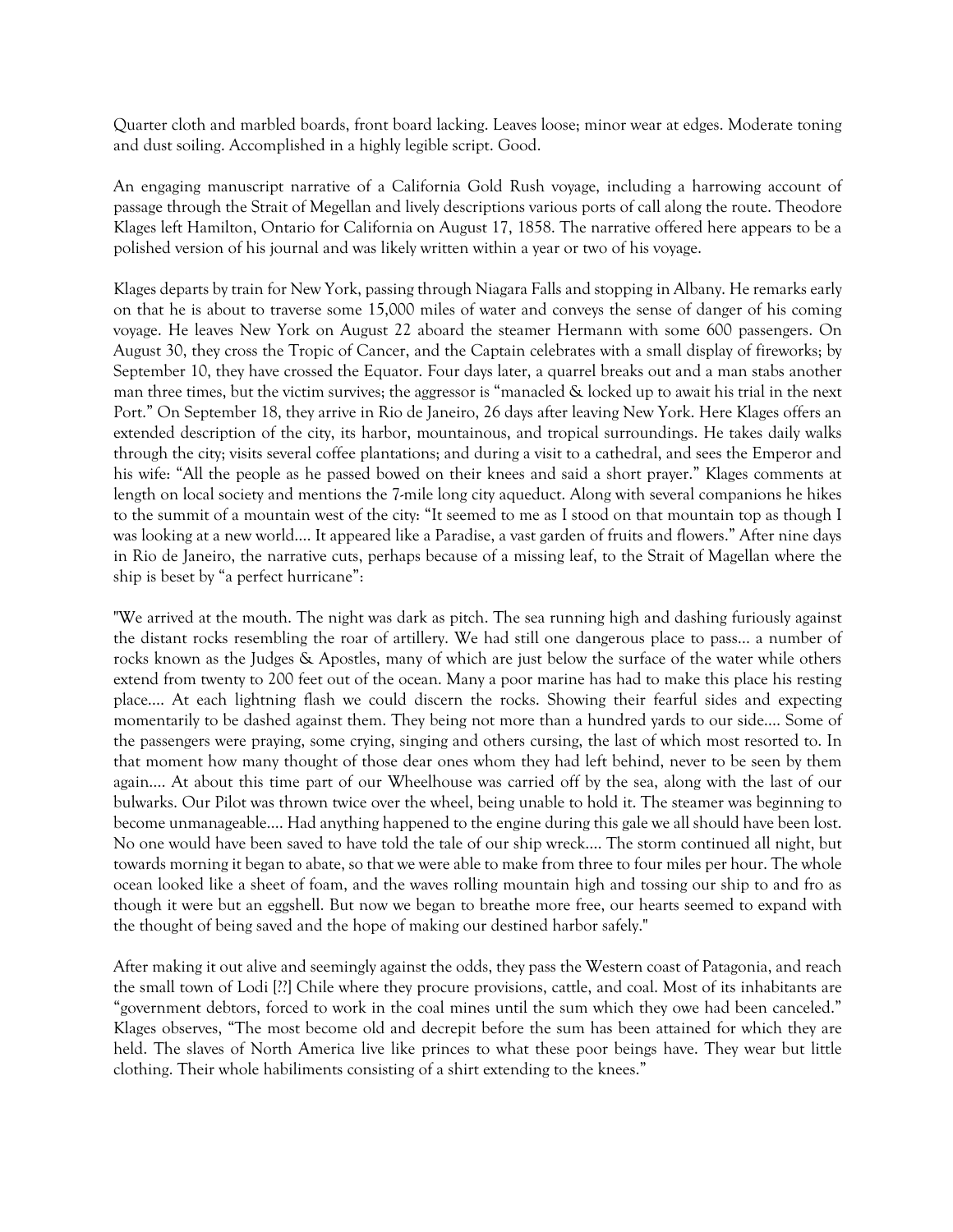Next, they steam to Valparaiso, Chile, where they find some 167 vessels in the port. Here Klages comments at length on a wide variety of topics, including the local social structure:

"The people here are comprised of these distinct classes. The peon or half breed form the lowest and are the only persons by whom all low drudge work is performed. Next comes the mechanic and the highest in the scale is the aristocrat or wealthy man. They seldom if ever associate together…. The half breeds are all well built robust men, and some of them are descendants of some of the first Spanish families, but who becoming government debtors and being partly Indians are doomed to drag out a miserable existence."

Other topics covered include the landscape, climate, architecture, languages, and American investment in the region. The steamer leaves Valparaiso on October 26, soon arriving at the Island of Taboga, located just nine miles from Panama. Here the ship's captain leaves the vessel, having been called back to New York by the steamer company. On November 15, they pass four active volcanoes along the coast of El Salvador, one of which is said to have destroyed the old city of Guatemala. Soon after, one of their Quartermasters dies from Panama fever, whereupon Klages witnesses his first sea burial.

On November 27, the Hermann arrives in San Francisco. Klages stays in a hotel where he enjoys a fine meal and promptly makes inquiries in reference to business, which he finds to be dull, prompting him set out for the Southern mines. On the 29th, he takes a steamer to Sacramento, then a stage to Stockton, arriving on the first of December. Proceeding to the mines, Klages and his fellow miners run into a number of "Chinamen" panning for gold without much success, a dispiriting experience for the greenhorns. After several days of prospecting, Klages throws in the towel, calling it "a bad job." He concludes:

"People who have never been in the mines can hardly form an idea thereof. By the most, it is considered a perfect wilderness, where the houses are few and far between. Once it was so, but now wherever gold is found there is also a flourishing village, in many instances built right in the heart of them. The ground in such places has all been washed and in many cases three and four times over. Persons therefore going to the mines stand but a poor chance…

The Los Angeles Herald records various lands sales involving one Theodore H. Klages from 1895 to 1902; his name likely being uncommon, this evidence would seem to suggest that Klages remained in the state despite his disappointments. A lively record of a Canadian's voyage to California in pursuit of gold. *(McBRB3056)* \$4,750

# MANUSCRIPT NEVADA COUNTY MINING MAP

**13. [California]. [Mining].** *Map of Mining Ground Situated on Manzanita Hill Near Sweetlands As Surveyed for the Manzanita Mining Co. [manuscript title].* Sweetland, Ca.: 1867. Hand-colored manuscript map, approximately 15 x 21.5 inches. Matted and in corner mounts. Mounted on linen. A few short closed tears and minor chips at edges, not entering map area. Horizontal crease across center of map. Light tanning and scattered foxing. About very good.

A neatly composed and hand-colored manuscript of the Manzanita mine in the Sweetland mining district, located in Nevada County, California. The settlement of Sweetland was established in 1850 by the Sweetland brothers, who operated a trading post there in the early 1850s. The Manzanita mine was one of the largest in the district and the Manzanita Company was listed in the famous 1867 Bean's Directory of Nevada County, contemporaneous to the drawing of the present map. It is unclear, however, whether the company enjoyed much ultimate success.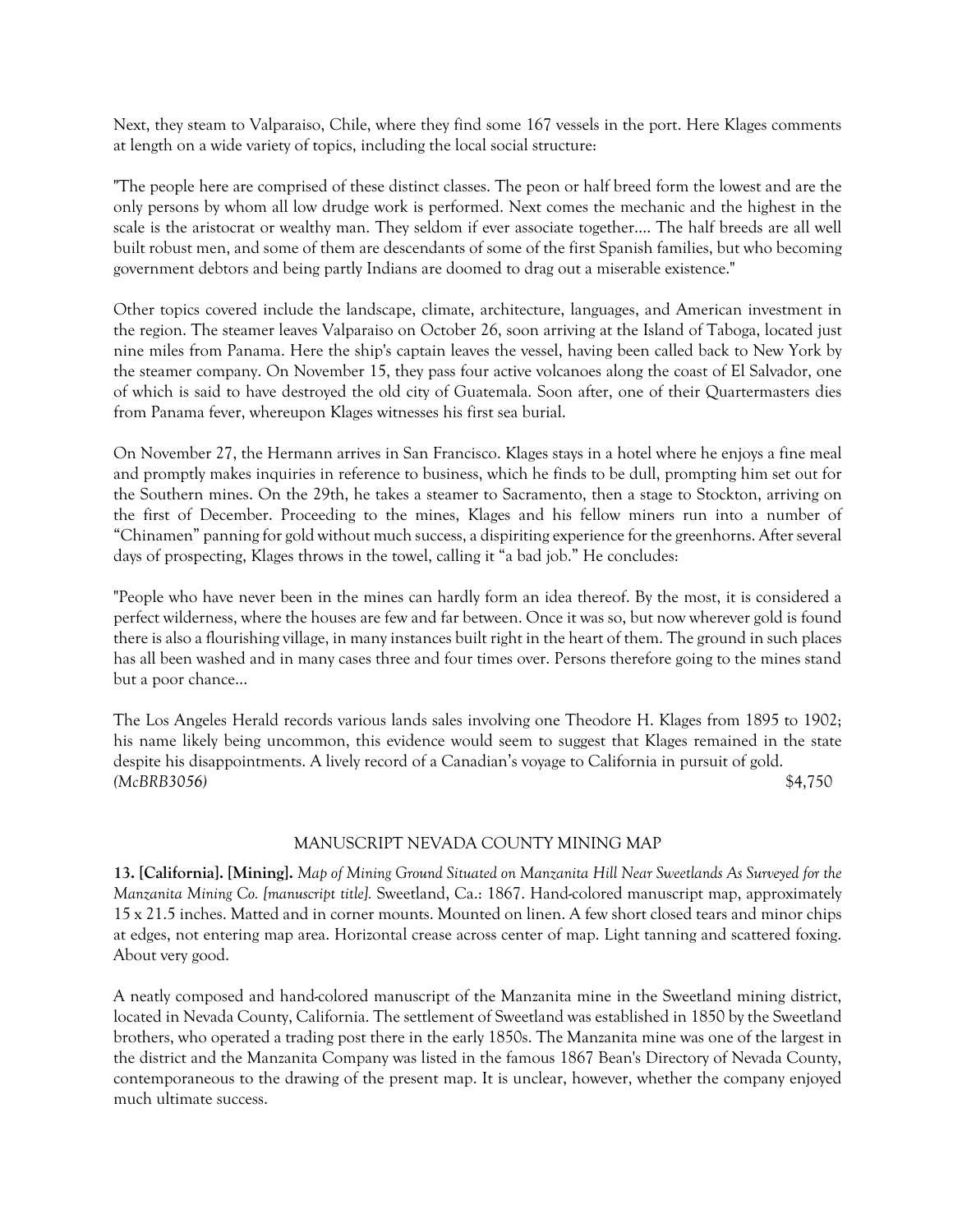Here, the claims of the Manzanita Company, along with those of the Administration Company, and the Rough & Ready and Buck & Breck claims, are delineated in black ink and hand shaded in six colors. Claims that were apparently established subsequent to in both pencil and light blue ink, and are labeled Tennessee, Kentucky, Fremont, Prospect, Riley & Graham, and so on. A note at the bottom right corner states that the map, composed from a survey completed in November 1867, was "filed Feby 5th 1868 at 3 o'clock P.M. and recorded at the request of H.S. Bradley," the county surveyor. In all, a quite attractive and informative manuscript California mining map composed just after the Civil War, that evidently does not conform to any printed cartographic examples relating to these claims. *(McBRB2904)* \$2,250

#### MAKING WATER IN CALIFORNIA

**14. [California]. [Water].** *[Five Early Views of Hemet Lake and Dam].* Hemet, Ca.: 1906. Five silver gelatin photographs, each 6.5 x 8.5 inches. Mounted uniformly on boards with printed captions. Light wear and scattered light staining to mounts and images. About very good.

Five original, apparently promotional images of the attractions in the vicinity of Hemet, California, including two shots of Lake Hemet, two of the Great Hemet Dam, and one of the Hotel Hemet, all taken in early April 1906. The dam of the San Jacinto River which created Lake Hemet was completed in 1895 and is located approximately twenty-five miles southeast of the town of Hemet itself. The Hotel Hemet was owned by financier W.F. Whittier and was destroyed by earthquake in 1918. A nice set of images relating to this water project in the San Jacinto Mountains, whose dam for a short time in the early-20th century stood as the tallest such structure built by solid masonry. *(McBRB2045)* \$475

#### HOMESTEADING IN NORTHERN CALIFORNIA

**15. [California]. [Western Photographica].** *[Group of Sixteen Photographs Documenting Life in and Around the Small Town of Elk, California].* Elk, Ca.: C.M. Walker, [ca. 1895]. Sixteen silver gelatin photographs (2.25 x 2.25 inches) mounted to white glazed cards (3.75 x 3.75 inches), each with the photographer's imprint. Light soil to mounts, a few images lightly faded. Very good.

An interesting collection of photographs documenting the lives of a homesteading community in rural California. Scenes here depict men, women, and young children on horseback through wooded and brushlike terrain, what wooden buildings can be seen in a state of some disrepair. The domestic scenes show the women building a fire outside, fishing in a stream, and doing laundry in a large wooden tub, children clothed and unclothed dotting the scenery. The tiny, unincorporated community of Elk, in Mendocino County, California, remains quite small to this day  $\sim$  a recent census lists the population at 208. The present collection of photographs depict the community in its nascent days, when it was the site of a large sawmill which was producing, by 1890, 80,000 feet of lumber a day. Indeed, many of the shots show a rather beleaguered landscape of wooded areas stripped down to stumps and decaying limbs. The photographs were taken by Scottish-born photographer C.M. Walker (1862-1947), who emigrated to California in 1892 where he worked on the construction of a dam on the Tuolumne River. An accident on the job led to the loss of a limb and Walker turned to photography, opening his San Francisco studio in 1895, which remained active until 1906 when he was elected Justice of the Peace. The present images have the imprint "C.M. Walker, Elk, Cal." on the mounts. A nice group of images depicting an obscure California logging town in its early years. *(McBRB2330)* \$800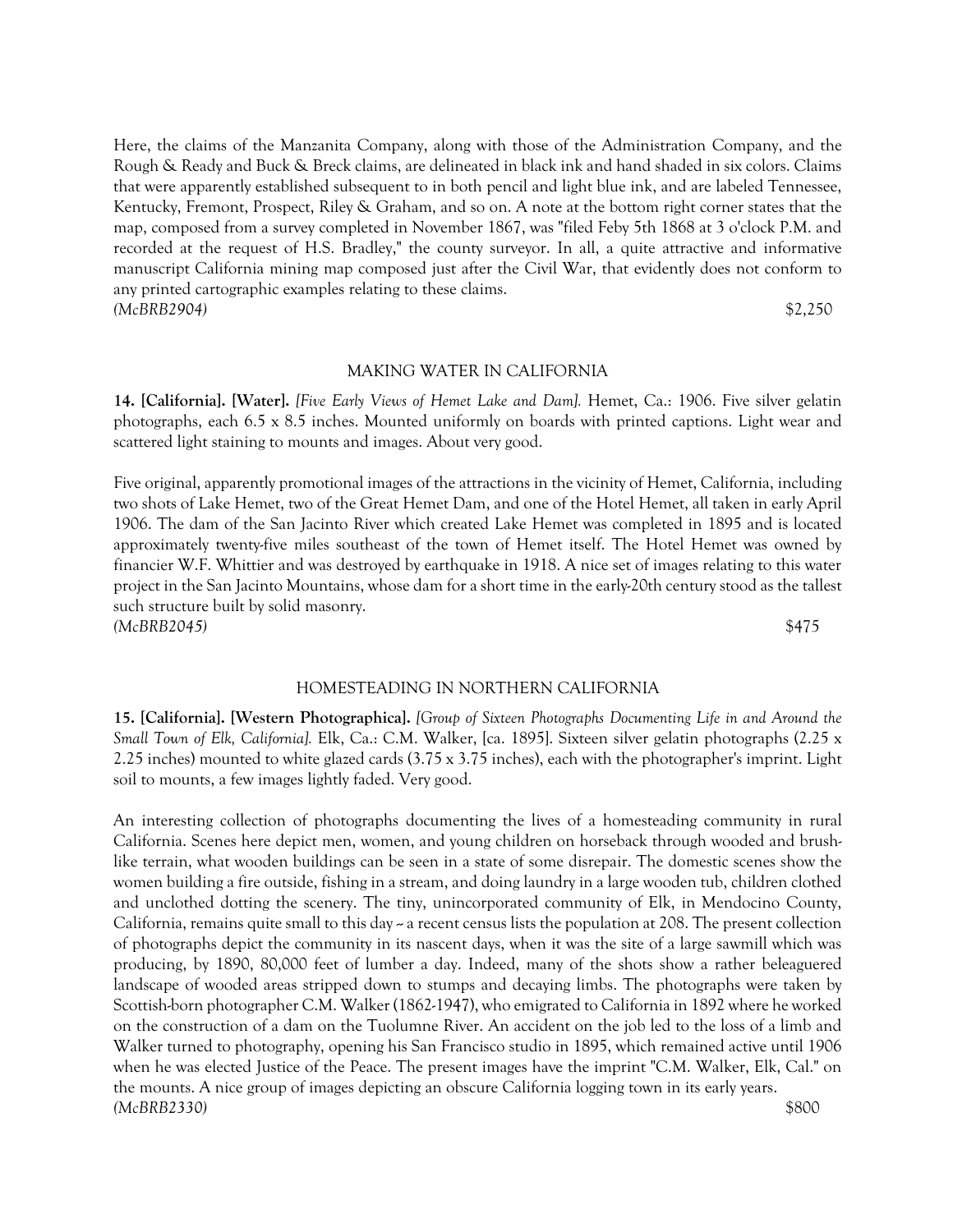# TRYING TO HALT ILLEGAL LAND SALES IN TEXAS

**16. [Coahuila y Tejas]. [Land].** *[Manuscript Document on Foreigners and Lands].* Leona Vicario [i.e., Saltillo]: December 31, 1830. [3]pp., on a bifolium. Minor dampstain at upper corner of both leaves. Light tanning. Highly legible. Very good.

A quite interesting December 1830 letter from a government official in Saltillo, Santiago del Valle, to his superiors that expresses his intention to halt illegal land sales in Texas according to the infamous land law passed by the Mexican legislature on April 6, 1830. "The Law of April 6, 1830, said to be the same type of stimulus to the Texas Revolution that the Stamp Act was to the American Revolution, was initiated by Lucas Alamán y Escalada, Mexican minister of foreign relations, and was designed to stop the flood of immigration from the United States to Texas.... The law, reasonable from the Mexican point of view, authorized a loan to finance the cost of transporting colonists to Texas, opened the coastal trade to foreigners for four years, provided for a federal commissioner of colonization to supervise empresario contracts in conformity with the general colonization law, forbade the further introduction of slaves into Mexico, and apparently was intended to suspend existing empresario contracts" - Handbook of Texas Online.

Del Valle would soon profit from the law, which was used in 1832 to strip Benjamin Milam of his land grant around present-day Austin and transfer its ownership to del Valle. In this letter, he states that because of the new law, he now has the authority to prevent illegal sales from occurring and that he will attempt to do so:

"Con presencia de lo que vuestra excelencia se sirve decirme en su oficio del 13 del corriente y especies que contiene la copia que adjunta de la nota reservada que para la 1a. secretária de estado se pasó á vuestra excelencia el 25 del último Octubre, cuya comunicación se hizo a este gobierno relativo todo a las ventas que se están practicando en los Estados Unidos del Norte de las tierras que se han concedido en el Departamento de Bejar en conformidad de las leyes de la colonización, las que ciertamente en ningún sentido dan derecho a los agraciados con dichas tierras para que puedan enajarlas a extranjeros.... Me ha parecido que la medida que vuestra excelenia se dignó proporcionarme debe cortar, en efecto, los avisos indicados y como tal digo a vuestra excelencia como comisionado que es por el Supremo Gobierno de la Federacion para intervenir en los alsuntos de colonizacion de Tejas en virtud de la ley de 6 de Abril del corriente año...."

He concludes by reporting that he has also written to the government in San Antonio, informing them of this intention:

"Con esta fecha transcribo al jefe del Departamento de Bejar y demás autoridades del estado a mi cargo esta comunicación a fín de que entiendan su conocimiento entre todos los avitantes del mismo estado y en particlaridad de los de aquel pais encargandoles usen al efecto de todos los medios posibles para proliros [?] que pudieran parecer en otras circunstancias, pues asi los require el tamaño del desorden que se trata de evitar."

A fascinating manuscript record of the initial enforcement of the provocative 1830 land law by one of its eventual beneficiaries. *(McBRB2116)* \$3,500

# LARGE ARCHIVE OF THE 94 TUNNEL MINING COMPANY

**17. [Colorado Mining]. Francis, George. Possell, George.** *[Large Archive Documenting Activities of the 94 Tunnel Mining Company in Clear Creek Colorado].* [Primarily locations in Colorado: 1900-1908]. Approximately 300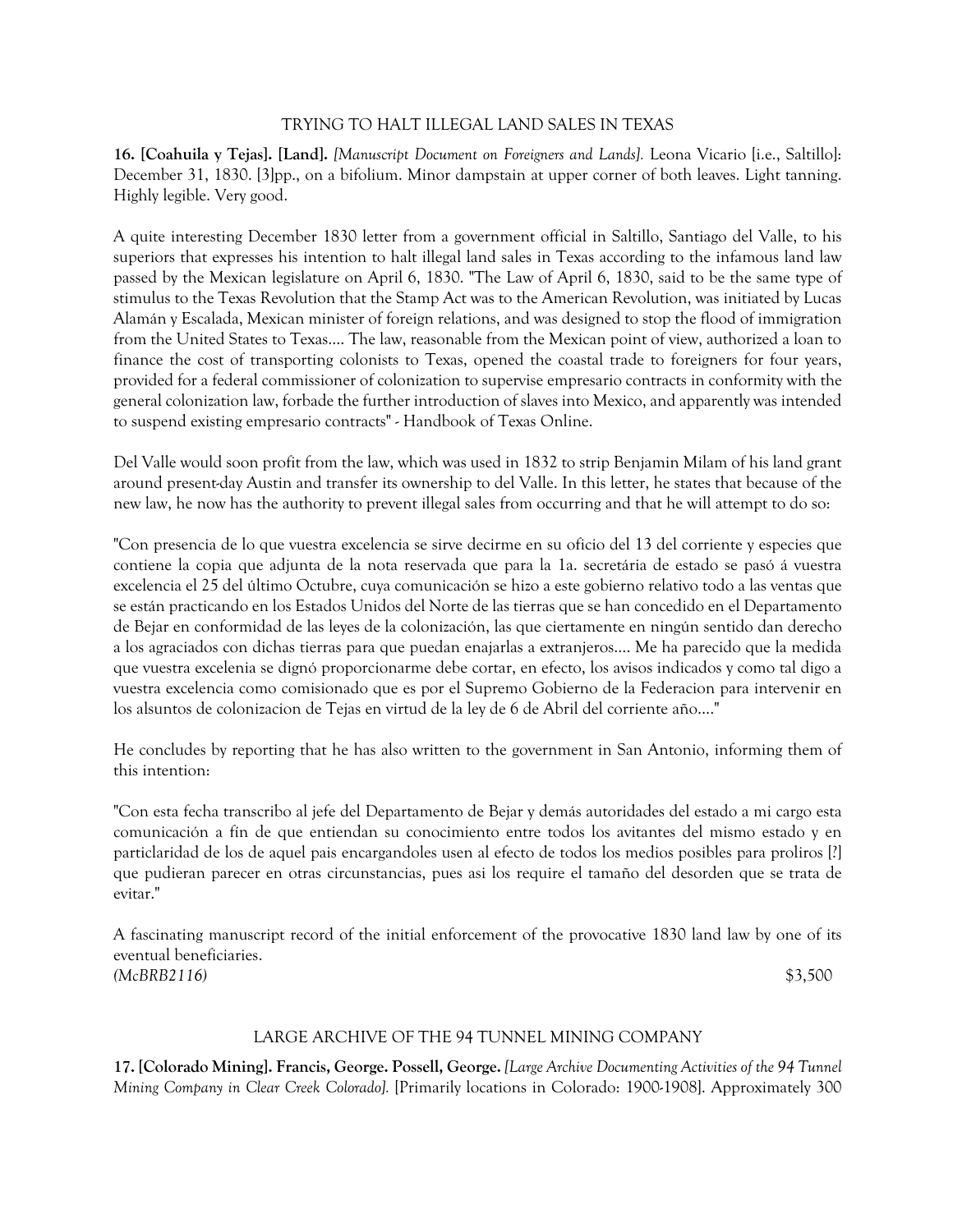total pages, comprising 90 letters and other various materials, primarily manuscripts. Contents clean with minimal wear, written in a clear and legible hand. Very good.

An extensive archive of letters and other documents from the founding of the 94 Tunnel Mining Company through its first years of operation. The present materials were accumulated by George Francis of LaPorte, Indiana, who served first as the company's vice president and subsequently as its president. Most of the letters herein were written to Mr. Francis by the company's founding secretary, George Possell, and most are dated either at Denver or at Yankee, Colorado between 1901 and 1905. In addition to more than 200pp. of correspondence, the archive includes a manuscript account of the company's initial organizational meeting, a typed report on the property at Yankee Hill, typed reports of shareholder meetings, and numerous forms with stock and shareholder information. There is also a printed prospectus for the Yankee Hill Gold Section of Clear Creek County which mentions the mine, and a small ledger kept by George Francis recording expenses and other business information related to the company.

Yankee Hill is located approximately twenty miles northwest from the current outskirts of Denver. The 94 Tunnel Mining Company was organized on May 28, 1900 at a meeting in Denver, and the manuscript minutes of the meeting lay out the initial election of officers, as well as the by-laws governing the company. A typed report from July that year gives the location, general condition, and progress of the camp, as well as its geologic advantages. "The '94 Tunnel is three hours ride from Idaho Springs by stage, and the property of the company is located on the southwest slope of Yankee Hill. Its surface, buildings and large acreage or property has resulted in its being more generally known as 'The '94 Camp.' I should say that it was located at the very center of the mineral bearing belt of the camp." The author goes on to report about the veins and lodes in the area, and the rosy future of the 94 Tunnel: "the ore in sight and that which will be developed by the '94 Crosscut can be treated very cheaply by reason of the situation and condition existing at your property... from the size and continuity of the veins I am prepared to say that there must be an amount that would appall one were he to reach figures by any method of computation." The primary product was gold, though other ores were also in evidence. The company appears to have had at least two presidents in its first two years of operation; an annual report from 1901 indicates George Francis as vice president, and by letters from 1902 he is named on the letterhead as president. This seems to have remained the case until 1908, when he shifted roles back to vice president. George Possell is listed as secretary and treasurer throughout this period.

Possell, who seems to have been a driving force for the success of the mine, writes in great detail about the operations at Yankee Hill. Possell was also involved with the Home Dairy Restaurant in Denver, and seems to have split his time and energy between the two businesses. His early letters are full of optimism for the success of the venture, and filled with rigorous detail. In addition to corresponding about matters relating to the company's stocks and finances in his role as treasurer, he gives precise information about ore loads and operations -- essentially, he was the company's man on the ground. Writing to Francis is December 1901, he discusses the production rates at the mill in the current wintry conditions:

"Well Mr. Francis I found the mill in operation and what work is being done is very satisfactory. The saving is very good and to concentrates have good value. The last assay by stack was \$108.40 per ton on concentrates, but the amount that can be put through is to[o] small. As near as I can estimate the run about 50 ton in the last 17 day making a little over 4 tons concentrates. I don't think the concentrates will go much above \$75.00 so you see we are not making enough to pay expenses of running the mill as are from \$22.00 to \$25.00 per day. ... it seems to me we better not try to run the mill untill our capacity is increased and the tables rebuild. As it is it takes five men to run, whereas three ought to and can do the work when the things are in proper shape."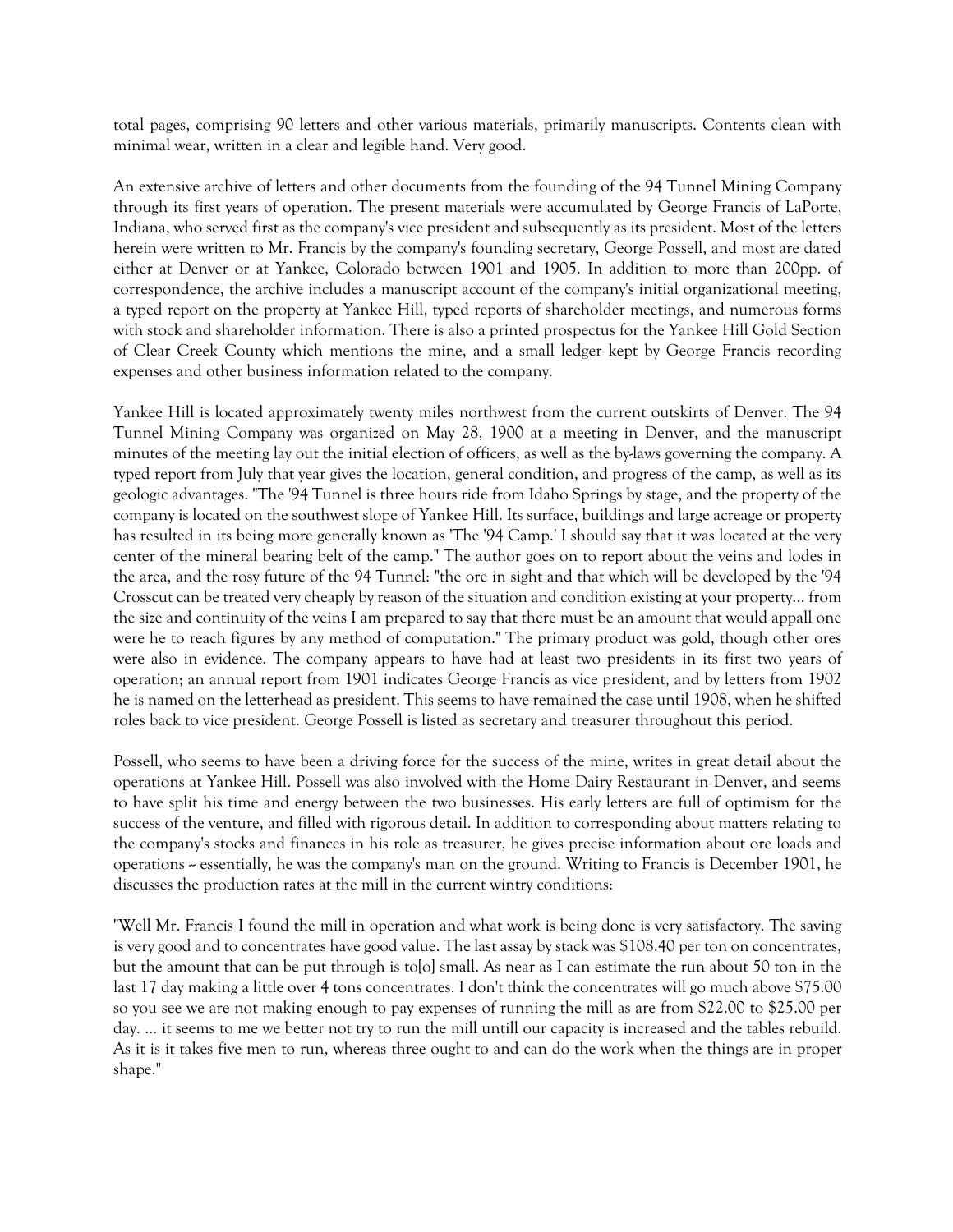As the months and years progress, the difficulties involved in mining become more apparent, both to the reader and perhaps also to the author. In September 1902 the mine needed capital for improvements, and Possell writes, "Winter is almost upon us again and we can not expect to do a great deal of out side work this fall. I wish we could get enough money to get that placer patent through at once, and a most necessary thing that should be done by all means and that is to fix up the drainage in the 94 tunnel. This should be attended to at once or we will be in the same mess that we were in last winter. It not only fills the tunnel with ice but spoils the timbering if the tunnel. We are obliged to put in several sets of timber now on account of frost and ice last winter." And flooding wasn't the only problem the mine faced that month. Writing a week later, he delivers "another disgusting piece of news" to Francis: "I was served with a summons this morning by which Mr. J.J. Smith brings action for \$20,000.00 against the 94 Tunnel Mining Co. claiming that we unlawfully refused to issue him 147,994 shares of the capital stock of this company in accordance with a contract and agreement dated May 3rd, 1900." He goes on to give Francis the background history on the matter, saying Smith had wanted stock issued but Possell lacked revenue stamps to issue it; he said Smith could provide the stamps, which he refused to do and then "got very abusive to me and drew a big knife on me and afterwards told Mr. Weicher that if I did not issue that stock he would cut my  $-$  heart out."

In addition to Possell's lively correspondence, there are meeting reports and other relevant documents relating to the company's enterprises. One letters from May 1902 is written to Francis by a J.B. Knoblock, an entrepreneur and fellow Hoosier, who wishes to sell the company a Boileau Pulverizer machine; his letter includes samples of crushed rock folded into small sleeves of paper. There are also several printed circulars and reports dated after 1908 reporting on the activities of the company. Altogether, this is a tremendous trove of archival documentation recording the activities and travails of a Colorado gold mining operation at the turn of the century, written from one company officer to another. Clearly worthy of further research. *(McBRB1531)* \$7,500

# "BLACK HILLS, THE SWITZERLAND OF AMERICA"

**18. Cross, William R.** *[Group of Fourteen Stereoviews of South Dakota Depicting the Black Hills Region].* Hot Springs, S.D.: W.R. Cross, [ca. 1890s]. Fourteen stereoviews on three different mounts, from 3.5 x 7 inches to 4.25 x 7 inches. Light wear and soiling, minor chipping to some cards. Images lightly faded. About very good.

An attractive and varied group of fourteen stereocards by W.R. Cross (1839-1907), one of the first professionally trained photographers operating on the Great Plains. Cross began his career in Omaha, Nebraska, in 1867, before moving several years later to the northwestern corner of the state. In 1890, he purchased a gallery from J.W. Pike in Hot Springs, South Dakota, near the Pine Ridge Reservation in the Black Hills, and operated it until his death in 1907. Cross made a name for himself traveling and photographing Native Americans around the West, and was one of the photographers to document the aftermath of the Battle of Wounded Knee. After 1891, he focused on his work at the gallery, traveling far less and creating a series of views of the Black Hills; much of his surviving photography stems from this period.

The images present here are mounted on three different sets of cards, with eight of them appearing on a 4 x 7 inches mount with verso advertisements that promote Cross as a "photographic artist" producing views and portraits in the "Lower Town of Hot Springs, S.D." Four views are on slightly larger cards which note on the verso that Cross is the "oldest and most reliable gallery in Hot Springs," and two are regular-size stereocards printed only on the front: "Black Hills, the Switzerland of America, reached by the Northwestern Line. W.R. Cross Photo, Hot Springs, S.D." We believe these smaller cards to be his earlier work, with the largest mounts dating perhaps closer toward 1900. The views are as follows: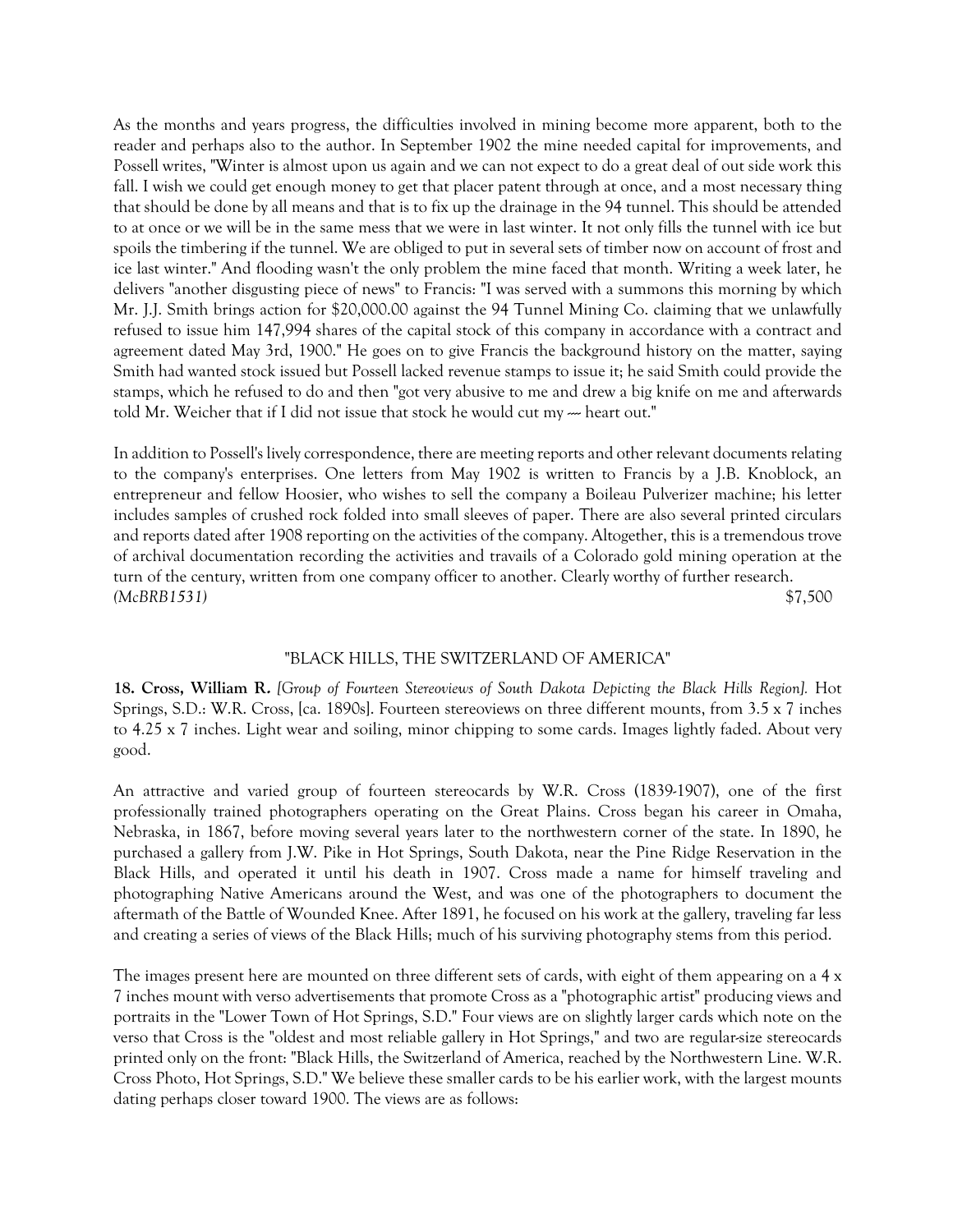"Catholicon, Hot Springs, S.D." "Minnekahta Avenue, Hot Springs, S.D." "Wind Cave Black Hills, S.D. Scene in Garden of Eden." "View of Wind Cave, in the Black Hills. Scene in Garden of Eden." "View of Wind Cave, in the Black Hills. Council Chamber." "High Rocks at Sylvan Lake, 6 Miles from Custer, S.D." "Needles Near Sylvan Lake, S.D. 500 Feet High; Altitude 7,500 Feet." "Soldiers' Home, Hot Springs, S.D. on F.E. & M.V. R'y." "Spearfish Canyon from Trestle Work, Looking Northwest. Seven Mile Bend to Gain 600 Feet, B. & M. R'y, Black Hills, S.D." "Spearfish Falls, Black Hills, S.D., B. & M. R'y." "Plunge Bath, Hot Springs, S.D." "Scene in Devil's Park, Cascade Springs, Black Hills, South Dakota." "Observatory Ridge, Cascade Springs, Black Hills, South Dakota. Jan. Tem. 60o." "44 Sioux Indian Tepees." *(McBRB1251)* \$650

# DIARY AND ACCOUNTS OF A RURAL IOWA FARMER

**19. Erskine, Harlow Linzel.** *[Handwritten Diary of H.L. Erskine, Farmer in Onawa, Iowa].* [Onawa, Ia.: 1870- 1871]. [88]pp. Handmade journal comprised of forty-four lined sheets, folded and stitched with twine. Outer leaves detached, minor wear at upper corner. In a somewhat cramped but legible hand. About very good.

Manuscript diary and account book for 1870 and 1871 of Harlow Erskine, a farmer and lumberman in the small town of Onawa, in western Iowa near the Missouri River and the border with Nebraska. Erskine appears on the rolls of the 15th Iowa Regiment and apparently returned home to make his living after the conclusion of the Civil War. Approximately the first half of this handmade consists of his terse but frequent diary entries for 1870, which entail his daily farming, logging and milling activities. His entries also contain notes on events in town that year, many of which deal with school issues; Erskine was elected to the local school board in this year and it seems no less fraught than present-day iterations. In the latter half of the journal, Erskine kept a record for 1870-1871 of his own accounts and accounts with local stores and suppliers, which show a reasonably active business. An interesting and fairly detailed account of enterprise and town life in very rural, western Iowa several years after the Civil War. *(McBRB1739)* \$450

# 19th-CENTURY PHOTOGRAPHS OF IOWA

**20. [Iowa]. [Western Photographica].** *[Vernacular Photograph Album of Scenes from Iowa, Including a Substantial Journey by Boat on the Upper Iowa River and the Down the Mississippi].* [Various locations in Iowa]: 1894-1895. 149 albumen photographs on twenty cardstock leaves, images measuring 4 x 5 inches. Oblong quarto. Original black cloth, cover gilt; leaves laid in, formerly string-tied. Light wear and soiling to cloth, evidence of slight dampstaining to lower edge of binding and later leaves. Internal numbering sequence indicates first sixteen images lacking. Images generally clean, some minor fading; one photograph partially removed and effaced. Very good.

Wonderful photo album of images documenting late-19th century Iowa, assembled by an unidentified young man with a clear passion for both amateur photography and the area's rivers. Internal evidence suggests he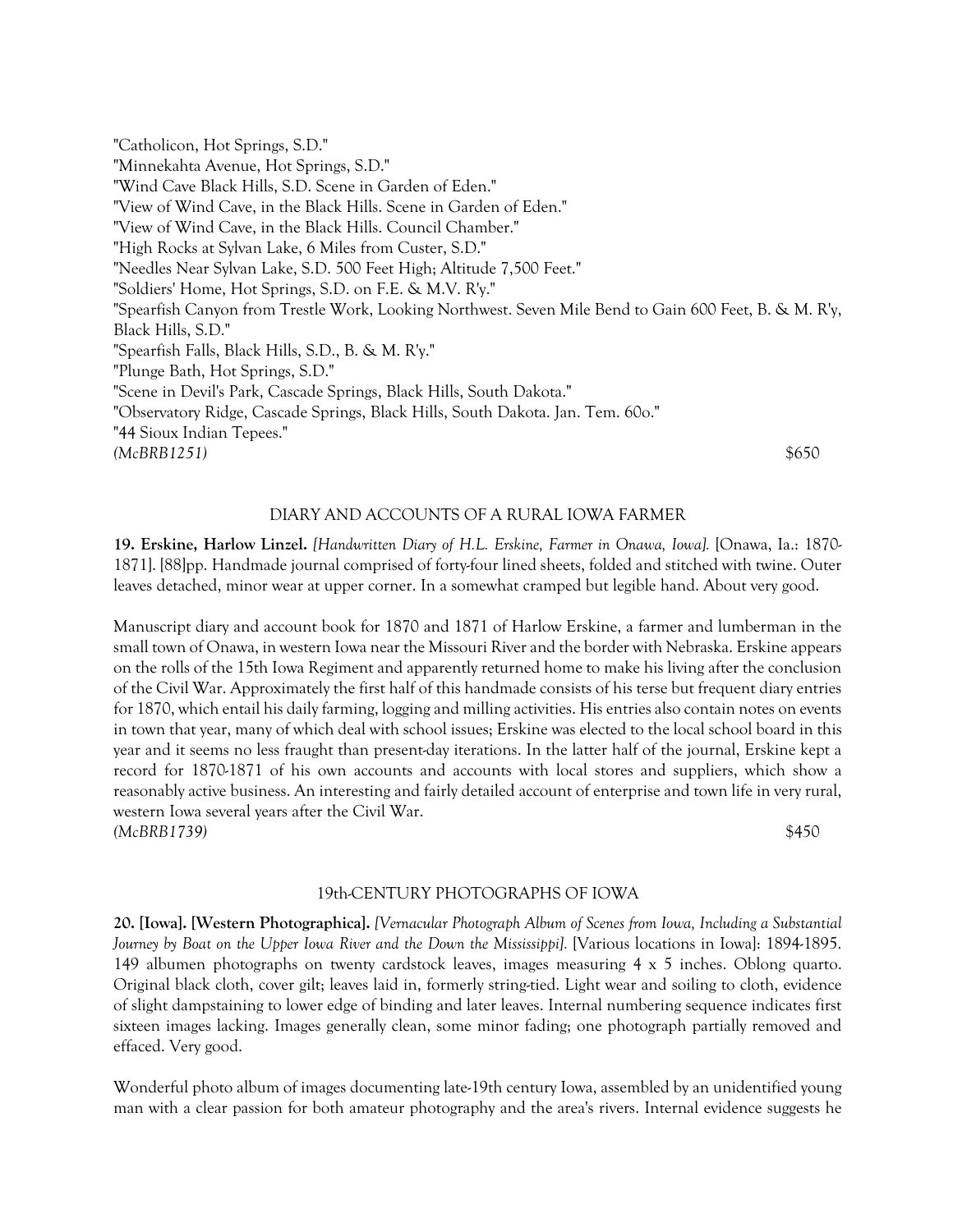was a student at the University of Iowa, possibly pursuing a course of study in the geological sciences. Each image is numbered, captioned, and dated in a tidy hand, usually identifying location and any interesting features. The images span a full year, from April 1894 to July 1895, ending with a self portrait.

There are two series of eighty-three images (the first sixteen of which are not present). The first of these focuses on the area around Iowa City, documenting explorations along the Iowa River. Captioned images include: "21  $\sim$  Looking across Iowa River - University buildings in the distance. May 3, '94"; "25  $\sim$  Looking up Iowa River from Iowa Ave. Bridge. - Water Works in the distance. May 26, '94"; "46 - Children at play - Iowa River. May 12 '94". There are images of a baseball game between the University and Luther College, views of lime kilns, and images of natural specimens. Several photographs chart the "Great Hail Storm at Iowa City" on May 5, 1894, with images of golfball-size hail and the damage done to the windows of buildings around town. There are also photos of the author's roommate and some of the activities they got up to, including catching snakes and hunting. The roommate, Bartsch, appears to have been studying natural sciences, and one photograph shows him seated at his desk, "Blowing Bird Eggs."

The second series has a manuscript title of "Oneota Expedition," and documents a trip by boat from Decorah, Iowa on the Upper Iowa River and down the Mississippi as far as Muscatine, several miles below Davenport. The trip began on June 18, 1895, and lasted through July 26th. Scenes along the river include "6. Women wading the river  $\cdot$  w. of Decorah June 19 '95"; "14  $\sim$  Dragging our boat in the Oneota. June 24, '95" which shows a flat-bottomed boat laden with supplies being both pushed and pulled by a man at either end; a series of views taken from Oneota Bluff near New Albin on the Minnesota border; "37 -- Winnebago Indian Camp - Iowa Slough July 6 '95"; numerous lovely images of camping along the river and river towns as seen from the water; "77 -- Beds of Montpeliar Sandstone at water's edge - Below Montpeliar, Ia. - Bartsch & 'Fitz' hunting fossils. July 23, '95." An interesting album, full of wonderful and meticulously documented views of the Iowa River as seen through the eyes of a 19th-century university student. *(McBRB1422)* \$1,750

#### LARGE PHOTOGRAPHIC ARCHIVE OF A JAPANESE-AMERICAN FAMILY

**21. [Japanese Americana].** *[Large Collection of Photographs from a Japanese-American California Family].* [Various places, mostly San Francisco and other California: ca.1910-1925]. 312 loose photographs, in varying small formats, including some real photo postcards and several multiples. Some wear at edges and fading to images. Occasional heavier wear and abrasion. Good.

A large and absorbing group of over 300 photographs taken and collected by a Japanese family that migrated to the United States in the early 1900s. The present collection contains a letter and several photos addressed to a Mr. (or Dr.) T. Yamanaka; the Yamanakas arrived in California before 1910, and lived on Railroad Avenue in San Francisco before moving to Cottage Grove Avenue in Chicago more than a decade later. The majority of photos depict the Yamanaka family, friends, and greater community in California during the 1910s and 1920s, and include a wide variety of portraits and activities in the Bay Area and elsewhere in California. The collection also includes a number of photos sent to Yamanaka from friends and family in Japan and the rest of the Americas.

One of the more fascinating items in the collection is an image of the infant son of Japanese writer Okina Kyuin, which Okina inscribed and sent to Yamanaka in 1922. Okina came to Seattle from Japan in 1907, and lived for seventeen years in Washington and California, working as a journalist and novelist credited with a number of Japanese-language books about the United States. There are also a number of studio portraits, apparently of Yamanaka family members, taken at the studios of Japanese-American photographers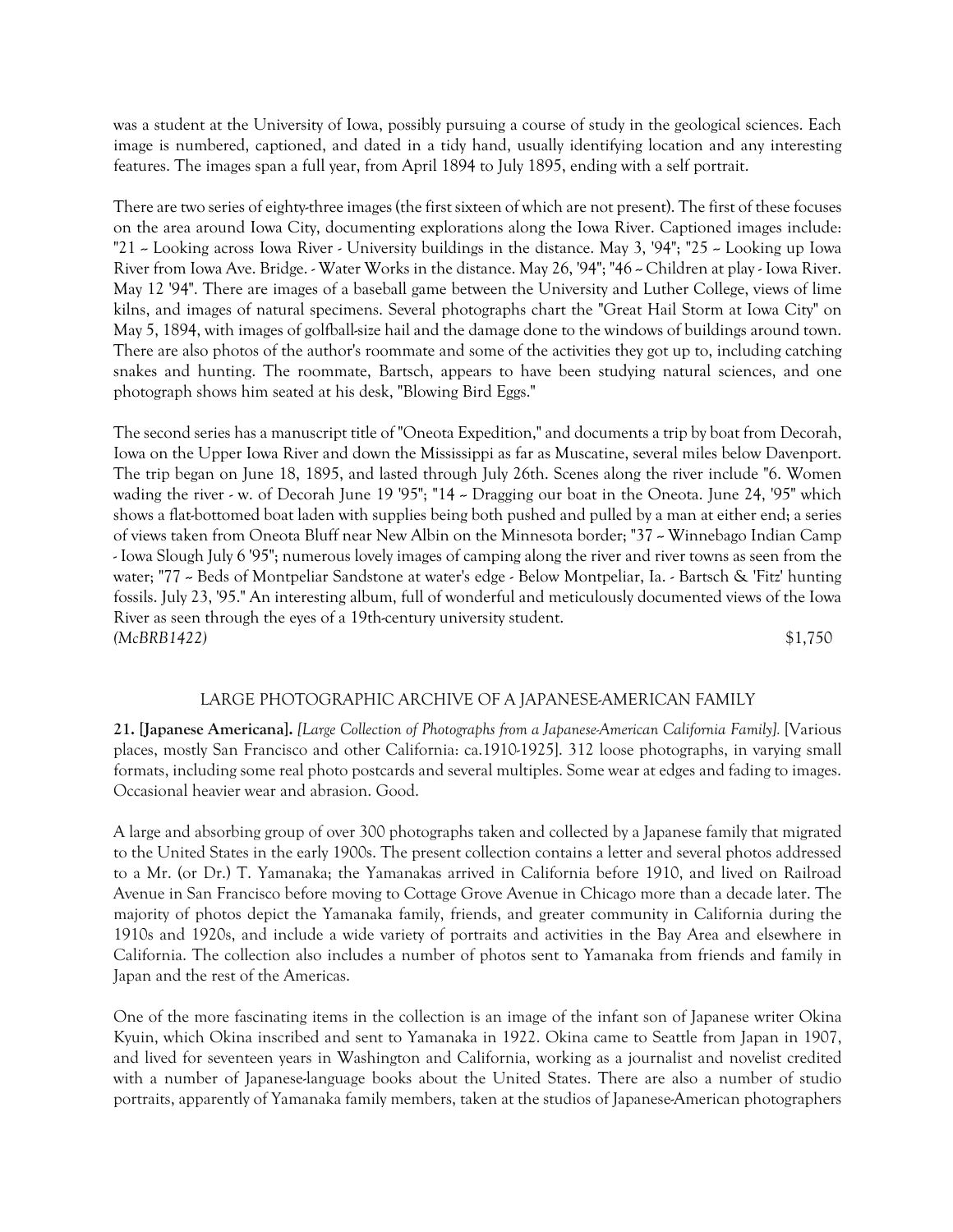Moriyama and Motoyoshi in San Francisco, and from other photographers in California and Chicago. The family likely had Christian connections, as there are several real photo postcards of the Japanese Methodist Episcopal Church in Oakland and of a Japanese Methodist Mission Church in Alameda. In addition to the numerous photos from San Francisco, there are also many photos and photo postcards from family excursions to destinations including Yosemite and Niagara Falls, and images of Japanese school children on outings. Two photographic portraits showing a Japanese woman and child emanate from a studio in Sao Paulo, demonstrating the growing diaspora of Japanese emigrants in the early-20th century. In all, an excellent photographic resource for research into the Japanese community and its growth across the United States during the early 1900s.

*(McBRB3274)* \$4,250

#### JAPANESE-AMERICAN NEWSPAPER

**22. [Japanese Americana].** *Rafu Shimpo.* Los Angeles: 1936. Eleven issues, each 8pp. Large newspaper folio. Folded, with some wear and minor loss along fold lines. Light chipping at edges. Somewhat browned, more heavily along folds and at edges. Good plus.

Rafu Shimpo, the Los Angeles Japanese Daily News, is one of the oldest Japanese language newspapers in the United States and also the longest running -- founded in 1903, it continues to be published today. The paper initially was published in Japanese only, but in 1926 began to print a page of news in English in order to cater to second generation Japanese Americans. This scarce group of eleven issues published in October 1936 seems to have been collected by Haruki Takashi, whose articles on Pan-Asianism appear throughout this run of the newspaper. Beyond the writings of Takashi, these issues contain a wide variety of Japanese and international news, much of which is focused on the war and negotiations with China, as well as the evolving diplomatic and political situation between Japan and the United States. Additionally, there is much news concerning the Japanese American community in Los Angeles and Southern California, as well as many notices and advertisements, covering everything from politics to agriculture to sports. In all, a very interesting insight into the Japanese community in Los Angeles during the mid-1930s. *(McBRB3273)* \$2,750

# ARCHIVE OF A KANSAS TEACHER

**23. [Kansas]. [Henley, Mary Florence Rogers].** *[Group of Letters and Documents Sent to or Belonging to Mary Florence Rogers Henley, a Teacher Who Lived and Worked in Kansas and Indian Territory, Documenting Her Life in the Middle West].* [Mainly Kansas and Oklahoma: 1882-1910]. Forty-seven letters, postcards, or transmitted documents, between one page and eight pages, almost all in original transmittal envelopes, and sometimes with more than one letter per envelope. Original mailing folds, occasional minor wear. Very good.

An informative collection of letters sent to Mary Florence Rogers Henley of Hesper, Kansas, Bluejacket, Oklahoma, and later Eudora, Kansas, detailing life on the frontiers of the Middle West in the last two decades of the 19th century and the first decade of the 20th century. Henley is referred to mostly in the current correspondence as Florence. Florence's correspondents include her father, George Rogers; her husband, H.A. Henley; two of her sons, George and Emmett; her siblings, Horace, Eleanor, and Annie; and other family members and friends in Kansas.

Florence Rogers married H.A. Henley some time before 1888; the remainder of the letters after that date are addressed to Florence Henley. The couple lived initially in "Cherokee Nation" near Bluejacket, Indian Territory. By 1905, Florence was living in Eudora, Kansas while her husband remained in Bluejacket, though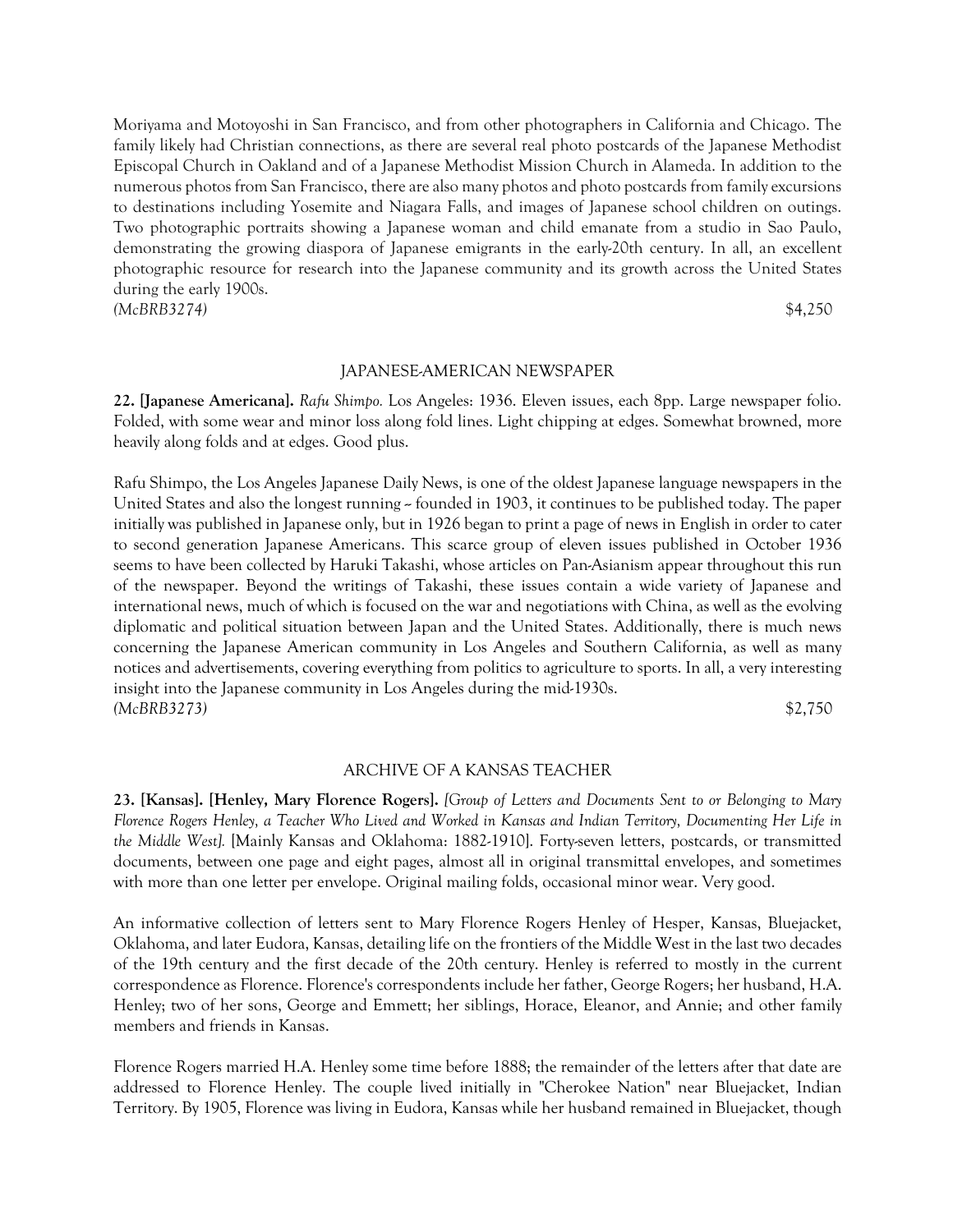Florence apparently moved back to Bluejacket that summer. Florence may have taught school in Bluejacket, though she certainly did prior to her time there.

Numerous issues and activities are covered in the letters sent to Florence, which include an instance of infant mortality on the frontier, the health of the correspondents, buying books for Florence's classroom, a grisly scene in which a friend had a wart removed from his eyebrow, a long description by Florence's father on the economics of the wheat crop yield in 1895, typical small-town gossip about friends and neighbors, and numerous instances of discussions of livestock, crops, and farming, especially from Florence's husband in Bluejacket, as well as Sam Stanley, who was apparently her farm manager in Eudora. Stanley writes at five letters in which he details the crop yields and earnings from Florence's wheat and corn fields; a 1908 letter from Stanley even includes a plat map illustrating placement of the crops on Florence's land. Florence's father sends her money in a letter dated in 1888. In the latter part of the archive, Florence's children write to her regarding farm life, church activities, and their educational activities in Wichita and Joplin, Missouri (including the requisite requests for money from home).

In addition to the letters are a handful of documents related to Florence's professional activities and her farm properties. These include report cards; both her 1882 and 1883 teaching certificates for Johnson County, Kansas; and several tax receipts for land owned by Florence in Lexington, Kansas.

While living in Indian Territory, Florence received a particularly interesting letter in August 1888 from Kansas, when a friend informs her that "all of the Modoc people are well at the present time. Except one or two that is Dinah and Long George been sick some. Long George is getting worse but Dinah is better than she was a week ago."

In a letter from H.A. Henley to Florence in 1905, Henley details a recent whistle stop in Bluejacket by Theodore Roosevelt, in which the president "came out on the rear platform of his car and waved his hands & laughed and bowed & stood on the platform till the train got even with where we live & had a guard on each side of him with a carbine rifle in his hand ready for action."

The collection of letters to and documents belonging to Florence Henley constitute a vital record of rural life in the Middle West between 1882 and 1910, a time of great change to both Kansas and especially Oklahoma, during which time Indian Territory became the state of Oklahoma. A wonderful assemblage of firsthand correspondence worthy of further research. *(McBRB2266)* \$950

# A RARE LOOK AT THE WILDS OF MEXICO IN 3D

**24. [Mexican Photographica].** *[Group of Annotated Vernacular Stereoviews Documenting Hiking Trips Around Mexico City in the Early 20th Century].* [Various locations around Mexico City: 1922-1924]. Thirty-nine vernacular stereoviews, all but one mounted on cards measuring approximately 3.5 x 7 inches, a few with the same pair of images on both sides of the mount, and thirty-two with manuscript captions in the margins or on the verso. Minor wear and light occasional soiling. Very good.

A unique collection of annotated vernacular stereoviews illustrating perhaps three different hiking explorations in the forests and mountains near Mexico City and Toluca in the early 1920s. The images capture the well-healed men and women in natural settings and occasional group shots, plus quite a bit of the majestic beauty of the landscape through which they hiked. Most of the photographic mounts are captioned in blue pen with the location, and occasionally the date, of the pictures. The captions are written in Spanish, likely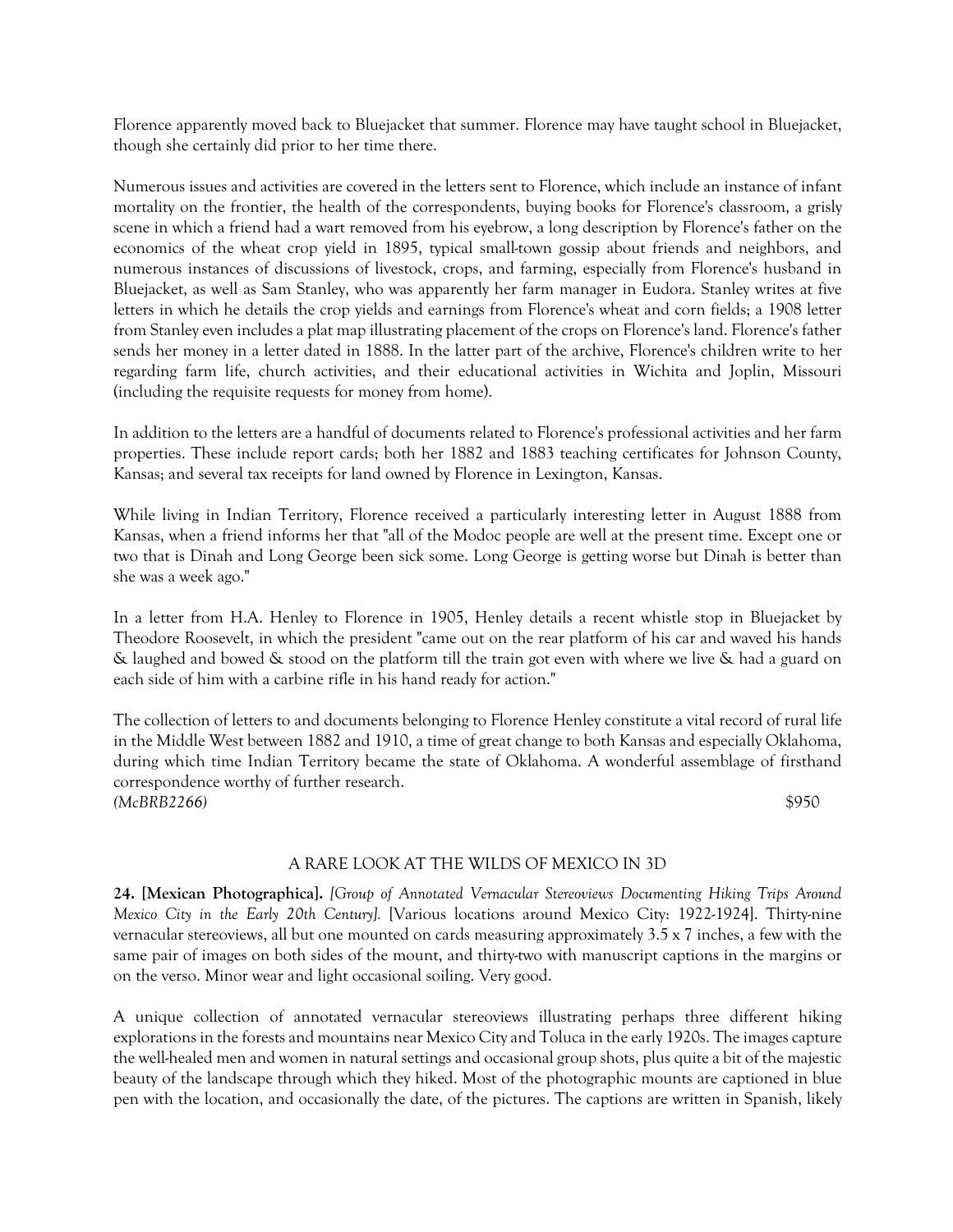indicating the hiking parties were composed of Mexico City residents trekking into the nearby wilderness. The hikers documented their locations and subjects in captions such as "Pico del aquila del Nevado de Toluca," "Cerro Pena del Milagro," "Rio de Acopilco Camino de este Pueblo e San Juan Viejo," "Pueblo de Santa Cruz," "Canales de la Presa los Leones," "Pena en la Canada de Chimalpita," "Precisio rincon del bosque de Santa Rosa," "Cabana en el Tepehuisco cerro Ila Rosa," and "Camino por el Pueblo," among many others. Vernacular stereoviews are quite rare in the market, and this is the first collection of Mexican examples we have handled. *(McBRB2866)* \$1,250

# "I AM IN THE MEXICAN MUD CITY MATAMOROS...THIS MOST ABOMINABLE OF PLACES CONSISTS OF 5 OR 6 WRECKS OF STEAMBOATS WHICH ARE USED AS HOUSES, ONE BEAUTIFUL STEAMER THE GREENWOOD IS THE PUBLICK HOUSE."

**25. [Mexican-American War]. Wing, J.B.** *[Autograph Letter, Signed, from Lieutenant J.B. Wing, to James H. Shepard of West Cambridge, Massachusetts, Reporting on the Wretched Conditions Near Matamoros During the Mexican-American War].* Matamoros: May 6, 1847. [3]pp., on a bifolium, addressed on verso of second leaf. Original mailing folds, short closed tear to top edge, minor staining, some discoloration to address leaf. Very good.

The Mexican-American War was fought in some particularly harsh environments in Texas and throughout Mexico. In the first half of the present letter, Lieutenant J.B. Wing takes the opportunity to describe in detail the poor conditions of his own environment to his brother in Massachusetts, along with some of his movements in the area. Writing from Fort Paredes near Matamoros, in an area the Americans had seized from Mexican forces after the Battle of Fort Texas, Lt. Wing reports: "I am in the Mexican Mud City Matamoros, but in the first place let me say that we made a tolerable passage to Brazos about 23 days. This most abominable of places consists of 5 or 6 wrecks of Steamboats which are used as houses, one beautiful steamer the Greenwood is the publick house. These with some thousand barrells of Pork & Bread make the place at 12 oclock. You take a realizing sense of reason this place (I would say hole if it was not so level) is called Bras-oz. The Sun pouring down like molten lead upon the sand which as you walk is ankle deep. I tell you, you would think of nothing but brass-oz. After encamping a day or two we marched to the mouth of the Rio Grande thence up the river by Steamboat to this place when we encamped in the Grand Plaza or square & common, for some weeks when our company was ordered to Garrison Fort Paredes about 3/4 miles from the Plaza at which place we are now stationed. On our arrival Col. [Caleb] Cushing ordered me to act in a Military Commission, similar to Court Martial, consisting of Capt P.R. George, Lt. Addams of the Tennessee Cavalry, Lt. Wing of Mass. Inf't. to act as Judge Advocate or Recorder to meet each day until further orders...."

Wing also discusses briefly some maneuvering for promotions inside his unit, but most of the remainder of the letter concerns matters of family and the heart. Wing writes: "I am having a tolerable good time of it. We are told that we shall go up to Monterey in about a month in which case we shall be at the expected fight at St. Louis Petosi but what worries me more than the fear of bullets is to know whether My Lee is happy, whither she wants me to come home, for I feel wicked that I left her."

A rare personal communication from the middle of the Mexican American War, with interesting observations of the environment around Matamoros, which would become a far northeastern Mexico border town at the conclusion of the war. *(McBRB3093)* \$950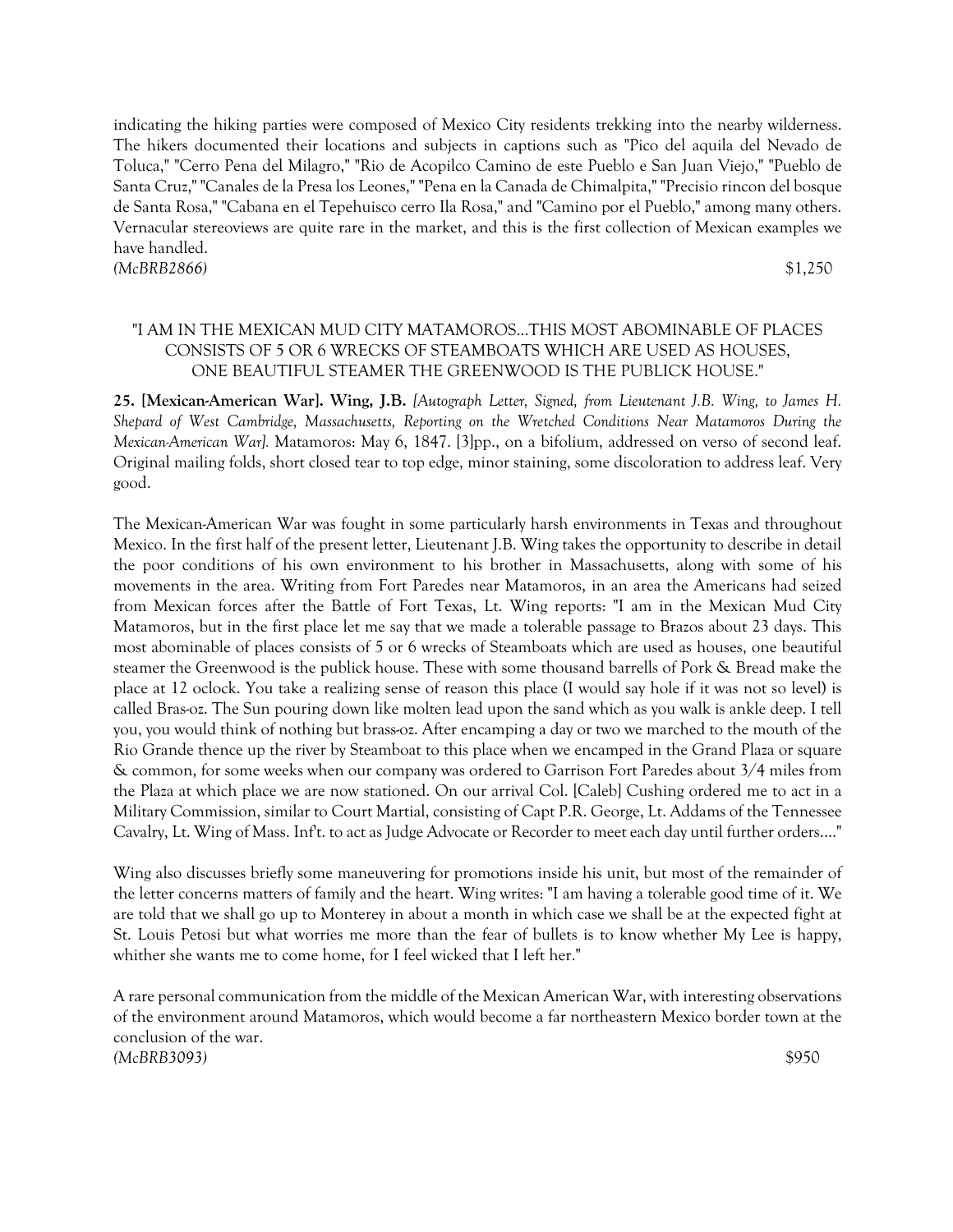# WITH SEVERAL STRIKING IMAGES OF MEXICAN STREET VENDORS

**26. [Mexico Photographica].** *[California Photographica]. [Photograph Album Containing a Wealth of Images Featuring Late 19th Century Mexico and California].* [Various locations in Mexico and California: ca. 1880-1900]. Eighty-eight photographs, mostly sepia-toned, tipped-in one or two images per page. Contemporary half pebbled leather and cloth boards. Spine perished, edges roughly worn and chipped, minor rubbing to boards. Internally clean, with bright, clean images. Very good.

A compendium of professionally-produced images documenting numerous sights and some of the people in various locations in Mexico and southern California. The producers of the photographs appear to be numerous given the differing styles of captioning in the various negatives from which the images were made. The photographs feature a wide range of settings and scenes, including a busy street scene in Zacatecas, the market at Zacatecas, the Avenida de Chapultepec, a group of young boys and girls at a school or orphanage, a group of water carriers at Guanajuato, a pulqueria in Mexico City, a group of men ranged around a flyer ("Juega del Volador"), an elevated view of San Miguel de Allende, a scene featuring a few dozen Mexican villagers during a "Fiesta en un Pueblo," the Hotel de la America Puebla, various group shots of Mexican people (one captioned simply "Grupos Mexicanos"), the obligatory bullfighting scene, and more.

Numerous pictures record Mexican street vendors carrying or having mules carry their wares, or laborers heading teams of oxen or other animal-led carts of merchandise. One particularly striking image features a potter ("Ollero") carrying his products in a rather large basket strapped to his back while posed next to train tracks. Other identified merchants include dairy vendors, pulque dealers, a basket dealer, and another potter. The images also depict notable landmarks such as churches and other architectural wonders, as well as sights of natural interest throughout Mexico. A single image shows four "Indians" sitting outside their hut. As with some photo albums of Mexico, the present example includes numerous pictures of notable artworks throughout the country, mostly paintings in this case.

Some images in the album have a faint backstamp from D.S. Spaulding, a merchant of various goods in Mexico City who also operated a photography studio and worked with some of the most notable photographers of the time. One image of the village of Santo Tomas has a typed caption on paper adhered along the bottom edge identifying the photographer as Abel Briquet, one of the aforementioned important photographers who sometimes worked with Spaulding. The lion's share of images are not marked or stamped.

The last twenty-five images of the album emanate from the United States, beginning with two shots of El Paso. The remainder feature scenes in California, including numerous shots of orange groves. Other subjects and settings capture a couple of street scenes in San Francisco's Chinatown, various identified private residences in Los Angeles, Lucky Baldwin's cottage, several elevated views of Pasadena, and a view of the "Old Vineyard of Rose's Ranche," among others.

A wonderful and wide ranging collection of photographs capturing Mexico and California in the late-19th century. *(McBRB3100)* \$3,250

# 19th-CENTURY MANUSCRIPT MAP OF A RURAL MEXICAN TOWN

**27. [Mexico].** *Plano Topographico de la Vista de los Linderos del Pueblo de Colucán... [manuscript title].* [Mexico: 1846]. Manuscript map, approximately 13 x 17.25 inches. Folded; original hand color. Moderate chipping and several short closed tears at edges; three minor losses within map area. Light ink offsetting; Light tanning and scattered faint foxing. Good.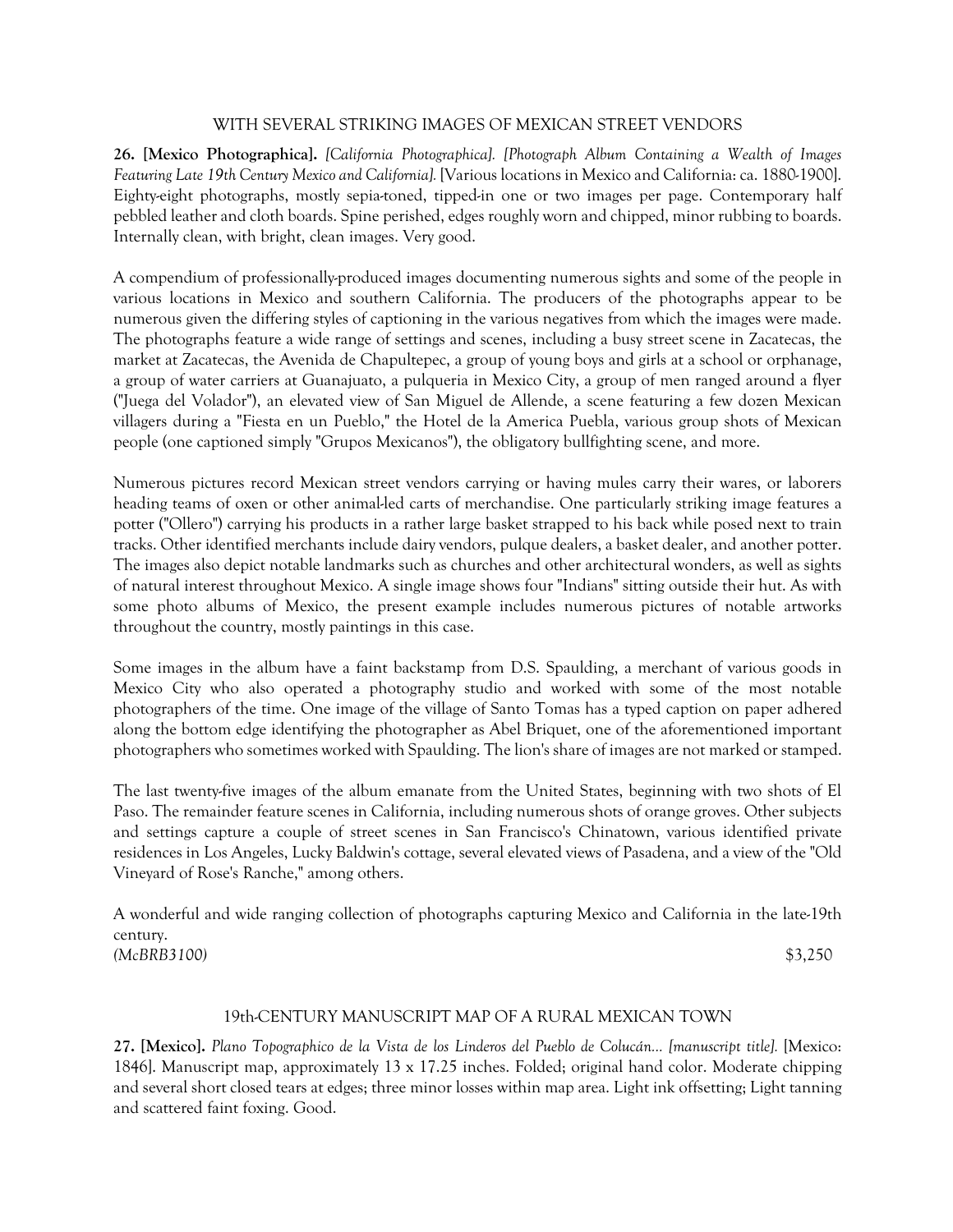A neat manuscript map that delineates the boundaries of the small Mexican town of Colucán in the mid-19th century. Today the village, located in the state of Puebla in the foothills south of Izucar de Matamoros, with a population of about 2,500, is known as San Lucas Colucán. This map, drawn in September 1846, delineates a fairly large area for the town, with the interior of the borders hand colored in green. The principal parcel of land outlined here calculates roughly to about eight square miles, with a tail of land extending from the lower left corner that adds an additional approximate three square miles (using the scale in varas at the lower center of the map). The map lines are drawn to meet and to change direction at named landmarks. Three sides of the town are bordered by lands claimed by one Juan Quahuixtlan; the southern edge is bordered by the land of two other small towns in the region, Tuzantlan and Tejalpa, which also still exist as small villages today. *(McBRB1360)* \$600

#### MURDER INVESTIGATION IN MEXICO

**28. [Mexico]. [Murder].** *[Documents Relating to the Murder of Nicolas Gregorio Picazo in Real del Monte, an Important Mining Town].* [Mineral del Monte: 1775]. [8]pp. Small folio. Stitched. Minor wear at edges. Light toning. Minor darkening and patchy staining at upper corner and along top edge. Still very good.

Fascinating documents of a murder in a colonial Mexican mining town during the late 18th century. Nicolas Gregorio Picazo was killed in the town of Mineral del Monte, also known as Real del Monte, in early March 1775, and a group of three men, Phelipe de Avila, Miguel de Avila, and Manuel Gonzalez were charged with the murder. Real del Monte, northeast of Pachuca in Hidalgo, is located in the region where the Spanish one of their earliest discoveries of gold and silver following the conquest of the Aztecs in the early 1520s. Real del Monte is particularly rich in silver, and is estimated to produced over one billion ounces of the precious metal from its mines over the course of the last five hundred years. The present documents include affidavits and witness statements, including one from the widow of the murdered man, as well as several procedural decisions from the judges in the case. An interesting record of colonial Mexican homicide proceedings in one its most significant industrial and commercial areas beyond Mexico City. *(McBRB2247)* \$800

#### MANUSCRIPT MAP OF A SMALL TOWN IN SINALOA

**29. [Mexico]. Rocha, Ignacio L.** *Plano de los Terrenos de Santa-Anita Levantado por Ignacio L. Rocha, Ingeniero.*  Casa Blanca: 1888. Manuscript map, 18 x 23.5 inches. Drawn in black, red, and blue. Previously folded. Minor soiling and wear. Very good.

An attractive manuscript map depicting the topography surrounding the small Sinaloan town of Santa Anita, southeast of Culiacán, near El Comedero. The map is somewhat oddly oriented, with due north pointing toward the lower right corner of the sheet. It shows Santa Anita at its center, with mountains to its east and dry plains to the west, heading toward the Pacific Ocean. Two trails, labeled "Camino Nacional de Culiacan" and "Camino del Veinticuatro" connect Santa Anita to the even smaller towns of Llano and Veinticuatro at the map borders. A small section of the Rio San Lorenzo is detailed at the eastern edge of the map area for context. The map was surveyed and drawn by Ignacio L. Rocha, a graduate in 1883 of the reformed Colegio Rosales, first founded in 1874. Three other maps by Rocha are located in the Mexican Agricultural Archives. A neat and appealing example. *(McBRB1549)* \$750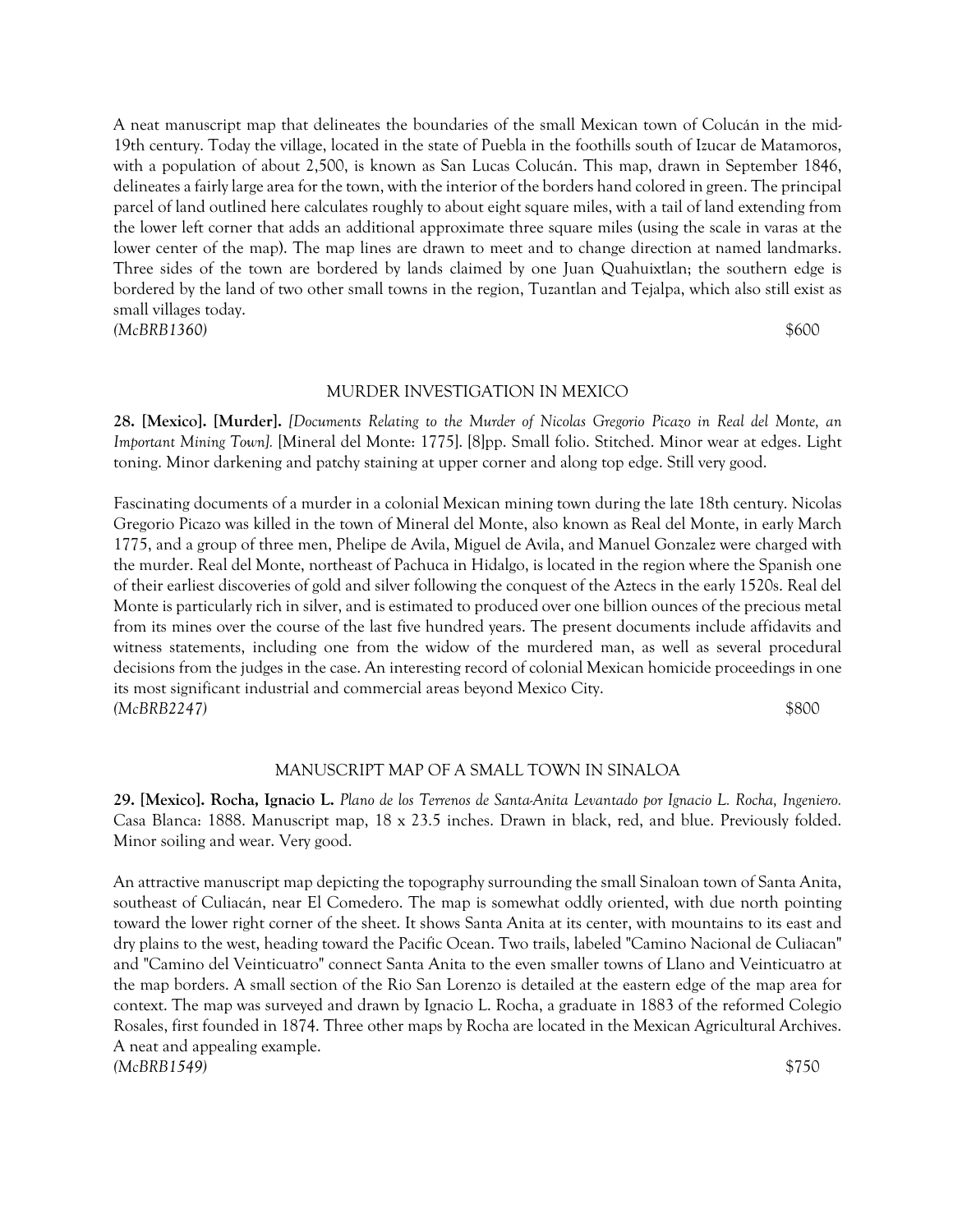### "GOLD THAT WAS FIRST DISCOVERED BY A BADGER"

**30. [Nevada]. [Mining].** *[Group of Typed Letters and Promotional Material for the Weepah-Tonopah Gold Mines Company].* Amarillo, Tx.: 1927. Six items, totaling [11]pp., plus three transmittal envelopes. Previously folded. A few short separations and light wear. Light tanning. About very good.

A neat group of promotional material and letters from the Weepah-Tonopah Gold Mines Company, promulgated in the wake of a gold strike that triggered one of the last significant western gold rushes, after Frank Horton discovered a rich vein in a "badger hole" in early 1927 in Esmeralda County, Nevada. The promotional materials present here, one a folio-sized bifolium and the other a quarto broadsheet, enthusiastically advertise the prospect of guaranteed and instant wealth that would result from investment in the Weepah-Tonopah Company:

"Golden Weepah!! Gold! Precious gold in abundance!... Gold that is scooped up with a shovel! Gold that is raked up with the hands! Gold that was first discovered by a badger  $\sim$  tiny animal of the desert  $\sim$  and kicked out of the hole that was buried to make a more comfortable nesting place. Gold that was shoveled out of the badger hole and into sacks and assayed at \$78,000.00 to the ton!... Golden Weepah! Until a few days ago a bleak, barren waste-land of Nevada. Today  $\sim$  the golden spot in the sun of the universe."

The larger of the two promotional also contains excerpts from newspaper articles celebrating the richness of the strike and the continuing rush to the area by both companies and individuals, as well as two photographic reproductions of men at the original discovery site. The Weepah-Tonopah company, evidently founded directly in the wake of the discovery, controlled eighty acres of land that it claimed was "about 3200 feet from the Horton glory hole," and advertised itself through the Cortez Brokerage Company in Amarillo, Texas. Through them, the promotional material reached one Robert Henry Lewis of Sparta, Georgia, who read that Cortez, "Suddenly find ourselves in possession of the most wonderful privilege, in our opinion, and in the opinion of men of good judgment, that has come  $\sim$  or will come out of the amazing Weepah gold strike," and was offering discounted shares in the venture.

The advertising was successful, as a second letter indicates that shares would be issued to Lewis shortly, and indeed the material is accompanied by Lewis' stock certificate for 250 shares in Weepah-Tonopah. The immediate riches were less forthcoming, however, as a third letter from Cortez admits that, "All Weepah issues have been showing some weakness, which we believe has been due to the extremely hot summer and the difficult way of shipping the ore. With the installation of a mill we believe all Weepah issues will take a new life... and under the present conditions advise you to hold your stock." *(McBRB289)* \$800

# THE THINGS A NEVADA RAILROAD CARRIED

**31. [Nevada].** *[Railroads]. [Freight Receipt Book for the Carson City Station of the Virginia & Truckee Railroad in 1877].* [Carson City, Nv.: 1877]. 246 leaves. Oblong octavo. Original quarter cloth and marbled boards. Spine and edges somewhat worn; text block cocked. Internally clean. Good plus.

A fascinating manuscript receipt book that documents the types and amounts of freight carried by the Virginia & Truckee Railroad during the first half of May 1877. The railroad, completed in January 1870, was built between Virginia City and Carson City to serve the mines of the Comstock Lode, and carried a vast amount of freight between the hub of the Nevada mining boom and the state capital. At the peak of the bonanza in 1876 and 1877, twenty-two V&T locomotives and 361 freight cars transported over 400,000 tons of freight per month, running thirty to forty-five trains per day. The present register dates to the latter portion of this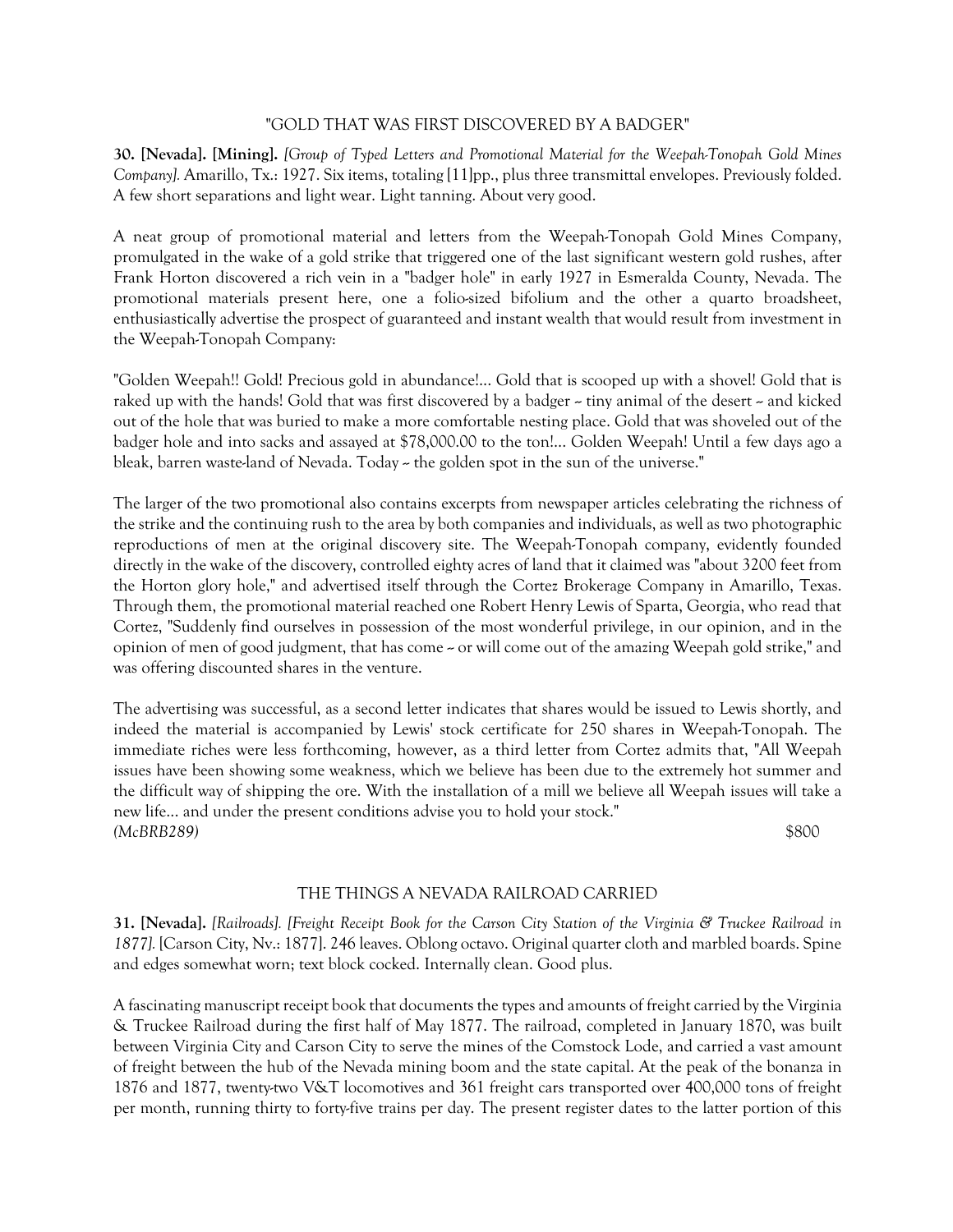period, and well demonstrates the variety and volume of materials that were hauled along this twenty-one mile section of track. The railroad carried lumber, coal oil, ore bags, tin ware, flour, butter, liquor, cigars  $\sim$  in short, everything that was needed to keep the Comstock boom towns booming. Each leaf of this log, which contains over 245 entries for the period of May 1st to the 17th, registers the type of freight being shipped, its weight, its consignee, its place of origin, the V&T car number that carried the load, and the total charges for the shipment. An excellent document of this Nevada railroad that played a critical role in the state's mining industry.

*(McBRB824)* \$875

#### DESERT AGRICULTURE IN DEMING -- "WATCH US GROW"

**32. [New Mexico]. [Western Photographica].** *[Vernacular Photograph Album of Agriculture and Irrigation in Deming, New Mexico, Just Before World War I].* Deming, N.M.: 1914. Fifty-eight original photographs, most 8 x 10 or 3.5 x 5.5 inches, with twelve small panoramas, plus sixteen postcards and real photo postcards. Oblong folio album. Light dust soiling and patches of soiling to covers; moderate wear at edges. Light wear to edges of album leaves. Photos mounted directly to leaves, with occasional wear and scattered contemporary manuscript captions. Very good.

An attractive album of almost sixty original photographs, likely a bespoke promotional, that depicts agriculture and life in Deming, New Mexico, and the surrounding area in 1914. The town was founded in 1881 where the routes of the Southern Pacific and Atchison, Topeka, & Santa Fe Railroads crossed paths in the southern New Mexico desert, about thirty-five miles from the border (another, much less famous golden spike ceremony was held on the spot the same year). The nearby Mimbres River allowed for a small agriculture industry in the valley region, and the arrival of irrigation during the early-20th century brought new growth to the town, whose population grew from 1,864 in 1910 to 3,212 in 1920.

The photos present here, which include many large-format and panoramic shots, seem intended to show off the success of local farmers and a thriving agricultural community taking advantage of the latest available technologies. Several shots demonstrate the fecundity of the river valley, with groups of men in their shirtsleeves posed in sweeping fields of leafy crops, and men at work bailing hay and alfalfa or compiling large mounds of beans. The viewer is also treated to views of new farm buildings and equipment, with an emphasis on the recent irrigation system that makes the crops of Deming a reality. As well, there are views of the town itself, including images of the train station, the local school, the region's real estate office, and several residences. A final set of images concentrates on a recently purchased herd of 500 cattle, showing the expansion of the town beyond agriculture and into ranching, presumably on the strength of the improved water supply. Many of the photographs are captioned in manuscript, and these underscore the promotional feel of the album by touting the successes of new farmers ("Rieser Beans -- planted July 14 - Picture Aug 11 - 1914," e.g.) and showing potential homes and camps for new arrivals. In all, a well assembled vernacular photograph album full of engaging images that provide a detailed and interesting view of life in this agricultural outpost and railroad junction in the southern New Mexico desert during the 1910s. *(McBRB2829)* \$2,750

#### REVOLUTIONARY FILIPINO NEWSPAPER

**33. [Philippines]. [Periodicals].** *El Heraldo de la Revolucion. Año 1. Núm. 1 [3&5].* Malolos: 1898. Three issues, totaling [30]pp. Previously folded, with some short separations along old folds. Minor wear and chipping at edges. Moderate browning. Good.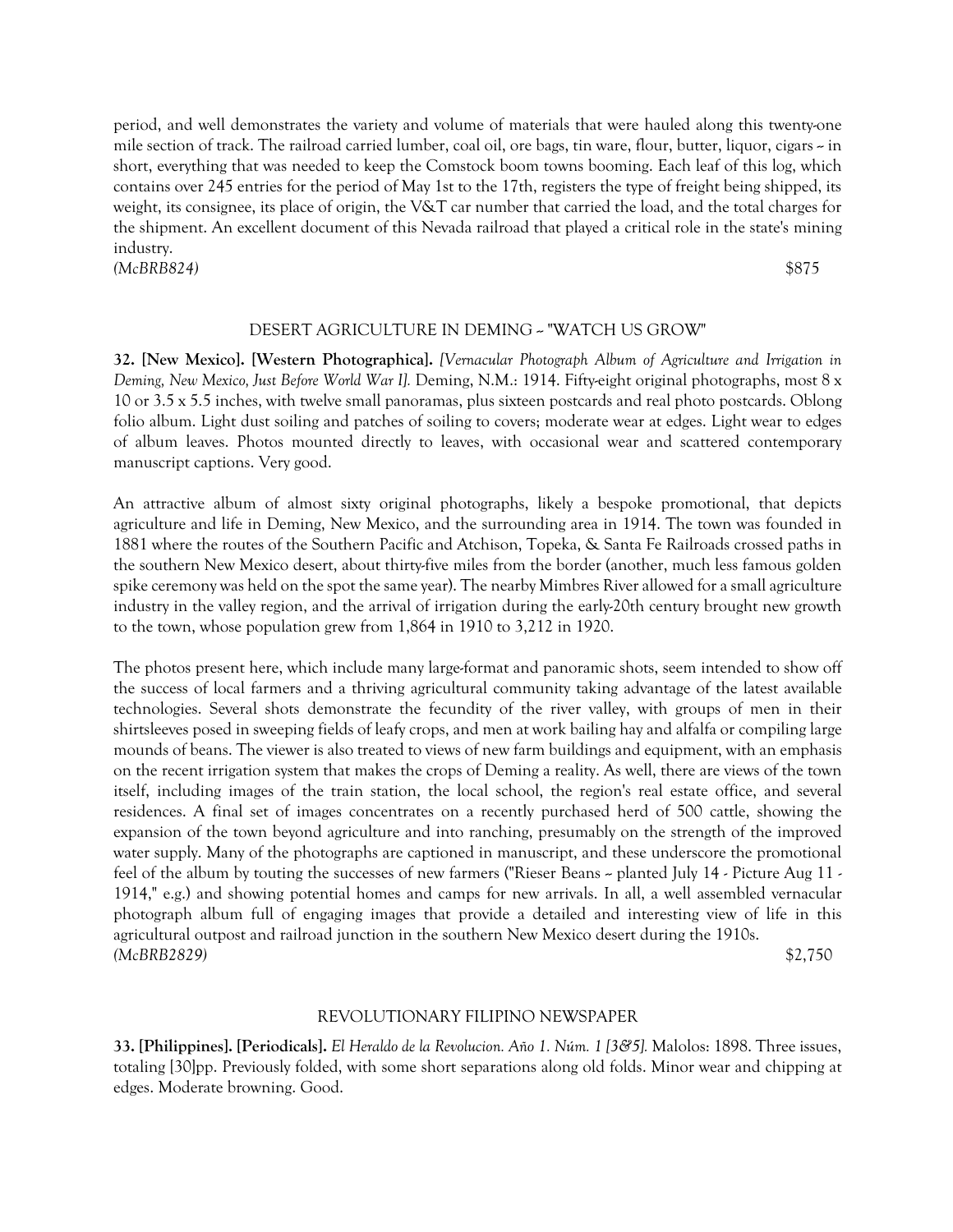Three of the first five issues of this scarce bilingual newspaper published by the short-lived Revolutionary Government of the Philippines in Spanish and Tagalog during 1898. The government was established at Malolos, northwest of Manila, by Philippine independence leader Emilio Aguinaldo, and constituted an initial attempt at self-governance of the islands following the Spanish-American War. The government survived to declare itself the First Philippine Republic, and orchestrated the resistance to American rule now known as the Philippine-American War effectively until the capture of Aguinaldo by U.S. forces in March 1901. This newspaper published the decrees and other official business of the insurgent government, as well as important international diplomatic measures that affected the Philippines. The first issue, for example, carries the articles of the 1899 Treaty of Paris that ended the war between Spain and the United States. The October 6 issue prints the minutes of the first congressional session, edicts from the President, and other pieces of government business. Some advertisements, mostly in Spanish, are printed on the back pages of the second two issues here. Each issue is printed in two columns, with Spanish on the left and Tagalog on the right, and the printing is quite dense. Scarce. *(McBRB2887)* \$1,250

#### HUSTLING IN SOUTH DAKOTA

**34. [South Dakota]. Owen, George.** *[Autograph Letter, Signed, by the Chamberlain, South Dakota, Newspaper Editor Regarding His Printing and Publishing Investments].* Chamberlain, S.D.: December 19, 1891. 6pp. on octavo leaves. From a gummed pad of letterhead paper, with leaves joined at top edge. Previously folded, light tanning. Accomplished in hasty, but legible scrawl. Very good.

An amusing and spirited letter from George R. Owen, the editor of the Chamberlain, South Dakota, newspapers to his recently visited cousin in New York, composed on his attractive, personal letterhead. The missive begins by announcing the author's safe return, declaiming his happiness to be back in the South Dakota climate (!!), and relating the discovery of a new artesian water source, which, "will irrigate hundreds of acres and means sixty bushels of wheat per acre, DEAD SURE." He then moves on to discussing his own newspaper and printing business, in which he is transferring much of his interests from papers to the production of blank books  $\sim$  "Am now going to put about \$4000 more into the blank printing business exclusively. It is a big business ~ THOUSANDS of dollars worth of them used in a year...." Of course, he cannot raise the cash locally ("I have the reputation here of being a 'rustler'") and asks his relative to loan him the \$1500 or \$2000 extra he needs, while also blaming the tight cash market on heavy local investment in the construction of a Black Hills railroad bridge. The letterhead, which takes up nearly half of these smallish sheets comprises a map of South Dakota with Chamberlain in bold, and the titles of the newspapers of which Owen was editor in varied fonts. An enjoyable snapshot of late 19th-century wheeling and dealing in rural South Dakota. *(McBRB3012)* \$350

#### COCKFIGHTING, RANCHING, AND FAMILY TIME IN MID-CENTURY SOUTH TEXAS

**35. [Texas Photographica]. Swift, W. Grady.** *[Collection of Photographs, Many Annotated, Retained in the Family of W. Grady Swift, Documenting His Time with the Department of Agriculture, Along with His Hunting and Ranching Activities in South Texas].* [Various locations in Texas, including San Antonio, Laredo, and Raymondville: mostly 1947-1950]. Forty-six black-and-white photographs, from  $3 \times 2$  inches to  $8 \times 10$  inches, one tintype, and one printed certificate. Most photographs with personalized family annotations on verso. Moderate surface and edge wear to some pictures, a few creased or with minor chipping. Overall very nice condition. Very good.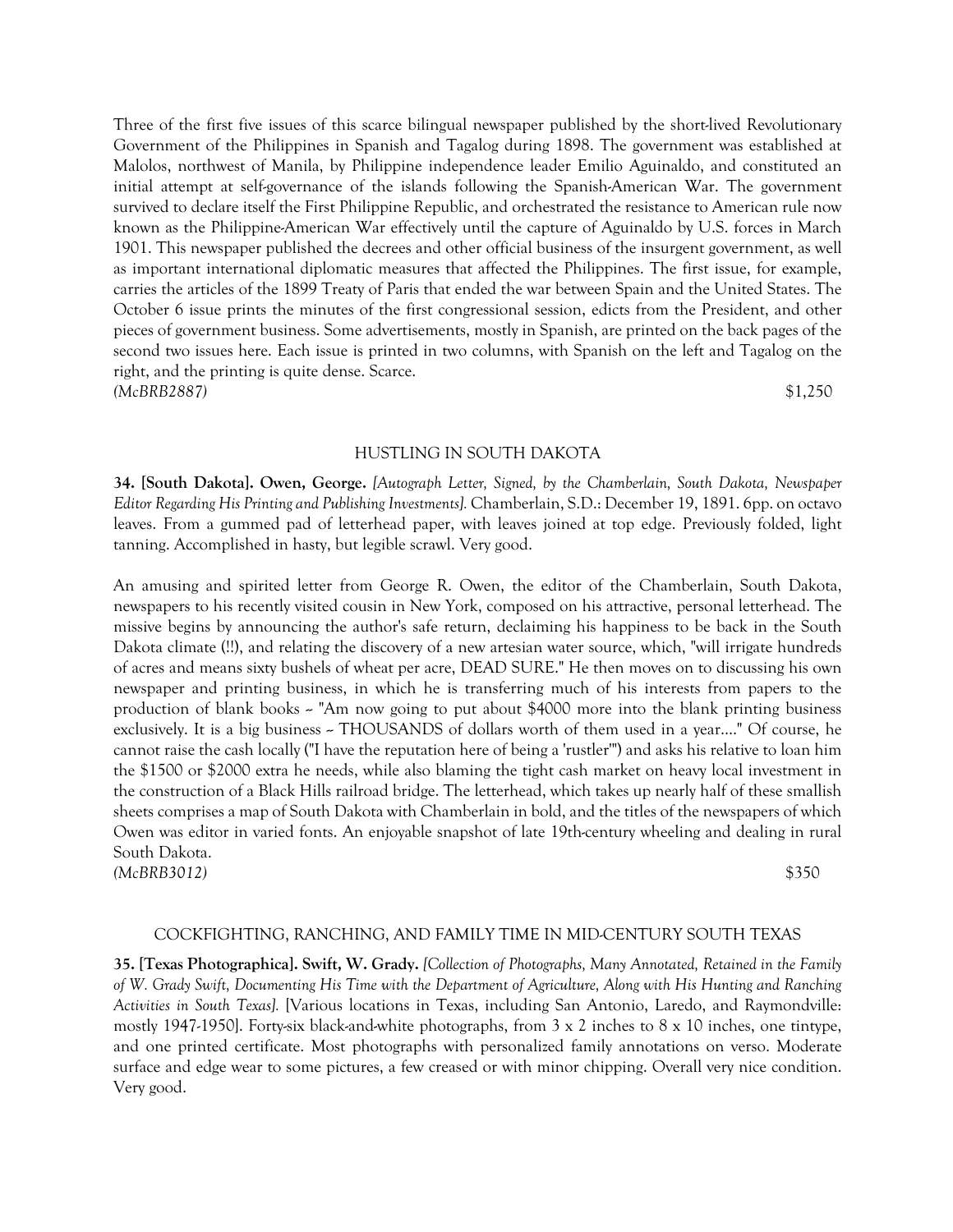A small but informative collection of photographs from the family of W. Grady Swift (1904-1979), a longtime agent of the U.S. Department of Agriculture, who worked in the department's Bureau of Animal Industry, Livestock Inspection, and River Patrol Division in South Texas. Most of the annotations were written by one of Swift's four daughters, who identifies herself posed with Grady and one of her sisters, Grady Ann; given the appearance of the subject in relation to Grady Ann, the annotator is likely her twin sister, Patti. Many of Swift's family are also featured, including his wife and about twenty friends and associates. The annotations should provide a solid basis for contextualizing the subjects of the pictures within a larger South Texas photographic research collection.

The photographs capture a mixture of subjects from Swift's professional career as an agent for the Department of Agriculture, including meetings with Mexican officials, group pictures with cowboys and other staff from the various ranches where Swift worked, and several featuring cattle and fowl, combined with numerous pictures of Swift or his family members in more personal settings, such riding horses, swimming, and with Swift posed alongside some of his hunting buddies. One of the group photographs shows Swift with numerous colleagues, everyone dressed in cowboy gear, depicting a combination of Anglo and Mexican or Mexican American staff; one of the group photographs is captioned with the names of numerous additional government officials on the verso, including Swift himself. Two of the personal photos capture Swift in Raymondville, Texas posed with a dead mountain lion; in one of these shots, he poses with two of his daughters, Grady Ann and likely Patti. Some of the pictures indicate the Swifts bred dogs and perhaps even bred cattle themselves.

Identified locations include the Franklin Ranch and the La Mesa Ranch in Eagle Pass. A handful of the largest photographs from Swift's professional work are stamped on the verso, "Army Air Forces Photographic Dept. LAAF, Laredo, Texas." According to the obituary of Grady Ann Swift McAllister, the family lived in Laredo during this time. Many of the family photographs include an ink backstamp from a San Antonio photographic developer, likely indicating they moved there shortly afterwards.

About ten of the photographs feature roosters, with a few of the pictures suggesting that they were bred for cockfighting. A couple of the pictures show two roosters squaring off against each other; and in fact, one of these photographs is captioned in manuscript on the verso, "Jimmie Burns in picture of sparring cocks." One of the smaller photographs is captioned on the verso: "A Damon bred cock…won in Austin \$200 derby. Won blind after first pitting in Corpus \$150 derby 3 yrs ago. Died on my yards as a brood cock."

W. Grady Swift died in 1979 in Fairview, Texas, north of Dallas. The present photographs are accompanied by a certificate issued to Swift on May 15, 1965 by the Department of Agriculture, "in recognition of the completion of thirty years of service as a Federal employee." A handful of later reproductions of family photographs and a greeting card also accompany the collection. *(McBRB3054)* \$950

# LADY LIFE IN THE BIG STATES

**36. [Texas]. [California].** *[Annotated Vernacular Photograph Album Mostly Documenting the Life of a California Woman Living in North Texas, Before She Eventually Returns to California in the Early-20th Century].* [Various locations, including Texas and California: 1918-1925]. [35] leaves, illustrated with 272 original vernacular photographs of various sizes, plus a handful of ephemeral items, all mounted. Oblong folio. Contemporary black cloth photograph album, gilt titles on front cover, string tied. Minor soiling, staining, and rubbing to boards, minor edge wear. Very good.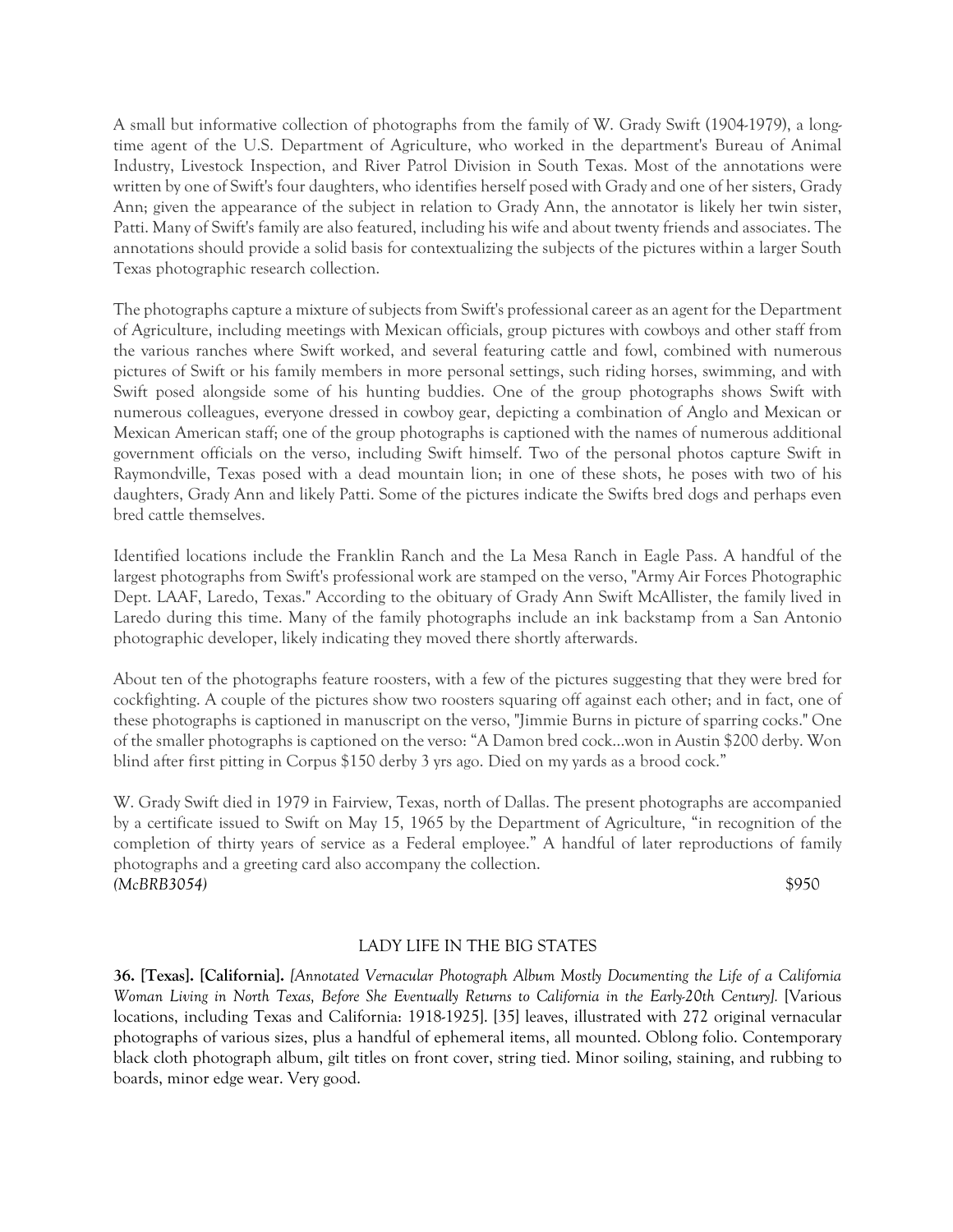An artfully-composed annotated vernacular photograph album documenting the life of a female compiler and her family in Texas and California over about a decade after World War I. The album opens with a few dozen scenes on the Los Rados and Cheyenne pastures of the Q Ranch and in the relevant residences in Channing, Texas. The Q Ranch scenes feature cowboys on horseback, horse-drawn carriages, scenes of cattle rustling, and more. The album compiler was most likely a woman living for some time at the Q Ranch; she notes on more than one occasion when people are leaving the ranch for more western locations. For instance, in May 1919, the compiler notes when "Em and Norine left for 'Sunny California.'" They include a handful of "Scenes enroute Texas - California," which show mainly scenes in New Mexico. Another series shows pictures memorializing several people "Leaving Channing and us for Husband and Pocatella, Idaho." Several photographs from 1921 depict the compiler's experiences at the Union Laundry in Breckenridge, Texas; this section also includes several pictures of the Breckenridge Natatorium.

There are also other western scenes showing a ranch in Harney County, Oregon, located "miles and miles from no-where." These Oregon pictures depict both men and women working the fields of a farm and ranch in a remote location. The scenes in California record the compiler's time visiting family in San Pedro, Inglewood, Hermosa Beach, and other places in California. Towards the end of the album, the compiler notes that she is "Home Again Here at Last Never more to Roam Home Sweet Home" when she arrives in California. Other locations documented here include Juarez, Mexico (apparently a vacation), scenes along the Santa Fe Route in Colorado to California, and others.

Several subjects are identified by name in the present album, such as John Quarrles, Jr., Jeannie Thomas, Louisa Collins, Grandmother Millering, Katie Braithwaite, Rosa, Euola, and Gladys Dawson, and numerous others, sometimes only noted by their first names. These names should provide ample opportunity to connect the subjects of the present album to a larger context within the community of North Texas ranching families based in California. *(McBRB2671)* \$1,500

#### LAND DEALS IN TEXAS

**37. [Texas]. Fisher, George.** *[Two Autograph Letters, Signed, to Col. Almanzon Huston Concerning a Texas Land Deal].* San Francisco: 1859. Two letters on bifolia, totaling [8]pp., with original mailing envelopes. Previously folded. A couple of short separations. Patchily browned. Still very good.

A pair of lengthy manuscript letters from one important figure in the early American history of Texas to another regarding money and land in the Lone Star state just before the Civil War. In them, George Fisher, at this point residing in San Francisco, writes to Almanzon Huston in San Augustine, Texas, in August 1859, accusing him of mistreating his son and owing him a considerable sum of money from a land deal. Fisher, born in Hungary of Serbian parents, came to the United States in 1814 and after a brief time in Mississippi, secured an empresario contract and became a Mexican citizen. He was briefly the administrator of the port in Galveston, and operated a newspaper in Matamoros, but was dismissed from Mexico in 1835, and became commissary general in New Orleans and secretary for the Tampico expedition. In 1837, he became a land agent in Houston and served in various political and military positions in the Republic before leaving for California in 1851. Almanzon Huston was the Quartermaster of the Texas army during the Revolution, and was an innkeeper, land agent, and operator of a stage coach line in San Augustine, east of Nacogdoches.

Huston apparently acted as agent for Fisher in several sales in Central and East Texas, but was at best slow with the details and at worst intentionally uncommunicative regarding the transactions. To make matters worse, according to Fisher, he was receiving multiple letters from his son about mistreatment he was receiving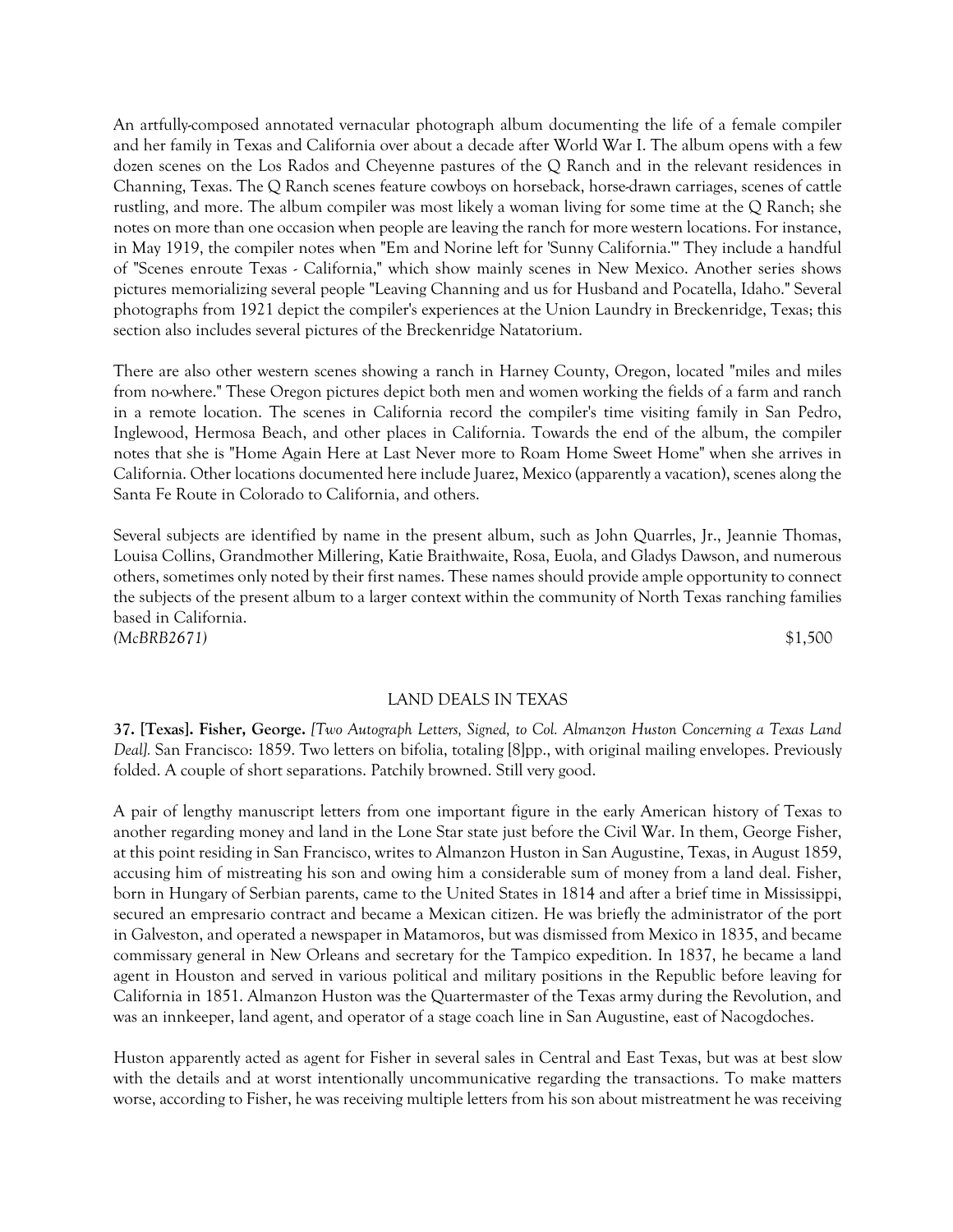from Huston, in which he claimed that Huston had swindled him out of \$200, given him strange and unreliable advice about traveling in Texas, and sold land without approval on unusual terms. Indeed, Huston had proved so unreliable that Fisher's son has hired a lawyer in an effort to obtain money from him. Fisher for his part is quite eager to visit his interests in Texas, but is forced to remain in California to reorder his affairs there after a long absence. In both of his letters, he repeatedly asks for any word from Huston regarding the status of his investments or any of the matters arising from the letters by his son. In the end however, he is strangely noncommittal to such seemingly unnerving news, saying that he will withhold his opinion on the matter until he can travel to Texas again in a few months and to pay a visit to his "old friend" Huston. An interesting and detailed slice of this drama between two old men of the Texas Republic. *(McBRB2773)* \$750

#### A CAVALRYMAN ON THE TEXAS-MEXICO BORDER

**38. [Texas]. [Mexican Border War].** *[Vernacular Photograph Album Kept by D. Watson of the 8th United States Cavalry During the Texas Border War].* [Various locations in Texas: 1917-1918]. Fifteen leaves, illustrated with fifty-five mounted photographs, and a few ephemeral clippings identifying locations. Oblong octavo. Contemporary black cloth, string-tied. Light soiling to covers. Minor wear to some photographs, but overall a handsome selection. Very good.

A unique collection of vernacular photographs collected by a soldier in the 8th U.S. Cavalry identified simply as D. Watson, serving in southwest Texas during the Mexican Border War. The first two pictures emanate from Quartermaster Training Camp in Jacksonville, Florida. This is followed by one photo from Barron Field in Everman, Texas. The remaining photographs document Watson's time in Ruidosa, Texas, an unincorporated Texas-Mexico border town in Presidio County, about a hundred miles from Terlingua. Here, Watson includes photographs of himself and other soldiers and their horses posed in front of old stone structures, in orange groves, amongst canyons, in front of an automobile, and more, with images of Mexican adobes, a wagon advertising an "electric light company," the cavalry preparing their horses, scenes of the wilds of southwest Texas, and the E.H. Carlton company store. E.H. Carlton was also a principal in the Carlton Van Loan Company, an oil speculation firm active in the 1920s. An eclectic and intriguing selection of Texas-Mexico border images from an important period in history. *(McBRB2322)* \$1,750

#### WITH IMAGES OF CHINATOWN

**39. Tyler, William B.** *[Handsome Photograph Album of California Scenes, Including Images of San Francisco's Chinatown].* San Francisco: 1889. Twenty-seven original photographs, approximately 3.5 x 5.75 inches. Small quarto album. Contemporary pebbled cloth, boards blind stamped. Light wear to spine, boards with minor scuffing, corners bumped. Two album leaves loose, several more beginning to separate at gutter. Photos mounted directly to leaves, with contemporary manuscript captions. Occasional minor soiling and wear to prints, including one short, closed tear and one tear at corner mounting; album leaves evenly tanned. About very good.

A well composed album of twenty-seven original images of San Francisco by W.B. Tyler, the late 19th-century California photographer. The photographs present here include a selection of that highlight Tyler's areas of focus, the San Francisco missions and Chinatown. The album contains eight images of Chinatown and its environs, including a short series of the Bun Sun Low Restaurant at 629 Jackson Street, as well as four images of the Mission Dolores and its surroundings. Other small series include several images of the Golden Gate and three photos of Yosemite. Also included are street scenes and hilltop views of San Francisco, and images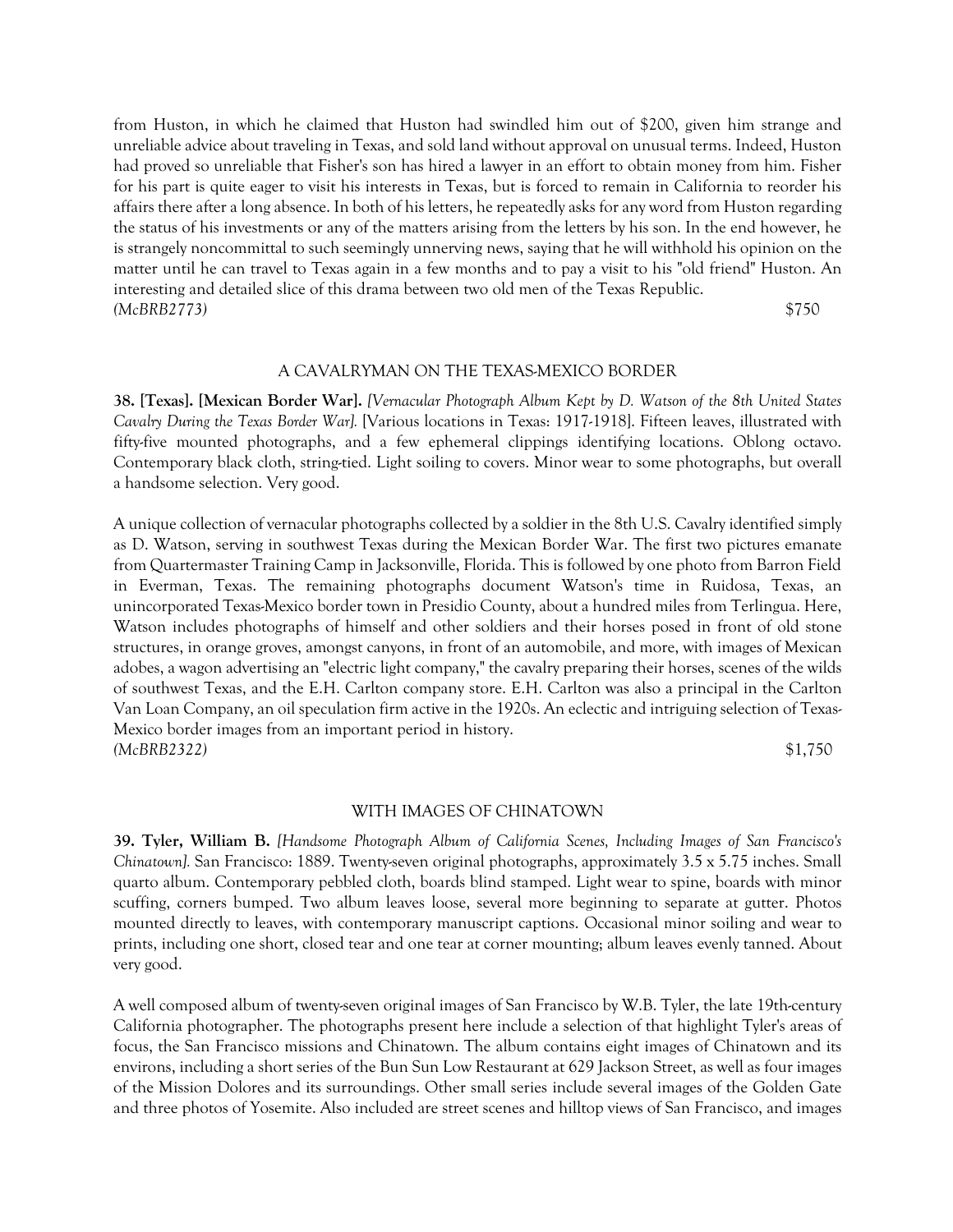of California architecture such as the Central Pacific Ferry Terminal and the Golden Gate Park Conservatory. A complete list of images as captioned is as follows:

- 1) The Ferry Landing S.F. 2) The Mission Dolores Church. 3) Churchyard. Mission Dolores. 4) Interior of the Church [at Mission Dolores]. 5) Adobe. Mission Dolores. 6) Clay St. From Van Ness Ave. 7) View from Telegraph Hill. 8) Big Tree. Yosemite (28 Feet in Diameter). 9) Looking Down California St. 10) The Bank of California. 11) "Barbary Coast." A Bit of Old San Francisco. 12) In Chinatown. San Francisco. 13) Chinese Children. 14) A Chinese Restaurant. [Pohono?].
	- 15) A Chinese Restaurant. 16) Interior of the Bun Sun Low Restaurant. 17) Interior of the Bun Sun Low Restaurant. 18) The Bun Sun Low Restaurant [Interior]. 19) The Bun Sun Low Restaurant [Exterior]. 20) The Conservatory. Golden Gate Park. 21) Entrance to the Golden Gate. 22) The Pacific. Entrance to the Golden Gate. 23) The Seal Rocks. 24) The Wake of the Oakland Ferry Boat. 25) Ship's Boat. 26) Bridal Veil Fall. Yosemite. 27) Bridal Veil Fall and Face of Pohonto

This album was present by a T. McSweeny to Thomas Bours in February 1889; an auction catalog of Tyler's inventory and equipment two years later seem to signal the end of his career in photography. Tyler published a book of Chinatown photographs in 1889 entitled The Festival of the Great Dragon, which contained not his own work but images by Samuel Cheney Partridge, as well as a photobook of the California missions. His own images are much harder to come by and sparsely held institutionally, nor is he listed in Mautz's guide to Western photographers. Overall, a very appealing album of San Francisco images from the late 1880s, by one of its lesser known photographers. *(McBRB2895)* \$4,750

#### MY DAY LOGGING IN WASHINGTON

**40. [Washington]. [Logging].** *[Diary of a Logging and Pile Driving Business on the Stillaguamish River at the End of the 19th Century].* [Stanwood, Wa.]: 1896. Small, wallet-style commercial diary, with [370]pp. of entries and notes. Contemporary dyed calf, gilt lettered; wallet flap folded over from right edge. Light wear to covers, heavier along flap spine. Light tanning and minor dust soiling internally. Accomplished in a slightly crude, but quite legible script. Very good.

A manuscript pocket diary for 1896 kept by an unnamed man who ran a small logging and pile driving operation along the Stillaguamish River, in and around the town of Stanwood on the coast of Snohomish County, Washington, approximately fifty miles north of Seattle. Although the diarist does not identify himself, the preponderance of locations where he worked and stayed throughout the year are meticulously tracked, and several of the named individuals with whom interacts socially and professionally correspond to historical records for the region and period.

Entries in the present account are typically brief, extending to four or five sentences at most, but also are extremely consistent, with every day of the year documented. They detail the course of his business activities  $\sim$  prices charged, wages paid, names and locations of customers, and type of work completed  $\sim$  as well as his personal life such as travels and social events on occasion. The writer logged wood from the forests around the Stillaguamish, transported them via the river to his work sites, and drove piles with a crew of two or three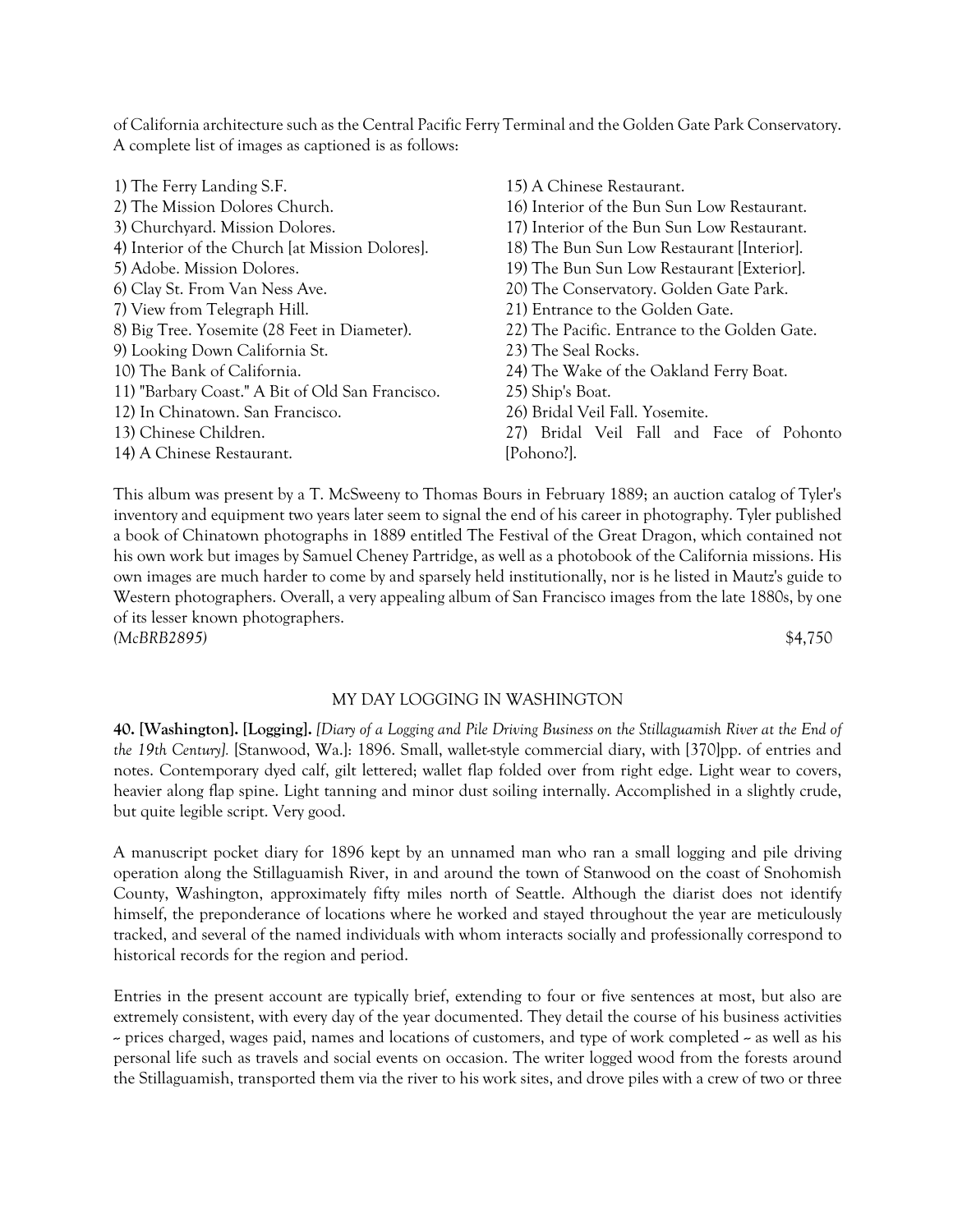laborers, usually for waterfront docks and loading platforms. Altogether, an interesting and steady account of a small business operating in northwestern Washington at the end of the 19th century. *(McBRB2625)* \$650

#### 19th-CENTURY CAMPING IN THE SOUTHWEST

**41. [Western Photographica].** *[Late 19th-Century Vernacular Photographs of Camping and Waggoning Excursions in Northern New Mexico and Southern Colorado].* [Various locations]: 1897-1898. Thirty-nine original photographs, each 3.5 x 4.5 inches. Mounted on embossed cards; contemporary manuscript captions on card versos. Card mounts a bit curved and foxed; light wear and occasional dampstaining at edges; one card chipped at top edge. Prints with occasional mirroring and light soiling, and a few patches of overexposure. Good plus.

A charming set of nearly forty vernacular photographs that depict camping and other nature excursions of a Raton, New Mexico, family in Northern New Mexico and Southern Colorado at the end of the 19th century. The present images depict several excursions principally on the San Juan River, the Conejos River, Elk Creek, and the New Mexico Brazos in 1897 and 1898. While perhaps not wealthy, this family was well off enough to be handsomely equipped and provisioned during their explorations (and to be able to afford the camera and film to capture their experiences). In any event, the photos show their campsites, scenic views that they encountered, several portraits and candid shots of party members, and their home and several other buildings in Raton. Together, they form a cohesive and engaging photo account of late 19th-century Western nature tourism and early vernacular photography in a region that was still quite remote and less visited, let alone photographically documented by travelers. All but one photo bears a fairly detailed manuscript caption on the verso of its mount. *(McBRB2865)* \$1,500

#### THE ORIGINAL CORN PALACE

**42. [Western Photographica]. [Iowa].** *[Group of Twenty Stereoviews of the Sioux City Corn Palace of 1888].* [Sioux City, Ia.]: James H. Hamilton, 1888. Twenty stereoviews on printed mounts (one duplicative). Some light soiling and wear, one card lightly creased affecting image. Some slight fading to several photos. Very good.

A group of twenty stereocards depicting the Corn Palace of 1888 taken by James H. Hamilton, the official photographer for the Corn Palace festival that year. The Corn Palace at Sioux City was the world's first, founded in conjunction with a citywide harvest festival in the fall of 1887. The festival and the palace were such a success, drawing nearly 140,000 visitors to Sioux City, that the founders decided to repeat their efforts for a further four years. Each year the Corn Palace was rebuilt from scratch, the framed timber structure coated with grain from top to bottom. The Corn Palace of 1888 drew approximately 350,000 people and advertised "toilet rooms and conveniences for ladies and gentlemen".

James H. Hamilton worked as a photographer in Sioux City from the mid-1860s through the 1890s. He photographed many notable figures and scenes in the region, including the Corn Palace, serving as the event's official photographer in 1888. He also worked in partnership at different points with photographers Franklin Hoyt and John Kodylek. The views present here primarily depict the interior of the Corn Palace, showcasing its various rooms which include features such as fireplaces and gas lighting. *(McBRB1964)* \$1,250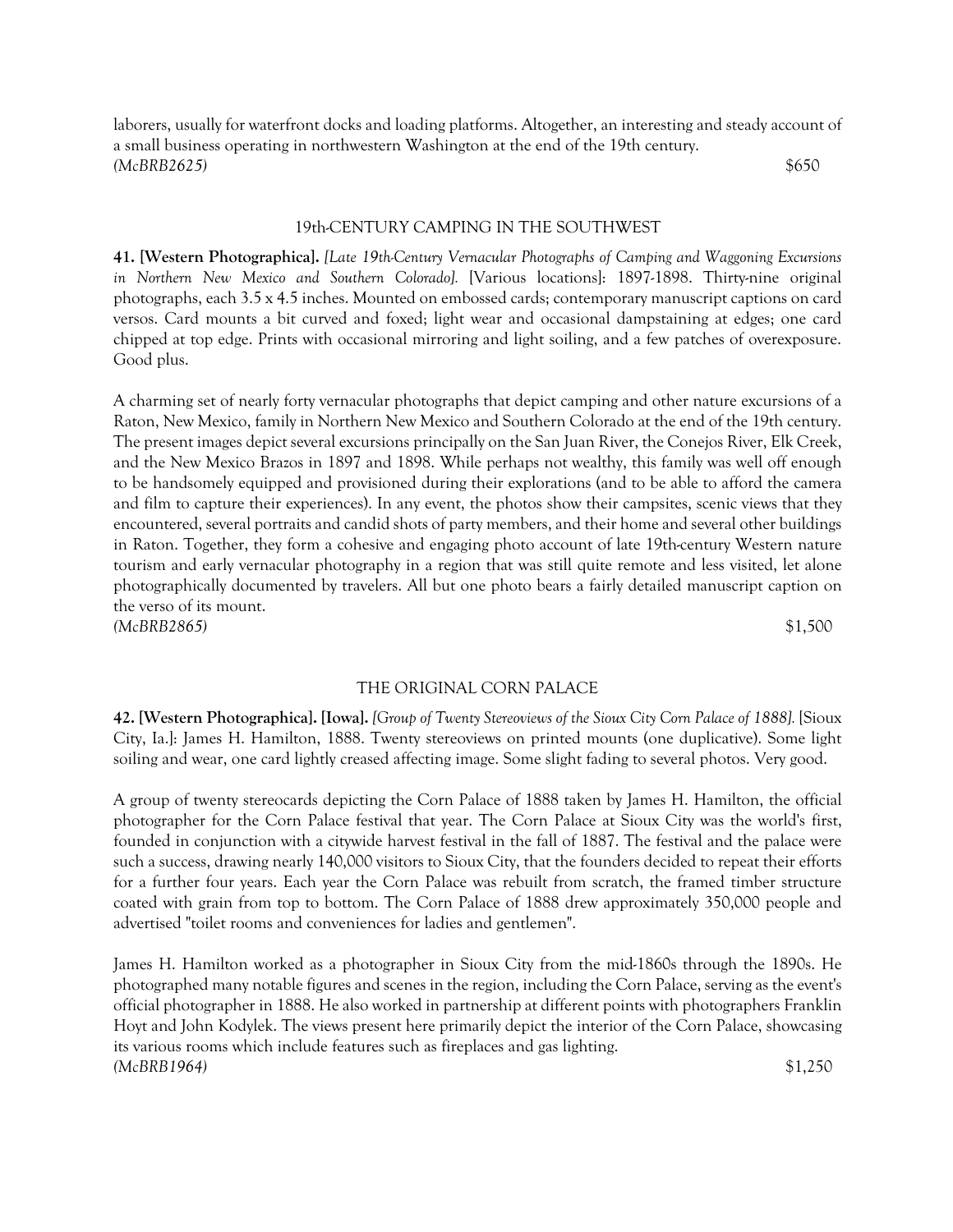#### CHARMING YOSEMITE ALBUM

**43. [Western Photographica]. [Yosemite].** *A Souvenir of Our First Trip to Yosemite June 16 to 24, 1923 [manuscript title].* [Yosemite]: 1923. [41] silver gelatin prints on [16] leaves. Black paper leaves, string-tied. Captions in white ink. Closed tear to first leave, minor wear else. Very good.

A charming narrative album detailing a family holiday through Yosemite. Many of the photographs show sweeping scenery, together with shots of the travelers themselves, including two photos of the children perched on the back of Cakewalk the Donkey. Images are all captioned, often providing elevation information. A final image shows two women seated at a folding table outside, along with two young girls who appear to be twins, and a sleeping man. The two girls are holding newspapers; one eats a sandwich and gazes at the camera. The family car is in the background. The caption reads, "In Purussima Creek, where the trip was planed [sic] and 'discussed'. June 3, 1923." A lovely little souvenir album of an auto trip to Yosemite. *(McBRB903)* \$600

#### BUILDING AIRFIELDS TO BOMB JAPAN

**44. [World War II Photographica].** *[Two Vernacular Photo Albums of Saipan and Okinawa Documenting the Efforts of the 806th Aviation Engineer Battalion Constructing Airfields for B-29s to Launch Bombing Raids on Japan in the Last Year and a Half of World War II].* [Okinawa and Saipan: 1944-1952]. Two volumes. [130]; [140]pp. containing 268; 315 mounted photographs and three maps. Folio. Original grey cloth binders, manuscript titles on front covers. Light wear and soiling to covers. Contents mounted on leaves of ruled notebook paper. Annotated extensively in a neatly printed hand. Very good.

These exceptionally well-documented photo albums detail the efforts of the 806th Aviation Engineer Battalion to construct and support airfields for B-29 bombers on Saipan and Okinawa to aid in the massive 20th Air Force campaign to bombard the Japanese homeland. The 806th was activated in Puerto Rico in 1942, and by July 31, 1944, the group had reached Saipan to begin the backbreaking work of creating runways out of coral. The compiler includes photos showing the storage areas; hospital tents dubbed "Dengue Hill" where they treated Dengue fever patients; the American Red Cross tents; medical officers; and images of the 2nd Marine Division Red Beach Cemetery along the beach road. Each image is neatly captioned, sometimes humorously, and identified with the number of the negative where applicable. The author of these albums seems to have been a tidy and meticulous compiler, and he appears in several of the photos.

Working conditions were brutal in the heat, with disease a significant concern and the coral destroying machinery. As a result, the 806th became incredibly inventive, including the building of a wind-powered washing machine connected to a large windmill; salvaging drums of Japanese high octane gas to mix with Bunker Coal road oil to create fuel for their trucks; building supply and motor pool sheds with walls made from burlap sacks and army truck tarps for roofs; and constantly scrounging for scrap lumber, which the author of these albums notes was "a pet racket with me, 500 board feet comprised a load." They also harvested scrap metal from downed airplanes and a Japanese locomotive. On October 12, 1944, the first B-29 landed on the newly-constructed landing strip, followed by hundreds more, with photos documenting their return from bombing runs on Tokyo; close-up photos of pinup art on the nose of the bomber "Fools Paradise" which had a record at the time of thirty-four bombing runs; as well as images of Hellcat fighter planes and the B-29 bomb dump a quarter of a mile from the author's office. The photos also depict Garapan after being destroyed during the battle for Saipan and its rebuilding; the ice house constructed to supply ice to the U.S. forces on the island; building an officer's club; and U.S.O. performers staging a show in distinctly primitive conditions.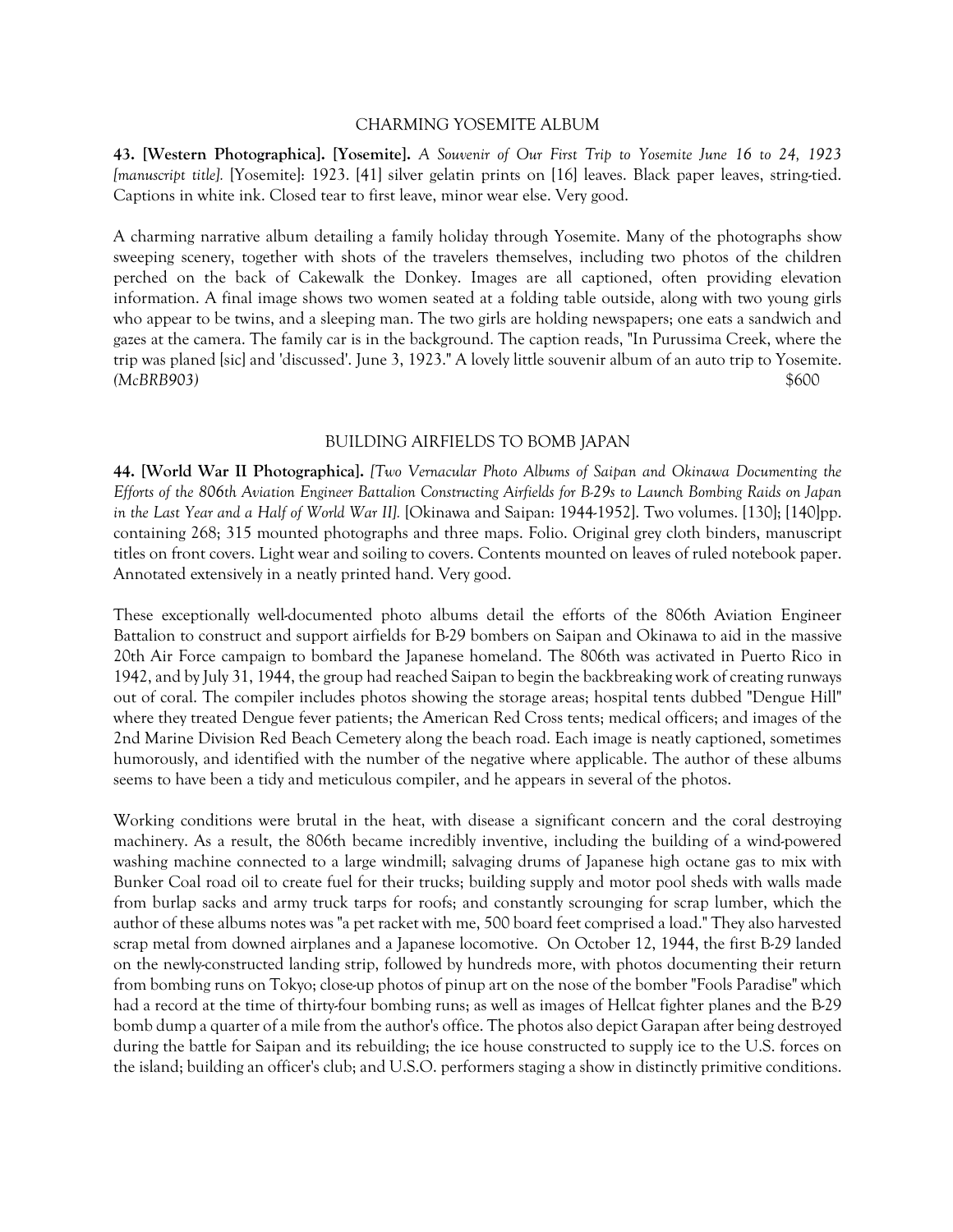The second volume records the 806th's time on Okinawa, where they were dispatched in June of 1945 along with twenty-five other Aviation Engineer Battalions. Their job was to begin building airfields for the B-29 superfortress across Okinawa as an advance base for an increasingly active bombing campaign leading up to an invasion of Japan. The battle for Okinawa had already stretched from April 1, and would continue for two more months after the 806th began working to construct facilities and airfields. The album opens with photos of the destroyed city of Naha, including the Judo Palace, which barely survived the battles, and the lone surviving generating station of the Naha Power & Light Company. There are also photographs of the 806th Battalion supply offices, power plant, vehicles, and other structures. This album focuses heavily on surviving Okinawa natives and culture, as well as detailing changes wrought by the engineers. Such changes include images of trees, carefully pruned for decades, being removed to make way for the construction of the Futema Air Strips, and a control tower erected by the 806th. Additionally, he includes images of temples; Japanese citizens planting rice and terracing fields; the battle-damaged Shuri Castle where caves and bunkers were dug into the hillside beneath; the historic graves of western soldiers who traveled to Japan with Commodore Perry; and even a photograph of a Japanese casualty six months after the battle for Okinawa. The compiler notes that Japanese and native Okinawan women vastly outnumbered the surviving men on the island. The album closes with several photos of a U.S.O. troupe featuring Charlie Ruggles and Mary Brian, who entertained the 806th troops in September 1945. The 806th would remain on Okinawa another seven months after the surrender of Japan in August 1945.

Despite close reading and careful research, we are unable to pin down the name of the compiler of these albums. He, however, has provided extensive documentation including names, locations, and other specifics for his fellow soldiers in the 806th. An altogether wonderful archive of images documenting this tumultuous and important period in the Pacific Theatre at the end of World War II. *(McBRB1982)* \$3,750

# "THIS FLYING IS SOME FUN."

**45. [World War II]. Largey, William Edward.** *[Collection of Manuscript Letters from Air Force Private William E. Largey, Writing Home to His Parents in California During His World War II Flight Training in Texas and Oklahoma].* San Antonio and Hunt, Tx., and Chickasha, Ok.: October 7, 1943 to October 2, 1944. 187 autograph letters, signed, between one and three pages in length, almost all with original transmittal envelopes or written on aeromail stationery. Small portions of a few letters torn away, occasional offsetting from laid-in newspaper clippings, a great many of which still accompany their original letters. Letters are mostly in nice shape. Very good.

A large and informative collection of personal letters from a prolific letter writer, Private William Edward Largey, an Air Force cadet writing home to his parents in Glendale, California over the course of a year during his World War II flight training in Texas and Oklahoma. Private Largey writes candidly about a myriad of subjects and signs each letter, "Edward." His letters begin shortly after his cadet training at the Air Force Academy in Colorado, when he was stationed at the Army Air Force Pre-Flight School located at the San Antonio Aviation Cadet Center; the letters conclude with actual training flights in Chickasha, Oklahoma and a brief time back in San Antonio before he was reclassified after a nagging shoulder injury cut short his fledgling flight career.

Largey's letters detail his training activities. He spends time in the pressure chamber, takes classes in math, code, physics, naval identification, maps & charts, and aircraft identification, goes along on training flights, and eventually flies solo. He also comments on the nature of life in San Antonio and his observations of Texans, impressions of his fellow aviators, shipments of various products through the base, and so much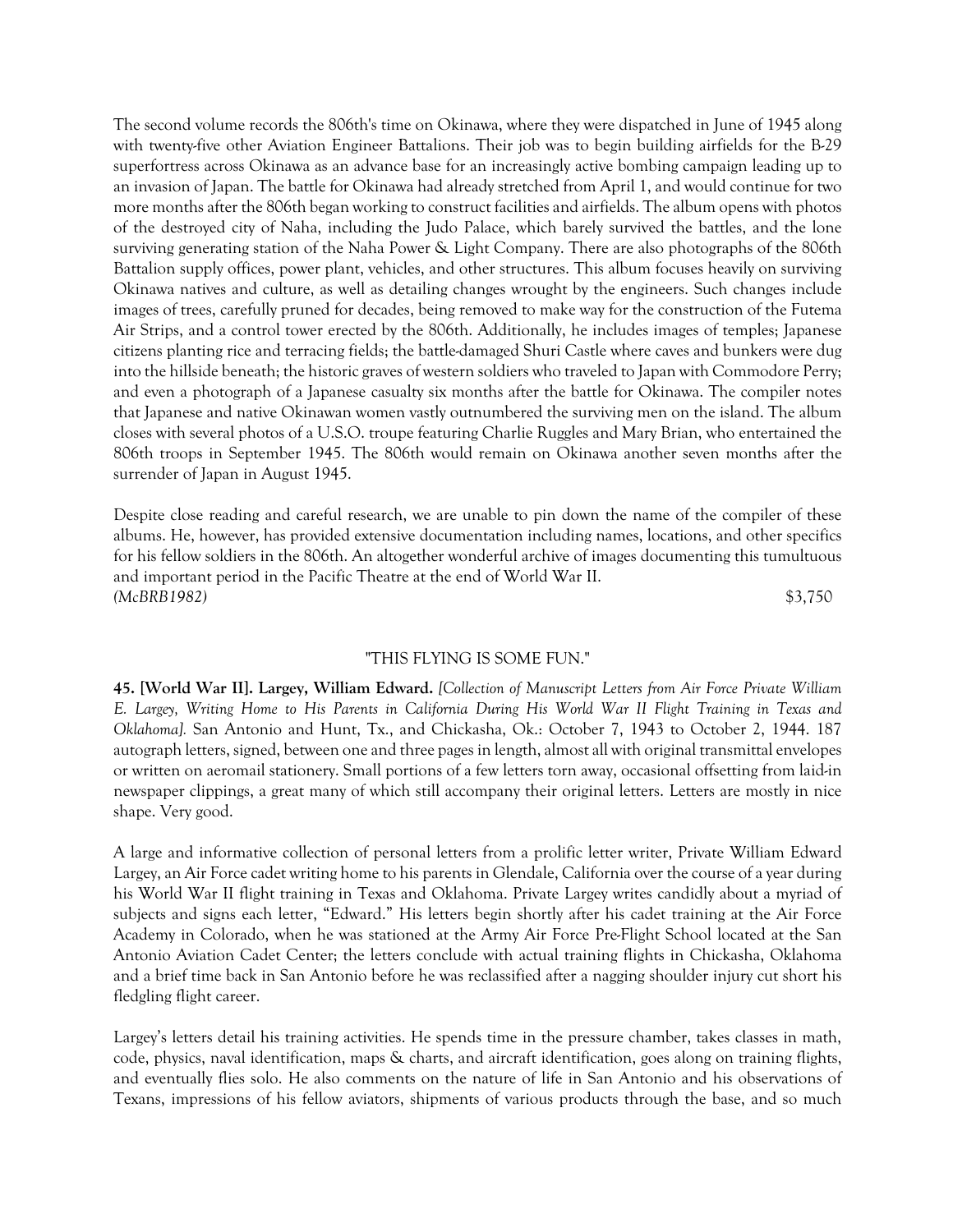more. He occasionally asks for items from back home, relates his experiences in the station hospital, comments on movies and popular music, recounts his own firearms training, and reports on his meals. Interestingly, in a letter just after Thanksgiving, he sends his parents the menu, which includes a roster of soldiers at the station hospital; the "Roster of Colored Enlisted Men" is printed separately from the rest of the officers and enlisted men. Largey was admitted to the base hospital for a while for a mysterious shoulder problem that turned out to be bursitis; he later had his wisdom teeth removed. He spends a considerable amount of time in the station hospital before returning to flight training, which also causes a delay in his training at one point when the regulations force him to repeat classes due to the time he spent in the hospital. From the context of some of his letters, it appears his family, or certainly some close friends, work in the aviation industry, particularly Lockheed.

A few brief excerpts from just a handful of Largey's letters provide a flavor of his correspondence to his parents:

October 7, 1943: "The weather here is nice clear with high fleece clouds. But the music down here, on the radio – all cowboy – "Sons of the Pioneers," Al Dexter, and Roy Acuff (of 'Grand Ole Opera' fame) are the top favorites…. There is a terrific spirit among the men here. I've never seen so much pep and energy – they are raising the devil all the time…. There doesn't seem to be as much flying down here as there was in Denver. All I have seen here are B-24s, B-17s and B-25s and not many of them…. In several days I should be into the classification tests fairly well. There certainly is a lot more red tape to becoming a pilot than when Russell Haywood went through."

November 4, 1943: "Didn't ship today but tomorrow at 7:30 A.M. we ship across the street, for our 9 weeks Pre-Flight Training. Up to the last minute I was hoping for Santa Ana but I guess the odds were too great. Well, there isn't anything to do but jump into the middle of the place and start giving it the devil. If I am lucky enough to get through this training, which I should without trouble, maybe I will be sent out of this South and to California for my actual flying training."

December 16, 1943: "For a long time I have read and reread about the war being won by the Texans but today the headlines are terrific – they are enclosed never have I read anything like it in my life – every day these papers here tell only of the Texans. Other day there was a headline which read '258 die in battle including 6 heroic Texans.' I can see why the people have such a funny attitude towards their men winning the war. So much for that."

February 1, 1944: "Bobbie is no doubt getting ready for a lot of activity as I understand we maintain bases within bombing distance of Jap held Burma and Thailand. Imagine it is really rough territory over there and the natives underfed and diseased."

March 7, 1944: "I have never seen a poorer group of Army Officers than here in San Antonio. They literally don't know beans when the bag is open – all of them have the opinion they have the world by the tail on a downhill pull. Of course I realize the officers here are from all over the place but the officers in Colorado at Buckley Field were seemingly nicer and didn't have such big heads."

March 8, 1944: "Lockheed is working on some big projects at the present – one is a 6 engined plane – huge according to Bruce and the other a jet-propelled ship – this plane is strictly 'hush-hush' and few know about it. Bruce said they are working on it now and in the wind tunnel it has blown 813 M.P.H. in level flight!!!! The huge P-58-2-42 cylinder engines in this plane has been flying for some time he said. They were finishing it when I left and it was supposed to be fast as can be. Has Mary Louise seen it fly - it is flying out of L.A.T. (Lockheed Air Terminal)."